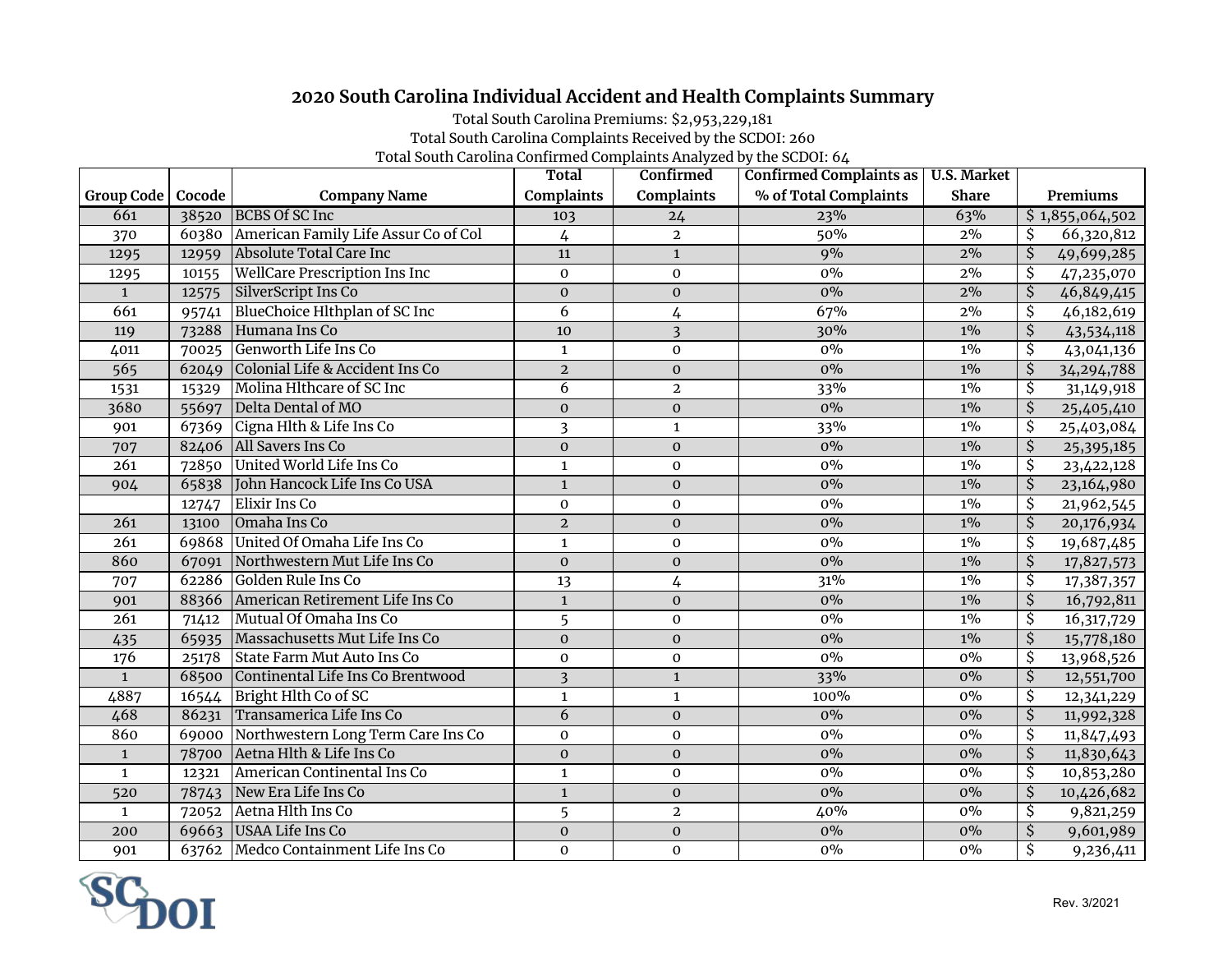| 0%<br>$\overline{\mathcal{S}}$<br>Bankers Life & Cas Co<br>$\overline{\mathbf{3}}$<br>$0\%$<br>8,975,859<br>61263<br>$\mathbf 0$<br>233<br>$\overline{\mathsf{S}}$<br>Provident Life & Accident Ins Co<br>$\overline{1}$<br>$0\%$<br>$0\%$<br>565<br>$\overline{0}$<br>68195<br>65978 Metropolitan Life Ins Co<br>$\overline{\mathcal{S}}$<br>$0\overline{\%}$<br>$\overline{\mathbf{3}}$<br>33%<br>8,607,477<br>241<br>$\mathbf{1}$<br>$\overline{\mathcal{S}}$<br>626<br>Combined Ins Co Of Amer<br>$\overline{3}$<br>8,369,062<br>$\mathbf 0$<br>$0\%$<br>$0\%$<br>62146<br>ManhattanLife Assur Co of Amer<br>$\overline{\mathcal{S}}$<br>$\mathbf 0$<br>$0\%$<br>$0\%$<br>7,867,470<br>61883<br>$\mathbf 0$<br>1117<br>$\overline{\mathcal{S}}$<br>Colonial Penn Life Ins Co<br>$\mathbf 1$<br>100%<br>$0\%$<br>62065<br>$\mathbf 1$<br>7,739,862<br>233<br>$0\%$<br>\$<br>Principal Life Ins Co<br>$0\%$<br>$\mathbf 0$<br>$\mathbf 0$<br>7,181,793<br>332<br>61271<br>$\overline{\xi}$<br>367<br>Physicians Mut Ins Co<br>$0\%$<br>$0\%$<br>$\mathbf{0}$<br>$\mathbf 0$<br>80578<br>Berkshire Life Ins Co of Amer<br>\$<br>$\boldsymbol{0}$<br>$0\%$<br>$0\%$<br>7,032,743<br>429<br>71714<br>$\boldsymbol{0}$<br>$\overline{\mathcal{S}}$<br>Ameritas Life Ins Corp<br>943<br>61301<br>$\mathbf 0$<br>$0\%$<br>$0\%$<br>6,776,347<br>$\mathbf 0$<br>National Teachers Assoc Life Ins Co<br>\$<br>$0\%$<br>$0\%$<br>6,738,516<br>300<br>87963<br>$\mathbf 0$<br>$\boldsymbol{0}$<br>$\overline{\mathcal{S}}$<br>$\overline{\mathbf{1}}$<br>$0\%$<br><b>Washington Natl Ins Co</b><br>$\pmb{0}$<br>$0\%$<br>6,636,401<br>233<br>70319<br>$0\%$<br><b>Standard Ins Co</b><br>\$<br>1348<br>$\mathbf 0$<br>$0\%$<br>69019<br>$\mathbf{O}$<br>6,324,718<br>Berkshire Hathaway Specialty Ins Co<br>$0\%$<br>$\overline{\mathcal{S}}$<br>$0\%$<br>6,098,277<br>$\overline{31}$<br>$\mathbf 0$<br>$\mathbf 0$<br>22276<br>Citizens Security Life Ins Co<br>\$<br>$\mathbf 0$<br>$\boldsymbol{0}$<br>$0\%$<br>$0\%$<br>61921<br>5,975,071<br>65722 Loyal Amer Life Ins Co<br>$\overline{\mathcal{S}}$<br>$\overline{\mathbf{0}}$<br>$0\%$<br>$0\%$<br>5,376,694<br>$\boldsymbol{0}$<br>901<br>Manhattan Life Ins Co<br>\$<br>65870<br>$\overline{2}$<br>$0\%$<br>$0\%$<br>5,321,485<br>1117<br>$\mathbf 0$<br>$\overline{\mathcal{S}}$<br>$\overline{8}$<br>$0\%$<br>$\mathbf 0$<br>$0\%$<br>5,263,495<br>American Heritage Life Ins Co<br>$\pmb{0}$<br>60534<br>New York Life Ins Co<br>$0\%$<br>$\overline{\mathcal{S}}$<br>826<br>$0\%$<br>5,232,886<br>66915<br>$\mathbf 0$<br>$\mathbf 0$<br>$\overline{\xi}$<br>25%<br>Continental Gen Ins Co<br>$0\%$<br>4,949,068<br>$\overline{4}$<br>71404<br>$\mathbf{1}$<br>$\overline{\mathcal{S}}$<br>73474 Dentegra Ins Co<br>$\mathbf 0$<br>$0\%$<br>$0\%$<br>4,651,530<br>$\mathbf 0$<br>2479<br>$\overline{\xi}$<br>65005 RiverSource Life Ins Co<br>$\mathbf 0$<br>$0\%$<br>$0\%$<br>4,307,296<br>$\mathbf 0$<br>$\overline{4}$<br>56014 Thrivent Financial For Lutherans<br>\$<br>4,174,660<br>$\mathbf 0$<br>$0\%$<br>$0\%$<br>$\mathbf 0$<br>$\overline{\xi}$<br>$0\%$<br>687<br>Guarantee Trust Life Ins Co<br>$\boldsymbol{0}$<br>$\pmb{0}$<br>$0\%$<br>4,111,092<br>64211<br>$0\%$<br>79987 Medico Corp Life Ins Co<br>$\overline{\mathcal{S}}$<br>$0\%$<br>4,036,374<br>$\mathbf 0$<br>$\mathbf 0$<br>3527<br>Forethought Life Ins Co<br>$\overline{\mathcal{S}}$<br>$0\%$<br>$0\%$<br>3891<br>91642<br>$\mathbf 0$<br>3,778,094<br>$\mathbf 0$<br>\$<br>Southern Guar Ins Co<br>19178<br>$\mathbf 0$<br>$0\%$<br>$0\%$<br>3,768,391<br>$\mathbf 0$<br>$\overline{\mathsf{S}}$<br>Allianz Life Ins Co Of N Amer<br>761<br>$\mathbf{1}$<br>$0\%$<br>$0\%$<br>3,571,337<br>90611<br>$\mathbf 0$<br>68462 Reserve Natl Ins Co<br>$\overline{\mathcal{S}}$<br>$\mathbf 1$<br>$0\%$<br>$0\%$<br>215<br>$\pmb{0}$<br>3,452,224<br>$0\%$<br>$\overline{\mathcal{S}}$<br>77968 Family Heritage Life Ins Co Of Amer<br>$\mathbf 0$<br>$0\%$<br>$\boldsymbol{0}$<br>3,432,965<br>290<br>20443 Continental Cas Co<br>218<br>$\overline{\mathcal{S}}$<br>5<br>20%<br>$0\%$<br>$\mathbf 1$<br>3,320,090<br>$\overline{\boldsymbol{\mathsf{S}}}$<br>Renaissance Life & Hlth Ins Co of Am<br>$0\%$<br>$0\%$<br>$\mathbf 0$<br>$\mathbf{0}$<br>61700<br>3,272,107<br>477<br>$\overline{\mathcal{S}}$<br>4888<br>$0\%$<br>SILAC Ins Co<br>$\mathbf 0$<br>$0\%$<br>62952<br>$\mathbf 0$<br>3,104,502<br>Unum Life Ins Co Of Amer<br>$\overline{\mathcal{S}}$<br>$0\%$<br>$0\%$<br>565<br>62235<br>$\mathbf{1}$<br>3,078,488<br>$\mathbf 0$<br>Liberty Natl Life Ins Co<br>\$<br>290<br>$\mathbf 0$<br>$0\%$<br>$0\%$<br>65331<br>$\mathbf 0$<br>3,026,439<br>$\overline{\mathcal{S}}$<br>836<br>Gerber Life Ins Co<br>$0\%$<br>$\overline{0}$<br>$\overline{0}$<br>$0\%$<br>2,859,863<br>70939<br>Prudential Ins Co Of Amer<br>$0\%$<br>\$<br>68241<br>$\overline{4}$<br>$0\%$<br>2,855,535<br>304<br>$\mathbf 0$<br>$0\%$<br>$\overline{\mathcal{S}}$<br>60250 AmFirst Ins Co<br>$\overline{0}$<br>$\overline{0}$<br>$0\%$<br>2,844,248<br>4719<br>Ŝ<br>Brighthouse Life Ins Co<br>$0\%$<br>4932<br>87726<br>$\mathbf 0$<br>$\mathbf{O}$<br>$0\%$<br>2,840,863 | 520 | 67784 Philadelphia Amer Life Ins Co | $\boldsymbol{0}$ | $\boldsymbol{0}$ | $0\%$ | $0\%$ | \$<br>9,078,298 |
|-------------------------------------------------------------------------------------------------------------------------------------------------------------------------------------------------------------------------------------------------------------------------------------------------------------------------------------------------------------------------------------------------------------------------------------------------------------------------------------------------------------------------------------------------------------------------------------------------------------------------------------------------------------------------------------------------------------------------------------------------------------------------------------------------------------------------------------------------------------------------------------------------------------------------------------------------------------------------------------------------------------------------------------------------------------------------------------------------------------------------------------------------------------------------------------------------------------------------------------------------------------------------------------------------------------------------------------------------------------------------------------------------------------------------------------------------------------------------------------------------------------------------------------------------------------------------------------------------------------------------------------------------------------------------------------------------------------------------------------------------------------------------------------------------------------------------------------------------------------------------------------------------------------------------------------------------------------------------------------------------------------------------------------------------------------------------------------------------------------------------------------------------------------------------------------------------------------------------------------------------------------------------------------------------------------------------------------------------------------------------------------------------------------------------------------------------------------------------------------------------------------------------------------------------------------------------------------------------------------------------------------------------------------------------------------------------------------------------------------------------------------------------------------------------------------------------------------------------------------------------------------------------------------------------------------------------------------------------------------------------------------------------------------------------------------------------------------------------------------------------------------------------------------------------------------------------------------------------------------------------------------------------------------------------------------------------------------------------------------------------------------------------------------------------------------------------------------------------------------------------------------------------------------------------------------------------------------------------------------------------------------------------------------------------------------------------------------------------------------------------------------------------------------------------------------------------------------------------------------------------------------------------------------------------------------------------------------------------------------------------------------------------------------------------------------------------------------------------------------------------------------------------------------------------------------------------------------------------------------------------------------------------------------------------------------------------------------------------------------------------------------------------------------------------------------------------------------------------------------------------------------------------------------------------------------------------------------------------------------------------------------------------------------------------------------------------------------------------------------------------------------------------------------------------------------------------------------------------------------------------------------------------------------------------------------------------------------------------------------------------------------------------------------------------------------------------------------------------------------------------------------------------------------------------------------------------------|-----|-------------------------------------|------------------|------------------|-------|-------|-----------------|
| 8,800,896<br>7,130,255                                                                                                                                                                                                                                                                                                                                                                                                                                                                                                                                                                                                                                                                                                                                                                                                                                                                                                                                                                                                                                                                                                                                                                                                                                                                                                                                                                                                                                                                                                                                                                                                                                                                                                                                                                                                                                                                                                                                                                                                                                                                                                                                                                                                                                                                                                                                                                                                                                                                                                                                                                                                                                                                                                                                                                                                                                                                                                                                                                                                                                                                                                                                                                                                                                                                                                                                                                                                                                                                                                                                                                                                                                                                                                                                                                                                                                                                                                                                                                                                                                                                                                                                                                                                                                                                                                                                                                                                                                                                                                                                                                                                                                                                                                                                                                                                                                                                                                                                                                                                                                                                                                                                                                                |     |                                     |                  |                  |       |       |                 |
|                                                                                                                                                                                                                                                                                                                                                                                                                                                                                                                                                                                                                                                                                                                                                                                                                                                                                                                                                                                                                                                                                                                                                                                                                                                                                                                                                                                                                                                                                                                                                                                                                                                                                                                                                                                                                                                                                                                                                                                                                                                                                                                                                                                                                                                                                                                                                                                                                                                                                                                                                                                                                                                                                                                                                                                                                                                                                                                                                                                                                                                                                                                                                                                                                                                                                                                                                                                                                                                                                                                                                                                                                                                                                                                                                                                                                                                                                                                                                                                                                                                                                                                                                                                                                                                                                                                                                                                                                                                                                                                                                                                                                                                                                                                                                                                                                                                                                                                                                                                                                                                                                                                                                                                                       |     |                                     |                  |                  |       |       |                 |
|                                                                                                                                                                                                                                                                                                                                                                                                                                                                                                                                                                                                                                                                                                                                                                                                                                                                                                                                                                                                                                                                                                                                                                                                                                                                                                                                                                                                                                                                                                                                                                                                                                                                                                                                                                                                                                                                                                                                                                                                                                                                                                                                                                                                                                                                                                                                                                                                                                                                                                                                                                                                                                                                                                                                                                                                                                                                                                                                                                                                                                                                                                                                                                                                                                                                                                                                                                                                                                                                                                                                                                                                                                                                                                                                                                                                                                                                                                                                                                                                                                                                                                                                                                                                                                                                                                                                                                                                                                                                                                                                                                                                                                                                                                                                                                                                                                                                                                                                                                                                                                                                                                                                                                                                       |     |                                     |                  |                  |       |       |                 |
|                                                                                                                                                                                                                                                                                                                                                                                                                                                                                                                                                                                                                                                                                                                                                                                                                                                                                                                                                                                                                                                                                                                                                                                                                                                                                                                                                                                                                                                                                                                                                                                                                                                                                                                                                                                                                                                                                                                                                                                                                                                                                                                                                                                                                                                                                                                                                                                                                                                                                                                                                                                                                                                                                                                                                                                                                                                                                                                                                                                                                                                                                                                                                                                                                                                                                                                                                                                                                                                                                                                                                                                                                                                                                                                                                                                                                                                                                                                                                                                                                                                                                                                                                                                                                                                                                                                                                                                                                                                                                                                                                                                                                                                                                                                                                                                                                                                                                                                                                                                                                                                                                                                                                                                                       |     |                                     |                  |                  |       |       |                 |
|                                                                                                                                                                                                                                                                                                                                                                                                                                                                                                                                                                                                                                                                                                                                                                                                                                                                                                                                                                                                                                                                                                                                                                                                                                                                                                                                                                                                                                                                                                                                                                                                                                                                                                                                                                                                                                                                                                                                                                                                                                                                                                                                                                                                                                                                                                                                                                                                                                                                                                                                                                                                                                                                                                                                                                                                                                                                                                                                                                                                                                                                                                                                                                                                                                                                                                                                                                                                                                                                                                                                                                                                                                                                                                                                                                                                                                                                                                                                                                                                                                                                                                                                                                                                                                                                                                                                                                                                                                                                                                                                                                                                                                                                                                                                                                                                                                                                                                                                                                                                                                                                                                                                                                                                       |     |                                     |                  |                  |       |       |                 |
|                                                                                                                                                                                                                                                                                                                                                                                                                                                                                                                                                                                                                                                                                                                                                                                                                                                                                                                                                                                                                                                                                                                                                                                                                                                                                                                                                                                                                                                                                                                                                                                                                                                                                                                                                                                                                                                                                                                                                                                                                                                                                                                                                                                                                                                                                                                                                                                                                                                                                                                                                                                                                                                                                                                                                                                                                                                                                                                                                                                                                                                                                                                                                                                                                                                                                                                                                                                                                                                                                                                                                                                                                                                                                                                                                                                                                                                                                                                                                                                                                                                                                                                                                                                                                                                                                                                                                                                                                                                                                                                                                                                                                                                                                                                                                                                                                                                                                                                                                                                                                                                                                                                                                                                                       |     |                                     |                  |                  |       |       |                 |
|                                                                                                                                                                                                                                                                                                                                                                                                                                                                                                                                                                                                                                                                                                                                                                                                                                                                                                                                                                                                                                                                                                                                                                                                                                                                                                                                                                                                                                                                                                                                                                                                                                                                                                                                                                                                                                                                                                                                                                                                                                                                                                                                                                                                                                                                                                                                                                                                                                                                                                                                                                                                                                                                                                                                                                                                                                                                                                                                                                                                                                                                                                                                                                                                                                                                                                                                                                                                                                                                                                                                                                                                                                                                                                                                                                                                                                                                                                                                                                                                                                                                                                                                                                                                                                                                                                                                                                                                                                                                                                                                                                                                                                                                                                                                                                                                                                                                                                                                                                                                                                                                                                                                                                                                       |     |                                     |                  |                  |       |       |                 |
|                                                                                                                                                                                                                                                                                                                                                                                                                                                                                                                                                                                                                                                                                                                                                                                                                                                                                                                                                                                                                                                                                                                                                                                                                                                                                                                                                                                                                                                                                                                                                                                                                                                                                                                                                                                                                                                                                                                                                                                                                                                                                                                                                                                                                                                                                                                                                                                                                                                                                                                                                                                                                                                                                                                                                                                                                                                                                                                                                                                                                                                                                                                                                                                                                                                                                                                                                                                                                                                                                                                                                                                                                                                                                                                                                                                                                                                                                                                                                                                                                                                                                                                                                                                                                                                                                                                                                                                                                                                                                                                                                                                                                                                                                                                                                                                                                                                                                                                                                                                                                                                                                                                                                                                                       |     |                                     |                  |                  |       |       |                 |
|                                                                                                                                                                                                                                                                                                                                                                                                                                                                                                                                                                                                                                                                                                                                                                                                                                                                                                                                                                                                                                                                                                                                                                                                                                                                                                                                                                                                                                                                                                                                                                                                                                                                                                                                                                                                                                                                                                                                                                                                                                                                                                                                                                                                                                                                                                                                                                                                                                                                                                                                                                                                                                                                                                                                                                                                                                                                                                                                                                                                                                                                                                                                                                                                                                                                                                                                                                                                                                                                                                                                                                                                                                                                                                                                                                                                                                                                                                                                                                                                                                                                                                                                                                                                                                                                                                                                                                                                                                                                                                                                                                                                                                                                                                                                                                                                                                                                                                                                                                                                                                                                                                                                                                                                       |     |                                     |                  |                  |       |       |                 |
|                                                                                                                                                                                                                                                                                                                                                                                                                                                                                                                                                                                                                                                                                                                                                                                                                                                                                                                                                                                                                                                                                                                                                                                                                                                                                                                                                                                                                                                                                                                                                                                                                                                                                                                                                                                                                                                                                                                                                                                                                                                                                                                                                                                                                                                                                                                                                                                                                                                                                                                                                                                                                                                                                                                                                                                                                                                                                                                                                                                                                                                                                                                                                                                                                                                                                                                                                                                                                                                                                                                                                                                                                                                                                                                                                                                                                                                                                                                                                                                                                                                                                                                                                                                                                                                                                                                                                                                                                                                                                                                                                                                                                                                                                                                                                                                                                                                                                                                                                                                                                                                                                                                                                                                                       |     |                                     |                  |                  |       |       |                 |
|                                                                                                                                                                                                                                                                                                                                                                                                                                                                                                                                                                                                                                                                                                                                                                                                                                                                                                                                                                                                                                                                                                                                                                                                                                                                                                                                                                                                                                                                                                                                                                                                                                                                                                                                                                                                                                                                                                                                                                                                                                                                                                                                                                                                                                                                                                                                                                                                                                                                                                                                                                                                                                                                                                                                                                                                                                                                                                                                                                                                                                                                                                                                                                                                                                                                                                                                                                                                                                                                                                                                                                                                                                                                                                                                                                                                                                                                                                                                                                                                                                                                                                                                                                                                                                                                                                                                                                                                                                                                                                                                                                                                                                                                                                                                                                                                                                                                                                                                                                                                                                                                                                                                                                                                       |     |                                     |                  |                  |       |       |                 |
|                                                                                                                                                                                                                                                                                                                                                                                                                                                                                                                                                                                                                                                                                                                                                                                                                                                                                                                                                                                                                                                                                                                                                                                                                                                                                                                                                                                                                                                                                                                                                                                                                                                                                                                                                                                                                                                                                                                                                                                                                                                                                                                                                                                                                                                                                                                                                                                                                                                                                                                                                                                                                                                                                                                                                                                                                                                                                                                                                                                                                                                                                                                                                                                                                                                                                                                                                                                                                                                                                                                                                                                                                                                                                                                                                                                                                                                                                                                                                                                                                                                                                                                                                                                                                                                                                                                                                                                                                                                                                                                                                                                                                                                                                                                                                                                                                                                                                                                                                                                                                                                                                                                                                                                                       |     |                                     |                  |                  |       |       |                 |
|                                                                                                                                                                                                                                                                                                                                                                                                                                                                                                                                                                                                                                                                                                                                                                                                                                                                                                                                                                                                                                                                                                                                                                                                                                                                                                                                                                                                                                                                                                                                                                                                                                                                                                                                                                                                                                                                                                                                                                                                                                                                                                                                                                                                                                                                                                                                                                                                                                                                                                                                                                                                                                                                                                                                                                                                                                                                                                                                                                                                                                                                                                                                                                                                                                                                                                                                                                                                                                                                                                                                                                                                                                                                                                                                                                                                                                                                                                                                                                                                                                                                                                                                                                                                                                                                                                                                                                                                                                                                                                                                                                                                                                                                                                                                                                                                                                                                                                                                                                                                                                                                                                                                                                                                       |     |                                     |                  |                  |       |       |                 |
|                                                                                                                                                                                                                                                                                                                                                                                                                                                                                                                                                                                                                                                                                                                                                                                                                                                                                                                                                                                                                                                                                                                                                                                                                                                                                                                                                                                                                                                                                                                                                                                                                                                                                                                                                                                                                                                                                                                                                                                                                                                                                                                                                                                                                                                                                                                                                                                                                                                                                                                                                                                                                                                                                                                                                                                                                                                                                                                                                                                                                                                                                                                                                                                                                                                                                                                                                                                                                                                                                                                                                                                                                                                                                                                                                                                                                                                                                                                                                                                                                                                                                                                                                                                                                                                                                                                                                                                                                                                                                                                                                                                                                                                                                                                                                                                                                                                                                                                                                                                                                                                                                                                                                                                                       |     |                                     |                  |                  |       |       |                 |
|                                                                                                                                                                                                                                                                                                                                                                                                                                                                                                                                                                                                                                                                                                                                                                                                                                                                                                                                                                                                                                                                                                                                                                                                                                                                                                                                                                                                                                                                                                                                                                                                                                                                                                                                                                                                                                                                                                                                                                                                                                                                                                                                                                                                                                                                                                                                                                                                                                                                                                                                                                                                                                                                                                                                                                                                                                                                                                                                                                                                                                                                                                                                                                                                                                                                                                                                                                                                                                                                                                                                                                                                                                                                                                                                                                                                                                                                                                                                                                                                                                                                                                                                                                                                                                                                                                                                                                                                                                                                                                                                                                                                                                                                                                                                                                                                                                                                                                                                                                                                                                                                                                                                                                                                       |     |                                     |                  |                  |       |       |                 |
|                                                                                                                                                                                                                                                                                                                                                                                                                                                                                                                                                                                                                                                                                                                                                                                                                                                                                                                                                                                                                                                                                                                                                                                                                                                                                                                                                                                                                                                                                                                                                                                                                                                                                                                                                                                                                                                                                                                                                                                                                                                                                                                                                                                                                                                                                                                                                                                                                                                                                                                                                                                                                                                                                                                                                                                                                                                                                                                                                                                                                                                                                                                                                                                                                                                                                                                                                                                                                                                                                                                                                                                                                                                                                                                                                                                                                                                                                                                                                                                                                                                                                                                                                                                                                                                                                                                                                                                                                                                                                                                                                                                                                                                                                                                                                                                                                                                                                                                                                                                                                                                                                                                                                                                                       |     |                                     |                  |                  |       |       |                 |
|                                                                                                                                                                                                                                                                                                                                                                                                                                                                                                                                                                                                                                                                                                                                                                                                                                                                                                                                                                                                                                                                                                                                                                                                                                                                                                                                                                                                                                                                                                                                                                                                                                                                                                                                                                                                                                                                                                                                                                                                                                                                                                                                                                                                                                                                                                                                                                                                                                                                                                                                                                                                                                                                                                                                                                                                                                                                                                                                                                                                                                                                                                                                                                                                                                                                                                                                                                                                                                                                                                                                                                                                                                                                                                                                                                                                                                                                                                                                                                                                                                                                                                                                                                                                                                                                                                                                                                                                                                                                                                                                                                                                                                                                                                                                                                                                                                                                                                                                                                                                                                                                                                                                                                                                       |     |                                     |                  |                  |       |       |                 |
|                                                                                                                                                                                                                                                                                                                                                                                                                                                                                                                                                                                                                                                                                                                                                                                                                                                                                                                                                                                                                                                                                                                                                                                                                                                                                                                                                                                                                                                                                                                                                                                                                                                                                                                                                                                                                                                                                                                                                                                                                                                                                                                                                                                                                                                                                                                                                                                                                                                                                                                                                                                                                                                                                                                                                                                                                                                                                                                                                                                                                                                                                                                                                                                                                                                                                                                                                                                                                                                                                                                                                                                                                                                                                                                                                                                                                                                                                                                                                                                                                                                                                                                                                                                                                                                                                                                                                                                                                                                                                                                                                                                                                                                                                                                                                                                                                                                                                                                                                                                                                                                                                                                                                                                                       |     |                                     |                  |                  |       |       |                 |
|                                                                                                                                                                                                                                                                                                                                                                                                                                                                                                                                                                                                                                                                                                                                                                                                                                                                                                                                                                                                                                                                                                                                                                                                                                                                                                                                                                                                                                                                                                                                                                                                                                                                                                                                                                                                                                                                                                                                                                                                                                                                                                                                                                                                                                                                                                                                                                                                                                                                                                                                                                                                                                                                                                                                                                                                                                                                                                                                                                                                                                                                                                                                                                                                                                                                                                                                                                                                                                                                                                                                                                                                                                                                                                                                                                                                                                                                                                                                                                                                                                                                                                                                                                                                                                                                                                                                                                                                                                                                                                                                                                                                                                                                                                                                                                                                                                                                                                                                                                                                                                                                                                                                                                                                       |     |                                     |                  |                  |       |       |                 |
|                                                                                                                                                                                                                                                                                                                                                                                                                                                                                                                                                                                                                                                                                                                                                                                                                                                                                                                                                                                                                                                                                                                                                                                                                                                                                                                                                                                                                                                                                                                                                                                                                                                                                                                                                                                                                                                                                                                                                                                                                                                                                                                                                                                                                                                                                                                                                                                                                                                                                                                                                                                                                                                                                                                                                                                                                                                                                                                                                                                                                                                                                                                                                                                                                                                                                                                                                                                                                                                                                                                                                                                                                                                                                                                                                                                                                                                                                                                                                                                                                                                                                                                                                                                                                                                                                                                                                                                                                                                                                                                                                                                                                                                                                                                                                                                                                                                                                                                                                                                                                                                                                                                                                                                                       |     |                                     |                  |                  |       |       |                 |
|                                                                                                                                                                                                                                                                                                                                                                                                                                                                                                                                                                                                                                                                                                                                                                                                                                                                                                                                                                                                                                                                                                                                                                                                                                                                                                                                                                                                                                                                                                                                                                                                                                                                                                                                                                                                                                                                                                                                                                                                                                                                                                                                                                                                                                                                                                                                                                                                                                                                                                                                                                                                                                                                                                                                                                                                                                                                                                                                                                                                                                                                                                                                                                                                                                                                                                                                                                                                                                                                                                                                                                                                                                                                                                                                                                                                                                                                                                                                                                                                                                                                                                                                                                                                                                                                                                                                                                                                                                                                                                                                                                                                                                                                                                                                                                                                                                                                                                                                                                                                                                                                                                                                                                                                       |     |                                     |                  |                  |       |       |                 |
|                                                                                                                                                                                                                                                                                                                                                                                                                                                                                                                                                                                                                                                                                                                                                                                                                                                                                                                                                                                                                                                                                                                                                                                                                                                                                                                                                                                                                                                                                                                                                                                                                                                                                                                                                                                                                                                                                                                                                                                                                                                                                                                                                                                                                                                                                                                                                                                                                                                                                                                                                                                                                                                                                                                                                                                                                                                                                                                                                                                                                                                                                                                                                                                                                                                                                                                                                                                                                                                                                                                                                                                                                                                                                                                                                                                                                                                                                                                                                                                                                                                                                                                                                                                                                                                                                                                                                                                                                                                                                                                                                                                                                                                                                                                                                                                                                                                                                                                                                                                                                                                                                                                                                                                                       |     |                                     |                  |                  |       |       |                 |
|                                                                                                                                                                                                                                                                                                                                                                                                                                                                                                                                                                                                                                                                                                                                                                                                                                                                                                                                                                                                                                                                                                                                                                                                                                                                                                                                                                                                                                                                                                                                                                                                                                                                                                                                                                                                                                                                                                                                                                                                                                                                                                                                                                                                                                                                                                                                                                                                                                                                                                                                                                                                                                                                                                                                                                                                                                                                                                                                                                                                                                                                                                                                                                                                                                                                                                                                                                                                                                                                                                                                                                                                                                                                                                                                                                                                                                                                                                                                                                                                                                                                                                                                                                                                                                                                                                                                                                                                                                                                                                                                                                                                                                                                                                                                                                                                                                                                                                                                                                                                                                                                                                                                                                                                       |     |                                     |                  |                  |       |       |                 |
|                                                                                                                                                                                                                                                                                                                                                                                                                                                                                                                                                                                                                                                                                                                                                                                                                                                                                                                                                                                                                                                                                                                                                                                                                                                                                                                                                                                                                                                                                                                                                                                                                                                                                                                                                                                                                                                                                                                                                                                                                                                                                                                                                                                                                                                                                                                                                                                                                                                                                                                                                                                                                                                                                                                                                                                                                                                                                                                                                                                                                                                                                                                                                                                                                                                                                                                                                                                                                                                                                                                                                                                                                                                                                                                                                                                                                                                                                                                                                                                                                                                                                                                                                                                                                                                                                                                                                                                                                                                                                                                                                                                                                                                                                                                                                                                                                                                                                                                                                                                                                                                                                                                                                                                                       |     |                                     |                  |                  |       |       |                 |
|                                                                                                                                                                                                                                                                                                                                                                                                                                                                                                                                                                                                                                                                                                                                                                                                                                                                                                                                                                                                                                                                                                                                                                                                                                                                                                                                                                                                                                                                                                                                                                                                                                                                                                                                                                                                                                                                                                                                                                                                                                                                                                                                                                                                                                                                                                                                                                                                                                                                                                                                                                                                                                                                                                                                                                                                                                                                                                                                                                                                                                                                                                                                                                                                                                                                                                                                                                                                                                                                                                                                                                                                                                                                                                                                                                                                                                                                                                                                                                                                                                                                                                                                                                                                                                                                                                                                                                                                                                                                                                                                                                                                                                                                                                                                                                                                                                                                                                                                                                                                                                                                                                                                                                                                       |     |                                     |                  |                  |       |       |                 |
|                                                                                                                                                                                                                                                                                                                                                                                                                                                                                                                                                                                                                                                                                                                                                                                                                                                                                                                                                                                                                                                                                                                                                                                                                                                                                                                                                                                                                                                                                                                                                                                                                                                                                                                                                                                                                                                                                                                                                                                                                                                                                                                                                                                                                                                                                                                                                                                                                                                                                                                                                                                                                                                                                                                                                                                                                                                                                                                                                                                                                                                                                                                                                                                                                                                                                                                                                                                                                                                                                                                                                                                                                                                                                                                                                                                                                                                                                                                                                                                                                                                                                                                                                                                                                                                                                                                                                                                                                                                                                                                                                                                                                                                                                                                                                                                                                                                                                                                                                                                                                                                                                                                                                                                                       |     |                                     |                  |                  |       |       |                 |
|                                                                                                                                                                                                                                                                                                                                                                                                                                                                                                                                                                                                                                                                                                                                                                                                                                                                                                                                                                                                                                                                                                                                                                                                                                                                                                                                                                                                                                                                                                                                                                                                                                                                                                                                                                                                                                                                                                                                                                                                                                                                                                                                                                                                                                                                                                                                                                                                                                                                                                                                                                                                                                                                                                                                                                                                                                                                                                                                                                                                                                                                                                                                                                                                                                                                                                                                                                                                                                                                                                                                                                                                                                                                                                                                                                                                                                                                                                                                                                                                                                                                                                                                                                                                                                                                                                                                                                                                                                                                                                                                                                                                                                                                                                                                                                                                                                                                                                                                                                                                                                                                                                                                                                                                       |     |                                     |                  |                  |       |       |                 |
|                                                                                                                                                                                                                                                                                                                                                                                                                                                                                                                                                                                                                                                                                                                                                                                                                                                                                                                                                                                                                                                                                                                                                                                                                                                                                                                                                                                                                                                                                                                                                                                                                                                                                                                                                                                                                                                                                                                                                                                                                                                                                                                                                                                                                                                                                                                                                                                                                                                                                                                                                                                                                                                                                                                                                                                                                                                                                                                                                                                                                                                                                                                                                                                                                                                                                                                                                                                                                                                                                                                                                                                                                                                                                                                                                                                                                                                                                                                                                                                                                                                                                                                                                                                                                                                                                                                                                                                                                                                                                                                                                                                                                                                                                                                                                                                                                                                                                                                                                                                                                                                                                                                                                                                                       |     |                                     |                  |                  |       |       |                 |
|                                                                                                                                                                                                                                                                                                                                                                                                                                                                                                                                                                                                                                                                                                                                                                                                                                                                                                                                                                                                                                                                                                                                                                                                                                                                                                                                                                                                                                                                                                                                                                                                                                                                                                                                                                                                                                                                                                                                                                                                                                                                                                                                                                                                                                                                                                                                                                                                                                                                                                                                                                                                                                                                                                                                                                                                                                                                                                                                                                                                                                                                                                                                                                                                                                                                                                                                                                                                                                                                                                                                                                                                                                                                                                                                                                                                                                                                                                                                                                                                                                                                                                                                                                                                                                                                                                                                                                                                                                                                                                                                                                                                                                                                                                                                                                                                                                                                                                                                                                                                                                                                                                                                                                                                       |     |                                     |                  |                  |       |       |                 |
|                                                                                                                                                                                                                                                                                                                                                                                                                                                                                                                                                                                                                                                                                                                                                                                                                                                                                                                                                                                                                                                                                                                                                                                                                                                                                                                                                                                                                                                                                                                                                                                                                                                                                                                                                                                                                                                                                                                                                                                                                                                                                                                                                                                                                                                                                                                                                                                                                                                                                                                                                                                                                                                                                                                                                                                                                                                                                                                                                                                                                                                                                                                                                                                                                                                                                                                                                                                                                                                                                                                                                                                                                                                                                                                                                                                                                                                                                                                                                                                                                                                                                                                                                                                                                                                                                                                                                                                                                                                                                                                                                                                                                                                                                                                                                                                                                                                                                                                                                                                                                                                                                                                                                                                                       |     |                                     |                  |                  |       |       |                 |
|                                                                                                                                                                                                                                                                                                                                                                                                                                                                                                                                                                                                                                                                                                                                                                                                                                                                                                                                                                                                                                                                                                                                                                                                                                                                                                                                                                                                                                                                                                                                                                                                                                                                                                                                                                                                                                                                                                                                                                                                                                                                                                                                                                                                                                                                                                                                                                                                                                                                                                                                                                                                                                                                                                                                                                                                                                                                                                                                                                                                                                                                                                                                                                                                                                                                                                                                                                                                                                                                                                                                                                                                                                                                                                                                                                                                                                                                                                                                                                                                                                                                                                                                                                                                                                                                                                                                                                                                                                                                                                                                                                                                                                                                                                                                                                                                                                                                                                                                                                                                                                                                                                                                                                                                       |     |                                     |                  |                  |       |       |                 |
|                                                                                                                                                                                                                                                                                                                                                                                                                                                                                                                                                                                                                                                                                                                                                                                                                                                                                                                                                                                                                                                                                                                                                                                                                                                                                                                                                                                                                                                                                                                                                                                                                                                                                                                                                                                                                                                                                                                                                                                                                                                                                                                                                                                                                                                                                                                                                                                                                                                                                                                                                                                                                                                                                                                                                                                                                                                                                                                                                                                                                                                                                                                                                                                                                                                                                                                                                                                                                                                                                                                                                                                                                                                                                                                                                                                                                                                                                                                                                                                                                                                                                                                                                                                                                                                                                                                                                                                                                                                                                                                                                                                                                                                                                                                                                                                                                                                                                                                                                                                                                                                                                                                                                                                                       |     |                                     |                  |                  |       |       |                 |
|                                                                                                                                                                                                                                                                                                                                                                                                                                                                                                                                                                                                                                                                                                                                                                                                                                                                                                                                                                                                                                                                                                                                                                                                                                                                                                                                                                                                                                                                                                                                                                                                                                                                                                                                                                                                                                                                                                                                                                                                                                                                                                                                                                                                                                                                                                                                                                                                                                                                                                                                                                                                                                                                                                                                                                                                                                                                                                                                                                                                                                                                                                                                                                                                                                                                                                                                                                                                                                                                                                                                                                                                                                                                                                                                                                                                                                                                                                                                                                                                                                                                                                                                                                                                                                                                                                                                                                                                                                                                                                                                                                                                                                                                                                                                                                                                                                                                                                                                                                                                                                                                                                                                                                                                       |     |                                     |                  |                  |       |       |                 |
|                                                                                                                                                                                                                                                                                                                                                                                                                                                                                                                                                                                                                                                                                                                                                                                                                                                                                                                                                                                                                                                                                                                                                                                                                                                                                                                                                                                                                                                                                                                                                                                                                                                                                                                                                                                                                                                                                                                                                                                                                                                                                                                                                                                                                                                                                                                                                                                                                                                                                                                                                                                                                                                                                                                                                                                                                                                                                                                                                                                                                                                                                                                                                                                                                                                                                                                                                                                                                                                                                                                                                                                                                                                                                                                                                                                                                                                                                                                                                                                                                                                                                                                                                                                                                                                                                                                                                                                                                                                                                                                                                                                                                                                                                                                                                                                                                                                                                                                                                                                                                                                                                                                                                                                                       |     |                                     |                  |                  |       |       |                 |
|                                                                                                                                                                                                                                                                                                                                                                                                                                                                                                                                                                                                                                                                                                                                                                                                                                                                                                                                                                                                                                                                                                                                                                                                                                                                                                                                                                                                                                                                                                                                                                                                                                                                                                                                                                                                                                                                                                                                                                                                                                                                                                                                                                                                                                                                                                                                                                                                                                                                                                                                                                                                                                                                                                                                                                                                                                                                                                                                                                                                                                                                                                                                                                                                                                                                                                                                                                                                                                                                                                                                                                                                                                                                                                                                                                                                                                                                                                                                                                                                                                                                                                                                                                                                                                                                                                                                                                                                                                                                                                                                                                                                                                                                                                                                                                                                                                                                                                                                                                                                                                                                                                                                                                                                       |     |                                     |                  |                  |       |       |                 |
|                                                                                                                                                                                                                                                                                                                                                                                                                                                                                                                                                                                                                                                                                                                                                                                                                                                                                                                                                                                                                                                                                                                                                                                                                                                                                                                                                                                                                                                                                                                                                                                                                                                                                                                                                                                                                                                                                                                                                                                                                                                                                                                                                                                                                                                                                                                                                                                                                                                                                                                                                                                                                                                                                                                                                                                                                                                                                                                                                                                                                                                                                                                                                                                                                                                                                                                                                                                                                                                                                                                                                                                                                                                                                                                                                                                                                                                                                                                                                                                                                                                                                                                                                                                                                                                                                                                                                                                                                                                                                                                                                                                                                                                                                                                                                                                                                                                                                                                                                                                                                                                                                                                                                                                                       |     |                                     |                  |                  |       |       |                 |
|                                                                                                                                                                                                                                                                                                                                                                                                                                                                                                                                                                                                                                                                                                                                                                                                                                                                                                                                                                                                                                                                                                                                                                                                                                                                                                                                                                                                                                                                                                                                                                                                                                                                                                                                                                                                                                                                                                                                                                                                                                                                                                                                                                                                                                                                                                                                                                                                                                                                                                                                                                                                                                                                                                                                                                                                                                                                                                                                                                                                                                                                                                                                                                                                                                                                                                                                                                                                                                                                                                                                                                                                                                                                                                                                                                                                                                                                                                                                                                                                                                                                                                                                                                                                                                                                                                                                                                                                                                                                                                                                                                                                                                                                                                                                                                                                                                                                                                                                                                                                                                                                                                                                                                                                       |     |                                     |                  |                  |       |       |                 |
|                                                                                                                                                                                                                                                                                                                                                                                                                                                                                                                                                                                                                                                                                                                                                                                                                                                                                                                                                                                                                                                                                                                                                                                                                                                                                                                                                                                                                                                                                                                                                                                                                                                                                                                                                                                                                                                                                                                                                                                                                                                                                                                                                                                                                                                                                                                                                                                                                                                                                                                                                                                                                                                                                                                                                                                                                                                                                                                                                                                                                                                                                                                                                                                                                                                                                                                                                                                                                                                                                                                                                                                                                                                                                                                                                                                                                                                                                                                                                                                                                                                                                                                                                                                                                                                                                                                                                                                                                                                                                                                                                                                                                                                                                                                                                                                                                                                                                                                                                                                                                                                                                                                                                                                                       |     |                                     |                  |                  |       |       |                 |
|                                                                                                                                                                                                                                                                                                                                                                                                                                                                                                                                                                                                                                                                                                                                                                                                                                                                                                                                                                                                                                                                                                                                                                                                                                                                                                                                                                                                                                                                                                                                                                                                                                                                                                                                                                                                                                                                                                                                                                                                                                                                                                                                                                                                                                                                                                                                                                                                                                                                                                                                                                                                                                                                                                                                                                                                                                                                                                                                                                                                                                                                                                                                                                                                                                                                                                                                                                                                                                                                                                                                                                                                                                                                                                                                                                                                                                                                                                                                                                                                                                                                                                                                                                                                                                                                                                                                                                                                                                                                                                                                                                                                                                                                                                                                                                                                                                                                                                                                                                                                                                                                                                                                                                                                       |     |                                     |                  |                  |       |       |                 |

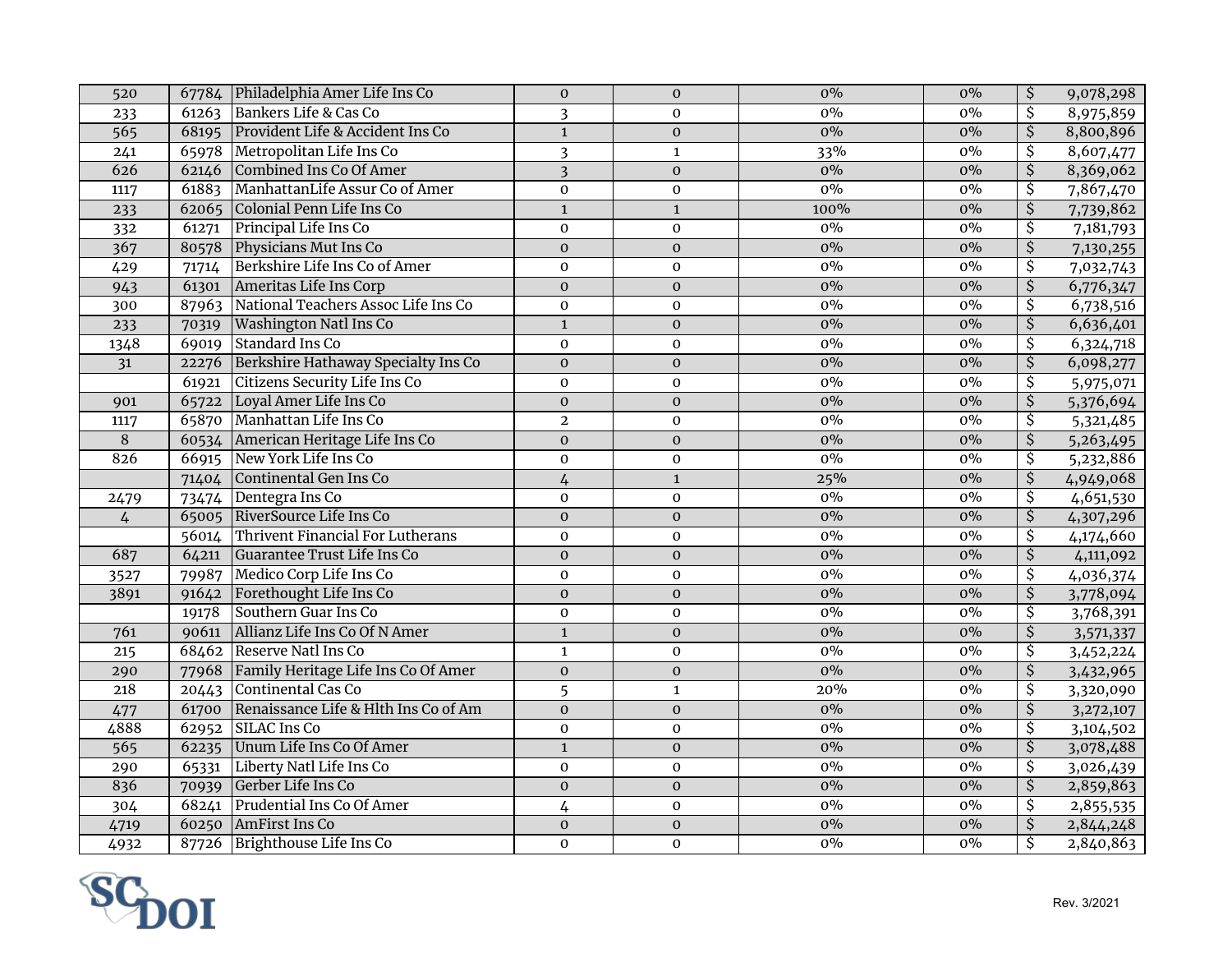| $0\%$<br>Bankers Fidelity Life Ins Co<br>$\overline{\mathcal{S}}$<br>$0\%$<br>2,822,059<br>587<br>$\mathbf 0$<br>$\mathbf 0$<br>61239<br>$\overline{\mathsf{S}}$<br>United Amer Ins Co<br>100%<br>$0\%$<br>2,642,647<br>$\overline{2}$<br>$\overline{a}$<br>290<br>92916<br>88080 Omaha Hlth Ins Co<br>$\overline{\mathcal{S}}$<br>$\overline{261}$<br>$0\%$<br>$0\%$<br>2,594,989<br>$\mathbf 0$<br>$\boldsymbol{0}$<br>$\overline{\xi}$<br>$\overline{2}$<br>Athene Annuity & Life Assur Co<br>50%<br>$0\%$<br>2,378,194<br>4734<br>61492<br>$\mathbf 1$<br>American Gen Life Ins Co<br>$\overline{\mathcal{S}}$<br>$\mathbf 0$<br>$0\%$<br>$0\%$<br>12<br>60488<br>$\mathbf 0$<br>2,204,030<br>$\overline{\mathcal{S}}$<br>181<br>Lumico Life Ins Co<br>$0\%$<br>$\boldsymbol{0}$<br>$\pmb{0}$<br>$0\%$<br>2,186,811<br>73504<br>0%<br>64246 Guardian Life Ins Co Of Amer<br>$0\%$<br>$\overline{\mathcal{S}}$<br>$\mathbf 0$<br>$\mathbf 0$<br>1,967,771<br>429<br>$\overline{\xi}$<br>60054 Aetna Life Ins Co<br>$0\%$<br>$0\%$<br>1,961,968<br>$\mathbf{1}$<br>$\mathbf{0}$<br>$\mathbf 0$<br>Government Personnel Mut Life Ins Co<br>\$<br>4712<br>63967<br>$\mathbf 0$<br>$\overline{0}$<br>$0\%$<br>$0\%$<br>1,845,385<br>$\overline{\mathcal{S}}$<br>43460 Aspen Amer Ins Co<br>$0\%$<br>4734<br>$\mathbf 1$<br>$0\%$<br>1,773,285<br>$\mathbf 0$<br>Humanadental Ins Co<br>\$<br>$0\%$<br>$0\%$<br>1,585,344<br>119<br>70580<br>$\mathbf 1$<br>$\boldsymbol{0}$<br>$\overline{\mathcal{S}}$<br>56693 GCU<br>$\overline{0}$<br>$0\%$<br>$\pmb{0}$<br>$0\%$<br>1,573,207<br>68896 Southern Farm Bureau Life Ins Co<br>$0\%$<br>\$<br>1,564,168<br>$\mathbf 0$<br>$0\%$<br>$\mathbf 0$<br>$0\%$<br>$\overline{\mathcal{S}}$<br>Atlantic Specialty Ins Co<br>$0\%$<br>1,499,878<br>$\mathbf 0$<br>$\mathbf 0$<br>4904<br>27154<br>62626 CMFG Life Ins Co<br>\$<br>306<br>$\boldsymbol{0}$<br>$0\%$<br>$0\%$<br>1,439,634<br>$\boldsymbol{0}$<br>Oxford Life Ins Co<br>$\overline{\mathcal{S}}$<br>574<br>$\overline{0}$<br>$0\%$<br>$0\%$<br>1,362,229<br>76112<br>$\boldsymbol{0}$<br>GPM Hlth & Life Ins Co<br>\$<br>$0\%$<br>$0\%$<br>4712<br>67059<br>$\mathbf 0$<br>$\mathbf 0$<br>1,344,255<br>$\overline{\mathcal{S}}$<br>$0\%$<br>Life Ins Co Of AL<br>$0\%$<br>1,276,982<br>65412<br>$\boldsymbol{0}$<br>$\pmb{0}$<br>Medico Ins Co<br>0%<br>$\overline{\mathcal{S}}$<br>$0\%$<br>$\mathbf{1}$<br>31119<br>$\mathbf{O}$<br>1,202,552<br>3527<br>$\overline{\mathsf{S}}$<br>Genworth Life Ins Co of NY<br>$0\%$<br>$0\%$<br>4011<br>$\mathbf 0$<br>$\mathbf 0$<br>1,174,931<br>72990<br>$\overline{\mathcal{S}}$<br>Nassau Life & Ann Co<br>$\mathbf 0$<br>$0\%$<br>$0\%$<br>4736<br>$\boldsymbol{0}$<br>1,147,924<br>93734<br>$\overline{\xi}$<br>70408 Union Security Ins Co<br>$\boldsymbol{0}$<br>$0\%$<br>$0\%$<br>1,108,342<br>19<br>$\mathbf 0$<br><b>Bankers Fidelity Assur Co</b><br>\$<br>587<br>$0\%$<br>0%<br>71919<br>$\mathbf 0$<br>$\mathbf 0$<br>1,107,111<br>$\overline{\xi}$<br>565<br>Paul Revere Life Ins Co<br>$0\%$<br>$\boldsymbol{0}$<br>$\pmb{0}$<br>$0\%$<br>67598<br>1,101,097<br>0%<br>4862<br>Assurity Life Ins Co<br>$\overline{\mathcal{S}}$<br>$0\%$<br>1,083,080<br>$\mathbf 0$<br>$\mathbf 0$<br>71439<br>$\overline{\mathcal{S}}$<br>Everest Reins Co<br>$0\%$<br>$0\%$<br>1,044,281<br>1120<br>26921<br>$\mathbf 0$<br>$\mathbf 0$<br>\$<br>1186<br>Medamerica Ins Co<br>0%<br>$\mathbf 0$<br>$0\%$<br>1,039,550<br>69515<br>$\boldsymbol{0}$<br>$\overline{\xi}$<br>Independence Amer Ins Co<br>$0\%$<br>26581<br>$\boldsymbol{0}$<br>$0\%$<br>1,004,230<br>450<br>$\mathbf 0$<br>National Hlth Ins Co<br>$\overline{8}$<br>$\overline{\mathcal{S}}$<br>82538<br>$\overline{\mathbf{3}}$<br>$0\%$<br>$\mathbf 1$<br>33%<br>1,003,398<br>$0\%$<br>$\overline{\mathcal{S}}$<br><b>Knights Of Columbus</b><br>$\mathbf 0$<br>$0\%$<br>899,043<br>58033<br>$\boldsymbol{0}$<br>63444 Accendo Ins Co<br>$0\%$<br>$\overline{\mathcal{S}}$<br>$0\%$<br>$\boldsymbol{0}$<br>$\mathbf 0$<br>894,147<br>$\mathbf{1}$<br>$\overline{\boldsymbol{\mathsf{S}}}$<br>John Hancock Life & Hlth Ins Co<br>0%<br>$0\%$<br>$\mathbf 0$<br>$\mathbf{0}$<br>904<br>93610<br>825,855<br>$\overline{\mathcal{S}}$<br>Atlantic Coast Life Ins Co<br>0%<br>4824<br>$\mathbf 0$<br>$0\%$<br>812,610<br>61115<br>$\mathbf 0$<br>$\overline{\mathcal{S}}$<br>American Republic Ins Co<br>$0\%$<br>$0\%$<br>60836<br>$\mathbf 0$<br>798,184<br>3527<br>$\boldsymbol{0}$<br>60984 Compbenefits Ins Co<br>$0\%$<br>\$<br>$\mathbf 0$<br>$0\%$<br>783,040<br>119<br>$\mathbf 0$<br>\$<br>367<br>Physicians Life Ins Co<br>$0\%$<br>$\overline{0}$<br>$\overline{0}$<br>$0\%$<br>759,681<br>72125<br>70670 Health Care Serv Corp A Mut Legal Re<br>$0\%$<br>$0\%$<br>\$<br>$\mathbf 0$<br>917<br>$\mathbf 0$<br>737,589<br>Wilcac Life Ins Co<br>$0\%$<br>$0\%$<br>$\overline{\mathcal{S}}$<br>$\overline{0}$<br>$\overline{0}$<br>4213<br>732,121<br>62413<br>$\overline{\mathsf{s}}$<br>Federated Life Ins Co<br>$0\%$<br>$\overline{7}$<br>63258<br>$\mathbf 0$<br>$\mathbf{O}$<br>$0\%$<br>726,986 | 1117 | 85189 Western United Life Assur Co | $\boldsymbol{0}$ | $\boldsymbol{0}$ | $0\%$ | $0\%$ | \$<br>2,829,808 |
|----------------------------------------------------------------------------------------------------------------------------------------------------------------------------------------------------------------------------------------------------------------------------------------------------------------------------------------------------------------------------------------------------------------------------------------------------------------------------------------------------------------------------------------------------------------------------------------------------------------------------------------------------------------------------------------------------------------------------------------------------------------------------------------------------------------------------------------------------------------------------------------------------------------------------------------------------------------------------------------------------------------------------------------------------------------------------------------------------------------------------------------------------------------------------------------------------------------------------------------------------------------------------------------------------------------------------------------------------------------------------------------------------------------------------------------------------------------------------------------------------------------------------------------------------------------------------------------------------------------------------------------------------------------------------------------------------------------------------------------------------------------------------------------------------------------------------------------------------------------------------------------------------------------------------------------------------------------------------------------------------------------------------------------------------------------------------------------------------------------------------------------------------------------------------------------------------------------------------------------------------------------------------------------------------------------------------------------------------------------------------------------------------------------------------------------------------------------------------------------------------------------------------------------------------------------------------------------------------------------------------------------------------------------------------------------------------------------------------------------------------------------------------------------------------------------------------------------------------------------------------------------------------------------------------------------------------------------------------------------------------------------------------------------------------------------------------------------------------------------------------------------------------------------------------------------------------------------------------------------------------------------------------------------------------------------------------------------------------------------------------------------------------------------------------------------------------------------------------------------------------------------------------------------------------------------------------------------------------------------------------------------------------------------------------------------------------------------------------------------------------------------------------------------------------------------------------------------------------------------------------------------------------------------------------------------------------------------------------------------------------------------------------------------------------------------------------------------------------------------------------------------------------------------------------------------------------------------------------------------------------------------------------------------------------------------------------------------------------------------------------------------------------------------------------------------------------------------------------------------------------------------------------------------------------------------------------------------------------------------------------------------------------------------------------------------------------------------------------------------------------------------------------------------------------------------------------------------------------------------------------------------------------------------------------------------------------------------------------------------------------------------------------------------------------------------------------------------------------------------------------|------|------------------------------------|------------------|------------------|-------|-------|-----------------|
|                                                                                                                                                                                                                                                                                                                                                                                                                                                                                                                                                                                                                                                                                                                                                                                                                                                                                                                                                                                                                                                                                                                                                                                                                                                                                                                                                                                                                                                                                                                                                                                                                                                                                                                                                                                                                                                                                                                                                                                                                                                                                                                                                                                                                                                                                                                                                                                                                                                                                                                                                                                                                                                                                                                                                                                                                                                                                                                                                                                                                                                                                                                                                                                                                                                                                                                                                                                                                                                                                                                                                                                                                                                                                                                                                                                                                                                                                                                                                                                                                                                                                                                                                                                                                                                                                                                                                                                                                                                                                                                                                                                                                                                                                                                                                                                                                                                                                                                                                                                                                                                                                                                            |      |                                    |                  |                  |       |       |                 |
|                                                                                                                                                                                                                                                                                                                                                                                                                                                                                                                                                                                                                                                                                                                                                                                                                                                                                                                                                                                                                                                                                                                                                                                                                                                                                                                                                                                                                                                                                                                                                                                                                                                                                                                                                                                                                                                                                                                                                                                                                                                                                                                                                                                                                                                                                                                                                                                                                                                                                                                                                                                                                                                                                                                                                                                                                                                                                                                                                                                                                                                                                                                                                                                                                                                                                                                                                                                                                                                                                                                                                                                                                                                                                                                                                                                                                                                                                                                                                                                                                                                                                                                                                                                                                                                                                                                                                                                                                                                                                                                                                                                                                                                                                                                                                                                                                                                                                                                                                                                                                                                                                                                            |      |                                    |                  |                  |       |       |                 |
|                                                                                                                                                                                                                                                                                                                                                                                                                                                                                                                                                                                                                                                                                                                                                                                                                                                                                                                                                                                                                                                                                                                                                                                                                                                                                                                                                                                                                                                                                                                                                                                                                                                                                                                                                                                                                                                                                                                                                                                                                                                                                                                                                                                                                                                                                                                                                                                                                                                                                                                                                                                                                                                                                                                                                                                                                                                                                                                                                                                                                                                                                                                                                                                                                                                                                                                                                                                                                                                                                                                                                                                                                                                                                                                                                                                                                                                                                                                                                                                                                                                                                                                                                                                                                                                                                                                                                                                                                                                                                                                                                                                                                                                                                                                                                                                                                                                                                                                                                                                                                                                                                                                            |      |                                    |                  |                  |       |       |                 |
|                                                                                                                                                                                                                                                                                                                                                                                                                                                                                                                                                                                                                                                                                                                                                                                                                                                                                                                                                                                                                                                                                                                                                                                                                                                                                                                                                                                                                                                                                                                                                                                                                                                                                                                                                                                                                                                                                                                                                                                                                                                                                                                                                                                                                                                                                                                                                                                                                                                                                                                                                                                                                                                                                                                                                                                                                                                                                                                                                                                                                                                                                                                                                                                                                                                                                                                                                                                                                                                                                                                                                                                                                                                                                                                                                                                                                                                                                                                                                                                                                                                                                                                                                                                                                                                                                                                                                                                                                                                                                                                                                                                                                                                                                                                                                                                                                                                                                                                                                                                                                                                                                                                            |      |                                    |                  |                  |       |       |                 |
|                                                                                                                                                                                                                                                                                                                                                                                                                                                                                                                                                                                                                                                                                                                                                                                                                                                                                                                                                                                                                                                                                                                                                                                                                                                                                                                                                                                                                                                                                                                                                                                                                                                                                                                                                                                                                                                                                                                                                                                                                                                                                                                                                                                                                                                                                                                                                                                                                                                                                                                                                                                                                                                                                                                                                                                                                                                                                                                                                                                                                                                                                                                                                                                                                                                                                                                                                                                                                                                                                                                                                                                                                                                                                                                                                                                                                                                                                                                                                                                                                                                                                                                                                                                                                                                                                                                                                                                                                                                                                                                                                                                                                                                                                                                                                                                                                                                                                                                                                                                                                                                                                                                            |      |                                    |                  |                  |       |       |                 |
|                                                                                                                                                                                                                                                                                                                                                                                                                                                                                                                                                                                                                                                                                                                                                                                                                                                                                                                                                                                                                                                                                                                                                                                                                                                                                                                                                                                                                                                                                                                                                                                                                                                                                                                                                                                                                                                                                                                                                                                                                                                                                                                                                                                                                                                                                                                                                                                                                                                                                                                                                                                                                                                                                                                                                                                                                                                                                                                                                                                                                                                                                                                                                                                                                                                                                                                                                                                                                                                                                                                                                                                                                                                                                                                                                                                                                                                                                                                                                                                                                                                                                                                                                                                                                                                                                                                                                                                                                                                                                                                                                                                                                                                                                                                                                                                                                                                                                                                                                                                                                                                                                                                            |      |                                    |                  |                  |       |       |                 |
|                                                                                                                                                                                                                                                                                                                                                                                                                                                                                                                                                                                                                                                                                                                                                                                                                                                                                                                                                                                                                                                                                                                                                                                                                                                                                                                                                                                                                                                                                                                                                                                                                                                                                                                                                                                                                                                                                                                                                                                                                                                                                                                                                                                                                                                                                                                                                                                                                                                                                                                                                                                                                                                                                                                                                                                                                                                                                                                                                                                                                                                                                                                                                                                                                                                                                                                                                                                                                                                                                                                                                                                                                                                                                                                                                                                                                                                                                                                                                                                                                                                                                                                                                                                                                                                                                                                                                                                                                                                                                                                                                                                                                                                                                                                                                                                                                                                                                                                                                                                                                                                                                                                            |      |                                    |                  |                  |       |       |                 |
|                                                                                                                                                                                                                                                                                                                                                                                                                                                                                                                                                                                                                                                                                                                                                                                                                                                                                                                                                                                                                                                                                                                                                                                                                                                                                                                                                                                                                                                                                                                                                                                                                                                                                                                                                                                                                                                                                                                                                                                                                                                                                                                                                                                                                                                                                                                                                                                                                                                                                                                                                                                                                                                                                                                                                                                                                                                                                                                                                                                                                                                                                                                                                                                                                                                                                                                                                                                                                                                                                                                                                                                                                                                                                                                                                                                                                                                                                                                                                                                                                                                                                                                                                                                                                                                                                                                                                                                                                                                                                                                                                                                                                                                                                                                                                                                                                                                                                                                                                                                                                                                                                                                            |      |                                    |                  |                  |       |       |                 |
|                                                                                                                                                                                                                                                                                                                                                                                                                                                                                                                                                                                                                                                                                                                                                                                                                                                                                                                                                                                                                                                                                                                                                                                                                                                                                                                                                                                                                                                                                                                                                                                                                                                                                                                                                                                                                                                                                                                                                                                                                                                                                                                                                                                                                                                                                                                                                                                                                                                                                                                                                                                                                                                                                                                                                                                                                                                                                                                                                                                                                                                                                                                                                                                                                                                                                                                                                                                                                                                                                                                                                                                                                                                                                                                                                                                                                                                                                                                                                                                                                                                                                                                                                                                                                                                                                                                                                                                                                                                                                                                                                                                                                                                                                                                                                                                                                                                                                                                                                                                                                                                                                                                            |      |                                    |                  |                  |       |       |                 |
|                                                                                                                                                                                                                                                                                                                                                                                                                                                                                                                                                                                                                                                                                                                                                                                                                                                                                                                                                                                                                                                                                                                                                                                                                                                                                                                                                                                                                                                                                                                                                                                                                                                                                                                                                                                                                                                                                                                                                                                                                                                                                                                                                                                                                                                                                                                                                                                                                                                                                                                                                                                                                                                                                                                                                                                                                                                                                                                                                                                                                                                                                                                                                                                                                                                                                                                                                                                                                                                                                                                                                                                                                                                                                                                                                                                                                                                                                                                                                                                                                                                                                                                                                                                                                                                                                                                                                                                                                                                                                                                                                                                                                                                                                                                                                                                                                                                                                                                                                                                                                                                                                                                            |      |                                    |                  |                  |       |       |                 |
|                                                                                                                                                                                                                                                                                                                                                                                                                                                                                                                                                                                                                                                                                                                                                                                                                                                                                                                                                                                                                                                                                                                                                                                                                                                                                                                                                                                                                                                                                                                                                                                                                                                                                                                                                                                                                                                                                                                                                                                                                                                                                                                                                                                                                                                                                                                                                                                                                                                                                                                                                                                                                                                                                                                                                                                                                                                                                                                                                                                                                                                                                                                                                                                                                                                                                                                                                                                                                                                                                                                                                                                                                                                                                                                                                                                                                                                                                                                                                                                                                                                                                                                                                                                                                                                                                                                                                                                                                                                                                                                                                                                                                                                                                                                                                                                                                                                                                                                                                                                                                                                                                                                            |      |                                    |                  |                  |       |       |                 |
|                                                                                                                                                                                                                                                                                                                                                                                                                                                                                                                                                                                                                                                                                                                                                                                                                                                                                                                                                                                                                                                                                                                                                                                                                                                                                                                                                                                                                                                                                                                                                                                                                                                                                                                                                                                                                                                                                                                                                                                                                                                                                                                                                                                                                                                                                                                                                                                                                                                                                                                                                                                                                                                                                                                                                                                                                                                                                                                                                                                                                                                                                                                                                                                                                                                                                                                                                                                                                                                                                                                                                                                                                                                                                                                                                                                                                                                                                                                                                                                                                                                                                                                                                                                                                                                                                                                                                                                                                                                                                                                                                                                                                                                                                                                                                                                                                                                                                                                                                                                                                                                                                                                            |      |                                    |                  |                  |       |       |                 |
|                                                                                                                                                                                                                                                                                                                                                                                                                                                                                                                                                                                                                                                                                                                                                                                                                                                                                                                                                                                                                                                                                                                                                                                                                                                                                                                                                                                                                                                                                                                                                                                                                                                                                                                                                                                                                                                                                                                                                                                                                                                                                                                                                                                                                                                                                                                                                                                                                                                                                                                                                                                                                                                                                                                                                                                                                                                                                                                                                                                                                                                                                                                                                                                                                                                                                                                                                                                                                                                                                                                                                                                                                                                                                                                                                                                                                                                                                                                                                                                                                                                                                                                                                                                                                                                                                                                                                                                                                                                                                                                                                                                                                                                                                                                                                                                                                                                                                                                                                                                                                                                                                                                            |      |                                    |                  |                  |       |       |                 |
|                                                                                                                                                                                                                                                                                                                                                                                                                                                                                                                                                                                                                                                                                                                                                                                                                                                                                                                                                                                                                                                                                                                                                                                                                                                                                                                                                                                                                                                                                                                                                                                                                                                                                                                                                                                                                                                                                                                                                                                                                                                                                                                                                                                                                                                                                                                                                                                                                                                                                                                                                                                                                                                                                                                                                                                                                                                                                                                                                                                                                                                                                                                                                                                                                                                                                                                                                                                                                                                                                                                                                                                                                                                                                                                                                                                                                                                                                                                                                                                                                                                                                                                                                                                                                                                                                                                                                                                                                                                                                                                                                                                                                                                                                                                                                                                                                                                                                                                                                                                                                                                                                                                            |      |                                    |                  |                  |       |       |                 |
|                                                                                                                                                                                                                                                                                                                                                                                                                                                                                                                                                                                                                                                                                                                                                                                                                                                                                                                                                                                                                                                                                                                                                                                                                                                                                                                                                                                                                                                                                                                                                                                                                                                                                                                                                                                                                                                                                                                                                                                                                                                                                                                                                                                                                                                                                                                                                                                                                                                                                                                                                                                                                                                                                                                                                                                                                                                                                                                                                                                                                                                                                                                                                                                                                                                                                                                                                                                                                                                                                                                                                                                                                                                                                                                                                                                                                                                                                                                                                                                                                                                                                                                                                                                                                                                                                                                                                                                                                                                                                                                                                                                                                                                                                                                                                                                                                                                                                                                                                                                                                                                                                                                            |      |                                    |                  |                  |       |       |                 |
|                                                                                                                                                                                                                                                                                                                                                                                                                                                                                                                                                                                                                                                                                                                                                                                                                                                                                                                                                                                                                                                                                                                                                                                                                                                                                                                                                                                                                                                                                                                                                                                                                                                                                                                                                                                                                                                                                                                                                                                                                                                                                                                                                                                                                                                                                                                                                                                                                                                                                                                                                                                                                                                                                                                                                                                                                                                                                                                                                                                                                                                                                                                                                                                                                                                                                                                                                                                                                                                                                                                                                                                                                                                                                                                                                                                                                                                                                                                                                                                                                                                                                                                                                                                                                                                                                                                                                                                                                                                                                                                                                                                                                                                                                                                                                                                                                                                                                                                                                                                                                                                                                                                            |      |                                    |                  |                  |       |       |                 |
|                                                                                                                                                                                                                                                                                                                                                                                                                                                                                                                                                                                                                                                                                                                                                                                                                                                                                                                                                                                                                                                                                                                                                                                                                                                                                                                                                                                                                                                                                                                                                                                                                                                                                                                                                                                                                                                                                                                                                                                                                                                                                                                                                                                                                                                                                                                                                                                                                                                                                                                                                                                                                                                                                                                                                                                                                                                                                                                                                                                                                                                                                                                                                                                                                                                                                                                                                                                                                                                                                                                                                                                                                                                                                                                                                                                                                                                                                                                                                                                                                                                                                                                                                                                                                                                                                                                                                                                                                                                                                                                                                                                                                                                                                                                                                                                                                                                                                                                                                                                                                                                                                                                            |      |                                    |                  |                  |       |       |                 |
|                                                                                                                                                                                                                                                                                                                                                                                                                                                                                                                                                                                                                                                                                                                                                                                                                                                                                                                                                                                                                                                                                                                                                                                                                                                                                                                                                                                                                                                                                                                                                                                                                                                                                                                                                                                                                                                                                                                                                                                                                                                                                                                                                                                                                                                                                                                                                                                                                                                                                                                                                                                                                                                                                                                                                                                                                                                                                                                                                                                                                                                                                                                                                                                                                                                                                                                                                                                                                                                                                                                                                                                                                                                                                                                                                                                                                                                                                                                                                                                                                                                                                                                                                                                                                                                                                                                                                                                                                                                                                                                                                                                                                                                                                                                                                                                                                                                                                                                                                                                                                                                                                                                            |      |                                    |                  |                  |       |       |                 |
|                                                                                                                                                                                                                                                                                                                                                                                                                                                                                                                                                                                                                                                                                                                                                                                                                                                                                                                                                                                                                                                                                                                                                                                                                                                                                                                                                                                                                                                                                                                                                                                                                                                                                                                                                                                                                                                                                                                                                                                                                                                                                                                                                                                                                                                                                                                                                                                                                                                                                                                                                                                                                                                                                                                                                                                                                                                                                                                                                                                                                                                                                                                                                                                                                                                                                                                                                                                                                                                                                                                                                                                                                                                                                                                                                                                                                                                                                                                                                                                                                                                                                                                                                                                                                                                                                                                                                                                                                                                                                                                                                                                                                                                                                                                                                                                                                                                                                                                                                                                                                                                                                                                            |      |                                    |                  |                  |       |       |                 |
|                                                                                                                                                                                                                                                                                                                                                                                                                                                                                                                                                                                                                                                                                                                                                                                                                                                                                                                                                                                                                                                                                                                                                                                                                                                                                                                                                                                                                                                                                                                                                                                                                                                                                                                                                                                                                                                                                                                                                                                                                                                                                                                                                                                                                                                                                                                                                                                                                                                                                                                                                                                                                                                                                                                                                                                                                                                                                                                                                                                                                                                                                                                                                                                                                                                                                                                                                                                                                                                                                                                                                                                                                                                                                                                                                                                                                                                                                                                                                                                                                                                                                                                                                                                                                                                                                                                                                                                                                                                                                                                                                                                                                                                                                                                                                                                                                                                                                                                                                                                                                                                                                                                            |      |                                    |                  |                  |       |       |                 |
|                                                                                                                                                                                                                                                                                                                                                                                                                                                                                                                                                                                                                                                                                                                                                                                                                                                                                                                                                                                                                                                                                                                                                                                                                                                                                                                                                                                                                                                                                                                                                                                                                                                                                                                                                                                                                                                                                                                                                                                                                                                                                                                                                                                                                                                                                                                                                                                                                                                                                                                                                                                                                                                                                                                                                                                                                                                                                                                                                                                                                                                                                                                                                                                                                                                                                                                                                                                                                                                                                                                                                                                                                                                                                                                                                                                                                                                                                                                                                                                                                                                                                                                                                                                                                                                                                                                                                                                                                                                                                                                                                                                                                                                                                                                                                                                                                                                                                                                                                                                                                                                                                                                            |      |                                    |                  |                  |       |       |                 |
|                                                                                                                                                                                                                                                                                                                                                                                                                                                                                                                                                                                                                                                                                                                                                                                                                                                                                                                                                                                                                                                                                                                                                                                                                                                                                                                                                                                                                                                                                                                                                                                                                                                                                                                                                                                                                                                                                                                                                                                                                                                                                                                                                                                                                                                                                                                                                                                                                                                                                                                                                                                                                                                                                                                                                                                                                                                                                                                                                                                                                                                                                                                                                                                                                                                                                                                                                                                                                                                                                                                                                                                                                                                                                                                                                                                                                                                                                                                                                                                                                                                                                                                                                                                                                                                                                                                                                                                                                                                                                                                                                                                                                                                                                                                                                                                                                                                                                                                                                                                                                                                                                                                            |      |                                    |                  |                  |       |       |                 |
|                                                                                                                                                                                                                                                                                                                                                                                                                                                                                                                                                                                                                                                                                                                                                                                                                                                                                                                                                                                                                                                                                                                                                                                                                                                                                                                                                                                                                                                                                                                                                                                                                                                                                                                                                                                                                                                                                                                                                                                                                                                                                                                                                                                                                                                                                                                                                                                                                                                                                                                                                                                                                                                                                                                                                                                                                                                                                                                                                                                                                                                                                                                                                                                                                                                                                                                                                                                                                                                                                                                                                                                                                                                                                                                                                                                                                                                                                                                                                                                                                                                                                                                                                                                                                                                                                                                                                                                                                                                                                                                                                                                                                                                                                                                                                                                                                                                                                                                                                                                                                                                                                                                            |      |                                    |                  |                  |       |       |                 |
|                                                                                                                                                                                                                                                                                                                                                                                                                                                                                                                                                                                                                                                                                                                                                                                                                                                                                                                                                                                                                                                                                                                                                                                                                                                                                                                                                                                                                                                                                                                                                                                                                                                                                                                                                                                                                                                                                                                                                                                                                                                                                                                                                                                                                                                                                                                                                                                                                                                                                                                                                                                                                                                                                                                                                                                                                                                                                                                                                                                                                                                                                                                                                                                                                                                                                                                                                                                                                                                                                                                                                                                                                                                                                                                                                                                                                                                                                                                                                                                                                                                                                                                                                                                                                                                                                                                                                                                                                                                                                                                                                                                                                                                                                                                                                                                                                                                                                                                                                                                                                                                                                                                            |      |                                    |                  |                  |       |       |                 |
|                                                                                                                                                                                                                                                                                                                                                                                                                                                                                                                                                                                                                                                                                                                                                                                                                                                                                                                                                                                                                                                                                                                                                                                                                                                                                                                                                                                                                                                                                                                                                                                                                                                                                                                                                                                                                                                                                                                                                                                                                                                                                                                                                                                                                                                                                                                                                                                                                                                                                                                                                                                                                                                                                                                                                                                                                                                                                                                                                                                                                                                                                                                                                                                                                                                                                                                                                                                                                                                                                                                                                                                                                                                                                                                                                                                                                                                                                                                                                                                                                                                                                                                                                                                                                                                                                                                                                                                                                                                                                                                                                                                                                                                                                                                                                                                                                                                                                                                                                                                                                                                                                                                            |      |                                    |                  |                  |       |       |                 |
|                                                                                                                                                                                                                                                                                                                                                                                                                                                                                                                                                                                                                                                                                                                                                                                                                                                                                                                                                                                                                                                                                                                                                                                                                                                                                                                                                                                                                                                                                                                                                                                                                                                                                                                                                                                                                                                                                                                                                                                                                                                                                                                                                                                                                                                                                                                                                                                                                                                                                                                                                                                                                                                                                                                                                                                                                                                                                                                                                                                                                                                                                                                                                                                                                                                                                                                                                                                                                                                                                                                                                                                                                                                                                                                                                                                                                                                                                                                                                                                                                                                                                                                                                                                                                                                                                                                                                                                                                                                                                                                                                                                                                                                                                                                                                                                                                                                                                                                                                                                                                                                                                                                            |      |                                    |                  |                  |       |       |                 |
|                                                                                                                                                                                                                                                                                                                                                                                                                                                                                                                                                                                                                                                                                                                                                                                                                                                                                                                                                                                                                                                                                                                                                                                                                                                                                                                                                                                                                                                                                                                                                                                                                                                                                                                                                                                                                                                                                                                                                                                                                                                                                                                                                                                                                                                                                                                                                                                                                                                                                                                                                                                                                                                                                                                                                                                                                                                                                                                                                                                                                                                                                                                                                                                                                                                                                                                                                                                                                                                                                                                                                                                                                                                                                                                                                                                                                                                                                                                                                                                                                                                                                                                                                                                                                                                                                                                                                                                                                                                                                                                                                                                                                                                                                                                                                                                                                                                                                                                                                                                                                                                                                                                            |      |                                    |                  |                  |       |       |                 |
|                                                                                                                                                                                                                                                                                                                                                                                                                                                                                                                                                                                                                                                                                                                                                                                                                                                                                                                                                                                                                                                                                                                                                                                                                                                                                                                                                                                                                                                                                                                                                                                                                                                                                                                                                                                                                                                                                                                                                                                                                                                                                                                                                                                                                                                                                                                                                                                                                                                                                                                                                                                                                                                                                                                                                                                                                                                                                                                                                                                                                                                                                                                                                                                                                                                                                                                                                                                                                                                                                                                                                                                                                                                                                                                                                                                                                                                                                                                                                                                                                                                                                                                                                                                                                                                                                                                                                                                                                                                                                                                                                                                                                                                                                                                                                                                                                                                                                                                                                                                                                                                                                                                            |      |                                    |                  |                  |       |       |                 |
|                                                                                                                                                                                                                                                                                                                                                                                                                                                                                                                                                                                                                                                                                                                                                                                                                                                                                                                                                                                                                                                                                                                                                                                                                                                                                                                                                                                                                                                                                                                                                                                                                                                                                                                                                                                                                                                                                                                                                                                                                                                                                                                                                                                                                                                                                                                                                                                                                                                                                                                                                                                                                                                                                                                                                                                                                                                                                                                                                                                                                                                                                                                                                                                                                                                                                                                                                                                                                                                                                                                                                                                                                                                                                                                                                                                                                                                                                                                                                                                                                                                                                                                                                                                                                                                                                                                                                                                                                                                                                                                                                                                                                                                                                                                                                                                                                                                                                                                                                                                                                                                                                                                            |      |                                    |                  |                  |       |       |                 |
|                                                                                                                                                                                                                                                                                                                                                                                                                                                                                                                                                                                                                                                                                                                                                                                                                                                                                                                                                                                                                                                                                                                                                                                                                                                                                                                                                                                                                                                                                                                                                                                                                                                                                                                                                                                                                                                                                                                                                                                                                                                                                                                                                                                                                                                                                                                                                                                                                                                                                                                                                                                                                                                                                                                                                                                                                                                                                                                                                                                                                                                                                                                                                                                                                                                                                                                                                                                                                                                                                                                                                                                                                                                                                                                                                                                                                                                                                                                                                                                                                                                                                                                                                                                                                                                                                                                                                                                                                                                                                                                                                                                                                                                                                                                                                                                                                                                                                                                                                                                                                                                                                                                            |      |                                    |                  |                  |       |       |                 |
|                                                                                                                                                                                                                                                                                                                                                                                                                                                                                                                                                                                                                                                                                                                                                                                                                                                                                                                                                                                                                                                                                                                                                                                                                                                                                                                                                                                                                                                                                                                                                                                                                                                                                                                                                                                                                                                                                                                                                                                                                                                                                                                                                                                                                                                                                                                                                                                                                                                                                                                                                                                                                                                                                                                                                                                                                                                                                                                                                                                                                                                                                                                                                                                                                                                                                                                                                                                                                                                                                                                                                                                                                                                                                                                                                                                                                                                                                                                                                                                                                                                                                                                                                                                                                                                                                                                                                                                                                                                                                                                                                                                                                                                                                                                                                                                                                                                                                                                                                                                                                                                                                                                            |      |                                    |                  |                  |       |       |                 |
|                                                                                                                                                                                                                                                                                                                                                                                                                                                                                                                                                                                                                                                                                                                                                                                                                                                                                                                                                                                                                                                                                                                                                                                                                                                                                                                                                                                                                                                                                                                                                                                                                                                                                                                                                                                                                                                                                                                                                                                                                                                                                                                                                                                                                                                                                                                                                                                                                                                                                                                                                                                                                                                                                                                                                                                                                                                                                                                                                                                                                                                                                                                                                                                                                                                                                                                                                                                                                                                                                                                                                                                                                                                                                                                                                                                                                                                                                                                                                                                                                                                                                                                                                                                                                                                                                                                                                                                                                                                                                                                                                                                                                                                                                                                                                                                                                                                                                                                                                                                                                                                                                                                            |      |                                    |                  |                  |       |       |                 |
|                                                                                                                                                                                                                                                                                                                                                                                                                                                                                                                                                                                                                                                                                                                                                                                                                                                                                                                                                                                                                                                                                                                                                                                                                                                                                                                                                                                                                                                                                                                                                                                                                                                                                                                                                                                                                                                                                                                                                                                                                                                                                                                                                                                                                                                                                                                                                                                                                                                                                                                                                                                                                                                                                                                                                                                                                                                                                                                                                                                                                                                                                                                                                                                                                                                                                                                                                                                                                                                                                                                                                                                                                                                                                                                                                                                                                                                                                                                                                                                                                                                                                                                                                                                                                                                                                                                                                                                                                                                                                                                                                                                                                                                                                                                                                                                                                                                                                                                                                                                                                                                                                                                            |      |                                    |                  |                  |       |       |                 |
|                                                                                                                                                                                                                                                                                                                                                                                                                                                                                                                                                                                                                                                                                                                                                                                                                                                                                                                                                                                                                                                                                                                                                                                                                                                                                                                                                                                                                                                                                                                                                                                                                                                                                                                                                                                                                                                                                                                                                                                                                                                                                                                                                                                                                                                                                                                                                                                                                                                                                                                                                                                                                                                                                                                                                                                                                                                                                                                                                                                                                                                                                                                                                                                                                                                                                                                                                                                                                                                                                                                                                                                                                                                                                                                                                                                                                                                                                                                                                                                                                                                                                                                                                                                                                                                                                                                                                                                                                                                                                                                                                                                                                                                                                                                                                                                                                                                                                                                                                                                                                                                                                                                            |      |                                    |                  |                  |       |       |                 |
|                                                                                                                                                                                                                                                                                                                                                                                                                                                                                                                                                                                                                                                                                                                                                                                                                                                                                                                                                                                                                                                                                                                                                                                                                                                                                                                                                                                                                                                                                                                                                                                                                                                                                                                                                                                                                                                                                                                                                                                                                                                                                                                                                                                                                                                                                                                                                                                                                                                                                                                                                                                                                                                                                                                                                                                                                                                                                                                                                                                                                                                                                                                                                                                                                                                                                                                                                                                                                                                                                                                                                                                                                                                                                                                                                                                                                                                                                                                                                                                                                                                                                                                                                                                                                                                                                                                                                                                                                                                                                                                                                                                                                                                                                                                                                                                                                                                                                                                                                                                                                                                                                                                            |      |                                    |                  |                  |       |       |                 |
|                                                                                                                                                                                                                                                                                                                                                                                                                                                                                                                                                                                                                                                                                                                                                                                                                                                                                                                                                                                                                                                                                                                                                                                                                                                                                                                                                                                                                                                                                                                                                                                                                                                                                                                                                                                                                                                                                                                                                                                                                                                                                                                                                                                                                                                                                                                                                                                                                                                                                                                                                                                                                                                                                                                                                                                                                                                                                                                                                                                                                                                                                                                                                                                                                                                                                                                                                                                                                                                                                                                                                                                                                                                                                                                                                                                                                                                                                                                                                                                                                                                                                                                                                                                                                                                                                                                                                                                                                                                                                                                                                                                                                                                                                                                                                                                                                                                                                                                                                                                                                                                                                                                            |      |                                    |                  |                  |       |       |                 |
|                                                                                                                                                                                                                                                                                                                                                                                                                                                                                                                                                                                                                                                                                                                                                                                                                                                                                                                                                                                                                                                                                                                                                                                                                                                                                                                                                                                                                                                                                                                                                                                                                                                                                                                                                                                                                                                                                                                                                                                                                                                                                                                                                                                                                                                                                                                                                                                                                                                                                                                                                                                                                                                                                                                                                                                                                                                                                                                                                                                                                                                                                                                                                                                                                                                                                                                                                                                                                                                                                                                                                                                                                                                                                                                                                                                                                                                                                                                                                                                                                                                                                                                                                                                                                                                                                                                                                                                                                                                                                                                                                                                                                                                                                                                                                                                                                                                                                                                                                                                                                                                                                                                            |      |                                    |                  |                  |       |       |                 |
|                                                                                                                                                                                                                                                                                                                                                                                                                                                                                                                                                                                                                                                                                                                                                                                                                                                                                                                                                                                                                                                                                                                                                                                                                                                                                                                                                                                                                                                                                                                                                                                                                                                                                                                                                                                                                                                                                                                                                                                                                                                                                                                                                                                                                                                                                                                                                                                                                                                                                                                                                                                                                                                                                                                                                                                                                                                                                                                                                                                                                                                                                                                                                                                                                                                                                                                                                                                                                                                                                                                                                                                                                                                                                                                                                                                                                                                                                                                                                                                                                                                                                                                                                                                                                                                                                                                                                                                                                                                                                                                                                                                                                                                                                                                                                                                                                                                                                                                                                                                                                                                                                                                            |      |                                    |                  |                  |       |       |                 |
|                                                                                                                                                                                                                                                                                                                                                                                                                                                                                                                                                                                                                                                                                                                                                                                                                                                                                                                                                                                                                                                                                                                                                                                                                                                                                                                                                                                                                                                                                                                                                                                                                                                                                                                                                                                                                                                                                                                                                                                                                                                                                                                                                                                                                                                                                                                                                                                                                                                                                                                                                                                                                                                                                                                                                                                                                                                                                                                                                                                                                                                                                                                                                                                                                                                                                                                                                                                                                                                                                                                                                                                                                                                                                                                                                                                                                                                                                                                                                                                                                                                                                                                                                                                                                                                                                                                                                                                                                                                                                                                                                                                                                                                                                                                                                                                                                                                                                                                                                                                                                                                                                                                            |      |                                    |                  |                  |       |       |                 |

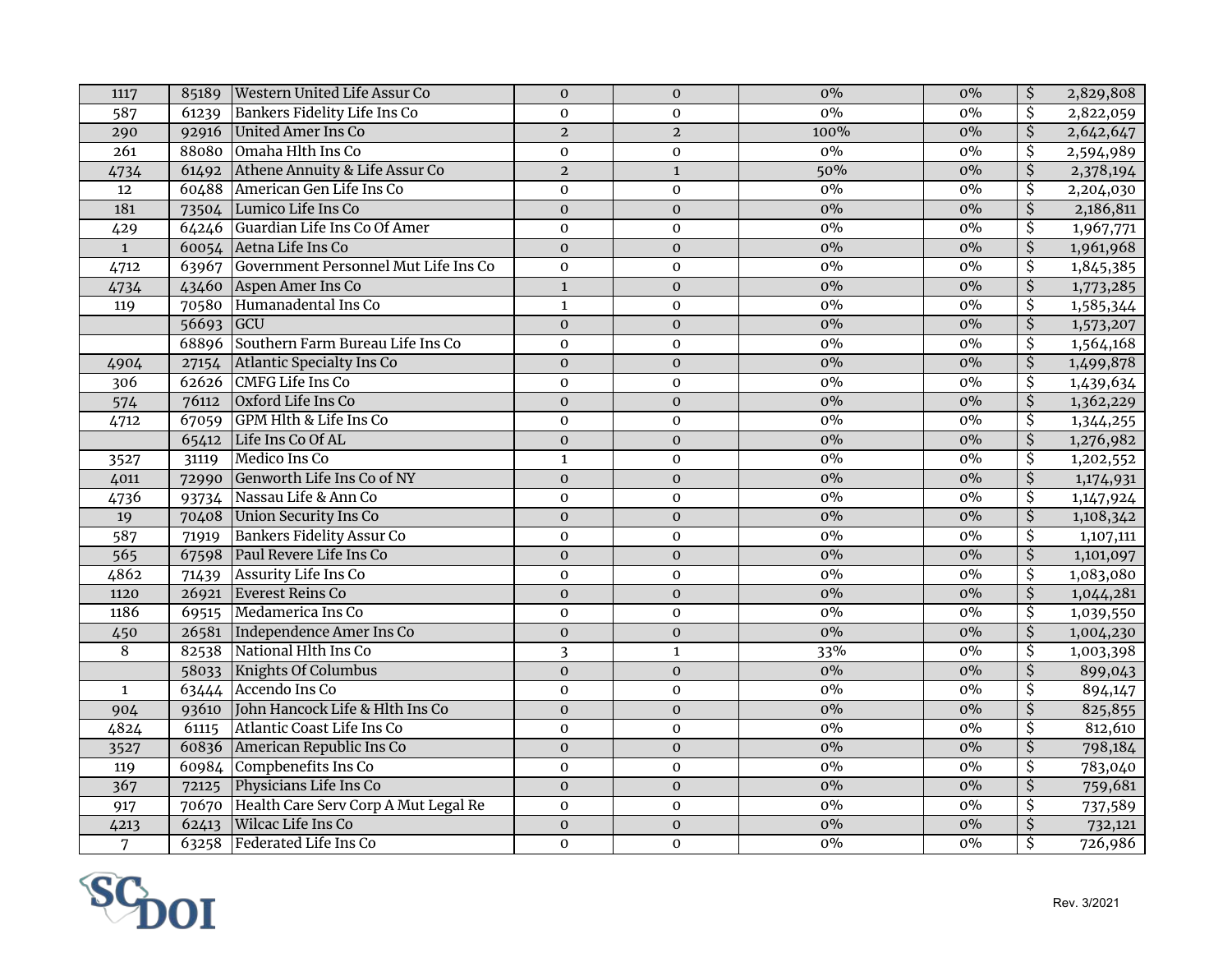| 69930 United Ins Co Of Amer<br>$0\%$<br>$0\%$<br>$\overline{\mathcal{S}}$<br>215<br>$\mathbf 0$<br>$\mathbf 0$<br>680,511<br>Individual Assur Co Life Hlth & Acc<br>$0\%$<br>$\overline{\mathsf{S}}$<br>$\overline{0}$<br>$0\%$<br>2858<br>$\overline{0}$<br>81779<br>66214 Heartland Natl Life Ins Co<br>$\overline{\mathcal{S}}$<br>$0\%$<br>$0\%$<br>$\mathbf 0$<br>$\mathbf 0$<br>$\overline{\mathcal{S}}$<br>Sterling Life Ins Co<br>$\mathbf 0$<br>$\mathbf 0$<br>$0\%$<br>$0\%$<br>628,972<br>77399<br>901<br>Lincoln Benefit Life Co<br>$\overline{\mathcal{S}}$<br>$0\%$<br>$0\%$<br>4925<br>65595<br>$\mathbf 0$<br>$\mathbf 0$<br>623,855<br>$\overline{\mathcal{S}}$<br>S USA Life Ins Co Inc<br>$0\%$<br>$\boldsymbol{0}$<br>$\boldsymbol{0}$<br>$0\%$<br>612,028<br>60183<br>4947<br>0%<br>Standard Life & Accident Ins Co<br>$0\%$<br>$\overline{\mathcal{S}}$<br>408<br>$\mathbf 0$<br>$\mathbf 0$<br>579,182<br>86355<br>$\overline{\mathcal{S}}$<br>$0\%$<br>$0\%$<br>LifeSecure Ins Co<br>$\mathbf{0}$<br>$\mathbf 0$<br>572,782<br>572<br>77720<br>64580 Illinois Mut Life Ins Co<br>\$<br>$\mathbf 0$<br>$\boldsymbol{0}$<br>$0\%$<br>$0\%$<br>572,478<br>$\overline{\mathcal{S}}$<br>United Natl Life Ins Co Of Amer<br>$0\%$<br>687<br>$\mathbf 0$<br>$0\%$<br>92703<br>$\mathbf 0$<br>562,019<br>Woodmen World Life Ins Soc<br>\$<br>$0\%$<br>$0\%$<br>57320<br>$\mathbf 0$<br>$\mathbf 0$<br>557,377<br>$\overline{\mathcal{S}}$<br>American Income Life Ins Co<br>$\overline{0}$<br>$0\%$<br>$0\%$<br>$\pmb{0}$<br>290<br>60577<br>551,431<br>$0\%$<br>Globe Life & Accident Ins Co<br>\$<br>$0\%$<br>290<br>$\mathbf 0$<br>$\mathbf{O}$<br>538,275<br>91472<br>68284 Nassau Life Ins Co of KS<br>$0\%$<br>$\overline{\mathcal{S}}$<br>$0\%$<br>4736<br>$\mathbf 0$<br>$\mathbf 0$<br>528,040<br>89206 Ohio Natl Life Assur Corp<br>\$<br>518,120<br>704<br>$\mathbf 0$<br>$\boldsymbol{0}$<br>$0\%$<br>$0\%$<br>$\overline{\mathcal{S}}$<br>Great Southern Life Ins Co<br>$\overline{0}$<br>$0\%$<br>$0\%$<br>449<br>$\boldsymbol{0}$<br>478,294<br>90212<br>Family Life Ins Co<br>$\overline{\mathcal{S}}$<br>$\mathbf 0$<br>$0\%$<br>$0\%$<br>476,569<br>1117<br>63053<br>$\mathbf 0$<br>$\overline{\mathcal{S}}$<br>$0\%$<br>American Fidelity Assur Co<br>$0\%$<br>460,065<br>$\boldsymbol{0}$<br>$\boldsymbol{0}$<br>330<br>60410<br>Provident Amer Life & Hlth Ins Co<br>0%<br>$\overline{\mathcal{S}}$<br>$0\%$<br>$\mathbf 0$<br>455,692<br>901<br>67903<br>$\mathbf{O}$<br>$\overline{\mathcal{S}}$<br>$0\%$<br>Fidelity Security Life Ins Co<br>$0\%$<br>438,116<br>451<br>71870<br>$\mathbf 0$<br>$\mathbf 0$<br>Clear Spring Hlth Ins Co<br>$\overline{\mathcal{S}}$<br>4794<br>$\mathbf 0$<br>$0\%$<br>$0\%$<br>408,675<br>78301<br>$\mathbf 0$<br>$\overline{\mathcal{S}}$<br>67679 American Republic Corp Ins Co<br>3527<br>$\boldsymbol{0}$<br>$0\%$<br>$0\%$<br>$\mathbf{O}$<br>400,012<br>Americo Fin Life & Ann Ins Co<br>\$<br>$\mathbf 0$<br>$0\%$<br>$0\%$<br>449<br>61999<br>$\mathbf 0$<br>393,223<br>$\overline{\mathcal{S}}$<br>Order of United Commercial Travelers<br>$0\%$<br>$0\%$<br>$\boldsymbol{0}$<br>$\pmb{0}$<br>390,628<br>56383<br>$0\%$<br>First Unum Life Ins Co<br>$\overline{\mathcal{S}}$<br>$0\%$<br>565<br>64297<br>$\mathbf 0$<br>$\mathbf 0$<br>389,304<br>$\overline{\mathcal{S}}$<br>4888<br>Sterling Nat Life Ins Co Inc<br>$0\%$<br>$0\%$<br>381,969<br>$\mathbf 0$<br>$\mathbf{O}$<br>91785<br>\$<br><b>State Mut Ins Co</b><br>$\mathbf 0$<br>$0\%$<br>$0\%$<br>365,067<br>69132<br>$\mathbf 0$<br>$\overline{\xi}$<br><b>Great Amer Life Ins Co</b><br>84<br>$\mathbf 0$<br>$\mathbf 0$<br>$0\%$<br>$0\%$<br>357,876<br>63312<br>North Amer Ins Co<br>$\overline{\mathcal{S}}$<br>$0\%$<br>$0\%$<br>68349<br>$\boldsymbol{0}$<br>$\mathbf 0$<br>353,906<br>574<br>56499 Assured Life Assn<br>$0\%$<br>$\overline{\mathcal{S}}$<br>$0\%$<br>$\mathbf 0$<br>$\boldsymbol{0}$<br>351,825<br>65080 John Alden Life Ins Co<br>$0\%$<br>$\overline{\mathcal{S}}$<br>$0\%$<br>$\boldsymbol{0}$<br>$\mathbf 0$<br>351,203<br>19<br>$\overline{\boldsymbol{\mathsf{S}}}$<br>$0\%$<br>$0\%$<br>United Security Assur Co Of PA<br>$\mathbf 0$<br>$\mathbf{0}$<br>344,652<br>42129<br>UnitedHealthcare Life Ins Co<br>$\overline{\mathcal{S}}$<br>$0\%$<br>$\mathbf 0$<br>$0\%$<br>$\mathbf 0$<br>340,778<br>707<br>97179<br>Minnesota Life Ins Co<br>$\overline{\mathcal{S}}$<br>869<br>$0\%$<br>$0\%$<br>66168<br>$\mathbf{1}$<br>$\mathbf 0$<br>334,257<br>Greenville Cas Ins Co Inc<br>$0\%$<br>\$<br>4748<br>$\mathbf 0$<br>$0\%$<br>11128<br>$\mathbf 0$<br>331,464<br>\$<br>Unified Life Ins Co<br>$0\%$<br>$\overline{\mathbf{1}}$<br>$\overline{0}$<br>$0\%$<br>328,907<br>11121<br>Companion Life Ins Co<br>$0\%$<br>$0\%$<br>\$<br>661<br>77828<br>$\mathbf{1}$<br>$\mathbf 0$<br>310,211<br>First Hlth Life & Hlth Ins Co<br>$0\%$<br>$\overline{0}$<br>$0\%$<br>$\overline{\mathcal{S}}$<br>$\overline{0}$<br>$\mathbf 1$<br>90328<br>302,118<br>ङ<br>458<br>Protective Life Ins Co<br>100%<br>68136<br>$\mathbf{1}$<br>$0\%$<br>295,645<br>$\mathbf{1}$ | 707 | 98205 Natl Foundation Life Ins Co | $\mathbf{1}$ | $\mathbf{1}$ | 100% | $0\%$ | $\overline{\mathcal{S}}$ | 697,501 |
|--------------------------------------------------------------------------------------------------------------------------------------------------------------------------------------------------------------------------------------------------------------------------------------------------------------------------------------------------------------------------------------------------------------------------------------------------------------------------------------------------------------------------------------------------------------------------------------------------------------------------------------------------------------------------------------------------------------------------------------------------------------------------------------------------------------------------------------------------------------------------------------------------------------------------------------------------------------------------------------------------------------------------------------------------------------------------------------------------------------------------------------------------------------------------------------------------------------------------------------------------------------------------------------------------------------------------------------------------------------------------------------------------------------------------------------------------------------------------------------------------------------------------------------------------------------------------------------------------------------------------------------------------------------------------------------------------------------------------------------------------------------------------------------------------------------------------------------------------------------------------------------------------------------------------------------------------------------------------------------------------------------------------------------------------------------------------------------------------------------------------------------------------------------------------------------------------------------------------------------------------------------------------------------------------------------------------------------------------------------------------------------------------------------------------------------------------------------------------------------------------------------------------------------------------------------------------------------------------------------------------------------------------------------------------------------------------------------------------------------------------------------------------------------------------------------------------------------------------------------------------------------------------------------------------------------------------------------------------------------------------------------------------------------------------------------------------------------------------------------------------------------------------------------------------------------------------------------------------------------------------------------------------------------------------------------------------------------------------------------------------------------------------------------------------------------------------------------------------------------------------------------------------------------------------------------------------------------------------------------------------------------------------------------------------------------------------------------------------------------------------------------------------------------------------------------------------------------------------------------------------------------------------------------------------------------------------------------------------------------------------------------------------------------------------------------------------------------------------------------------------------------------------------------------------------------------------------------------------------------------------------------------------------------------------------------------------------------------------------------------------------------------------------------------------------------------------------------------------------------------------------------------------------------------------------------------------------------------------------------------------------------------------------------------------------------------------------------------------------------------------------------------------------------------------------------------------------------------------------------------------------------------------------------------------------------------------------------------------------------------------------------------------------------------------------------------------------------------------------------------------------------------|-----|-----------------------------------|--------------|--------------|------|-------|--------------------------|---------|
| 655,042                                                                                                                                                                                                                                                                                                                                                                                                                                                                                                                                                                                                                                                                                                                                                                                                                                                                                                                                                                                                                                                                                                                                                                                                                                                                                                                                                                                                                                                                                                                                                                                                                                                                                                                                                                                                                                                                                                                                                                                                                                                                                                                                                                                                                                                                                                                                                                                                                                                                                                                                                                                                                                                                                                                                                                                                                                                                                                                                                                                                                                                                                                                                                                                                                                                                                                                                                                                                                                                                                                                                                                                                                                                                                                                                                                                                                                                                                                                                                                                                                                                                                                                                                                                                                                                                                                                                                                                                                                                                                                                                                                                                                                                                                                                                                                                                                                                                                                                                                                                                                                                                                                                                    |     |                                   |              |              |      |       |                          |         |
|                                                                                                                                                                                                                                                                                                                                                                                                                                                                                                                                                                                                                                                                                                                                                                                                                                                                                                                                                                                                                                                                                                                                                                                                                                                                                                                                                                                                                                                                                                                                                                                                                                                                                                                                                                                                                                                                                                                                                                                                                                                                                                                                                                                                                                                                                                                                                                                                                                                                                                                                                                                                                                                                                                                                                                                                                                                                                                                                                                                                                                                                                                                                                                                                                                                                                                                                                                                                                                                                                                                                                                                                                                                                                                                                                                                                                                                                                                                                                                                                                                                                                                                                                                                                                                                                                                                                                                                                                                                                                                                                                                                                                                                                                                                                                                                                                                                                                                                                                                                                                                                                                                                                            |     |                                   |              |              |      |       |                          | 678,244 |
|                                                                                                                                                                                                                                                                                                                                                                                                                                                                                                                                                                                                                                                                                                                                                                                                                                                                                                                                                                                                                                                                                                                                                                                                                                                                                                                                                                                                                                                                                                                                                                                                                                                                                                                                                                                                                                                                                                                                                                                                                                                                                                                                                                                                                                                                                                                                                                                                                                                                                                                                                                                                                                                                                                                                                                                                                                                                                                                                                                                                                                                                                                                                                                                                                                                                                                                                                                                                                                                                                                                                                                                                                                                                                                                                                                                                                                                                                                                                                                                                                                                                                                                                                                                                                                                                                                                                                                                                                                                                                                                                                                                                                                                                                                                                                                                                                                                                                                                                                                                                                                                                                                                                            |     |                                   |              |              |      |       |                          |         |
|                                                                                                                                                                                                                                                                                                                                                                                                                                                                                                                                                                                                                                                                                                                                                                                                                                                                                                                                                                                                                                                                                                                                                                                                                                                                                                                                                                                                                                                                                                                                                                                                                                                                                                                                                                                                                                                                                                                                                                                                                                                                                                                                                                                                                                                                                                                                                                                                                                                                                                                                                                                                                                                                                                                                                                                                                                                                                                                                                                                                                                                                                                                                                                                                                                                                                                                                                                                                                                                                                                                                                                                                                                                                                                                                                                                                                                                                                                                                                                                                                                                                                                                                                                                                                                                                                                                                                                                                                                                                                                                                                                                                                                                                                                                                                                                                                                                                                                                                                                                                                                                                                                                                            |     |                                   |              |              |      |       |                          |         |
|                                                                                                                                                                                                                                                                                                                                                                                                                                                                                                                                                                                                                                                                                                                                                                                                                                                                                                                                                                                                                                                                                                                                                                                                                                                                                                                                                                                                                                                                                                                                                                                                                                                                                                                                                                                                                                                                                                                                                                                                                                                                                                                                                                                                                                                                                                                                                                                                                                                                                                                                                                                                                                                                                                                                                                                                                                                                                                                                                                                                                                                                                                                                                                                                                                                                                                                                                                                                                                                                                                                                                                                                                                                                                                                                                                                                                                                                                                                                                                                                                                                                                                                                                                                                                                                                                                                                                                                                                                                                                                                                                                                                                                                                                                                                                                                                                                                                                                                                                                                                                                                                                                                                            |     |                                   |              |              |      |       |                          |         |
|                                                                                                                                                                                                                                                                                                                                                                                                                                                                                                                                                                                                                                                                                                                                                                                                                                                                                                                                                                                                                                                                                                                                                                                                                                                                                                                                                                                                                                                                                                                                                                                                                                                                                                                                                                                                                                                                                                                                                                                                                                                                                                                                                                                                                                                                                                                                                                                                                                                                                                                                                                                                                                                                                                                                                                                                                                                                                                                                                                                                                                                                                                                                                                                                                                                                                                                                                                                                                                                                                                                                                                                                                                                                                                                                                                                                                                                                                                                                                                                                                                                                                                                                                                                                                                                                                                                                                                                                                                                                                                                                                                                                                                                                                                                                                                                                                                                                                                                                                                                                                                                                                                                                            |     |                                   |              |              |      |       |                          |         |
|                                                                                                                                                                                                                                                                                                                                                                                                                                                                                                                                                                                                                                                                                                                                                                                                                                                                                                                                                                                                                                                                                                                                                                                                                                                                                                                                                                                                                                                                                                                                                                                                                                                                                                                                                                                                                                                                                                                                                                                                                                                                                                                                                                                                                                                                                                                                                                                                                                                                                                                                                                                                                                                                                                                                                                                                                                                                                                                                                                                                                                                                                                                                                                                                                                                                                                                                                                                                                                                                                                                                                                                                                                                                                                                                                                                                                                                                                                                                                                                                                                                                                                                                                                                                                                                                                                                                                                                                                                                                                                                                                                                                                                                                                                                                                                                                                                                                                                                                                                                                                                                                                                                                            |     |                                   |              |              |      |       |                          |         |
|                                                                                                                                                                                                                                                                                                                                                                                                                                                                                                                                                                                                                                                                                                                                                                                                                                                                                                                                                                                                                                                                                                                                                                                                                                                                                                                                                                                                                                                                                                                                                                                                                                                                                                                                                                                                                                                                                                                                                                                                                                                                                                                                                                                                                                                                                                                                                                                                                                                                                                                                                                                                                                                                                                                                                                                                                                                                                                                                                                                                                                                                                                                                                                                                                                                                                                                                                                                                                                                                                                                                                                                                                                                                                                                                                                                                                                                                                                                                                                                                                                                                                                                                                                                                                                                                                                                                                                                                                                                                                                                                                                                                                                                                                                                                                                                                                                                                                                                                                                                                                                                                                                                                            |     |                                   |              |              |      |       |                          |         |
|                                                                                                                                                                                                                                                                                                                                                                                                                                                                                                                                                                                                                                                                                                                                                                                                                                                                                                                                                                                                                                                                                                                                                                                                                                                                                                                                                                                                                                                                                                                                                                                                                                                                                                                                                                                                                                                                                                                                                                                                                                                                                                                                                                                                                                                                                                                                                                                                                                                                                                                                                                                                                                                                                                                                                                                                                                                                                                                                                                                                                                                                                                                                                                                                                                                                                                                                                                                                                                                                                                                                                                                                                                                                                                                                                                                                                                                                                                                                                                                                                                                                                                                                                                                                                                                                                                                                                                                                                                                                                                                                                                                                                                                                                                                                                                                                                                                                                                                                                                                                                                                                                                                                            |     |                                   |              |              |      |       |                          |         |
|                                                                                                                                                                                                                                                                                                                                                                                                                                                                                                                                                                                                                                                                                                                                                                                                                                                                                                                                                                                                                                                                                                                                                                                                                                                                                                                                                                                                                                                                                                                                                                                                                                                                                                                                                                                                                                                                                                                                                                                                                                                                                                                                                                                                                                                                                                                                                                                                                                                                                                                                                                                                                                                                                                                                                                                                                                                                                                                                                                                                                                                                                                                                                                                                                                                                                                                                                                                                                                                                                                                                                                                                                                                                                                                                                                                                                                                                                                                                                                                                                                                                                                                                                                                                                                                                                                                                                                                                                                                                                                                                                                                                                                                                                                                                                                                                                                                                                                                                                                                                                                                                                                                                            |     |                                   |              |              |      |       |                          |         |
|                                                                                                                                                                                                                                                                                                                                                                                                                                                                                                                                                                                                                                                                                                                                                                                                                                                                                                                                                                                                                                                                                                                                                                                                                                                                                                                                                                                                                                                                                                                                                                                                                                                                                                                                                                                                                                                                                                                                                                                                                                                                                                                                                                                                                                                                                                                                                                                                                                                                                                                                                                                                                                                                                                                                                                                                                                                                                                                                                                                                                                                                                                                                                                                                                                                                                                                                                                                                                                                                                                                                                                                                                                                                                                                                                                                                                                                                                                                                                                                                                                                                                                                                                                                                                                                                                                                                                                                                                                                                                                                                                                                                                                                                                                                                                                                                                                                                                                                                                                                                                                                                                                                                            |     |                                   |              |              |      |       |                          |         |
|                                                                                                                                                                                                                                                                                                                                                                                                                                                                                                                                                                                                                                                                                                                                                                                                                                                                                                                                                                                                                                                                                                                                                                                                                                                                                                                                                                                                                                                                                                                                                                                                                                                                                                                                                                                                                                                                                                                                                                                                                                                                                                                                                                                                                                                                                                                                                                                                                                                                                                                                                                                                                                                                                                                                                                                                                                                                                                                                                                                                                                                                                                                                                                                                                                                                                                                                                                                                                                                                                                                                                                                                                                                                                                                                                                                                                                                                                                                                                                                                                                                                                                                                                                                                                                                                                                                                                                                                                                                                                                                                                                                                                                                                                                                                                                                                                                                                                                                                                                                                                                                                                                                                            |     |                                   |              |              |      |       |                          |         |
|                                                                                                                                                                                                                                                                                                                                                                                                                                                                                                                                                                                                                                                                                                                                                                                                                                                                                                                                                                                                                                                                                                                                                                                                                                                                                                                                                                                                                                                                                                                                                                                                                                                                                                                                                                                                                                                                                                                                                                                                                                                                                                                                                                                                                                                                                                                                                                                                                                                                                                                                                                                                                                                                                                                                                                                                                                                                                                                                                                                                                                                                                                                                                                                                                                                                                                                                                                                                                                                                                                                                                                                                                                                                                                                                                                                                                                                                                                                                                                                                                                                                                                                                                                                                                                                                                                                                                                                                                                                                                                                                                                                                                                                                                                                                                                                                                                                                                                                                                                                                                                                                                                                                            |     |                                   |              |              |      |       |                          |         |
|                                                                                                                                                                                                                                                                                                                                                                                                                                                                                                                                                                                                                                                                                                                                                                                                                                                                                                                                                                                                                                                                                                                                                                                                                                                                                                                                                                                                                                                                                                                                                                                                                                                                                                                                                                                                                                                                                                                                                                                                                                                                                                                                                                                                                                                                                                                                                                                                                                                                                                                                                                                                                                                                                                                                                                                                                                                                                                                                                                                                                                                                                                                                                                                                                                                                                                                                                                                                                                                                                                                                                                                                                                                                                                                                                                                                                                                                                                                                                                                                                                                                                                                                                                                                                                                                                                                                                                                                                                                                                                                                                                                                                                                                                                                                                                                                                                                                                                                                                                                                                                                                                                                                            |     |                                   |              |              |      |       |                          |         |
|                                                                                                                                                                                                                                                                                                                                                                                                                                                                                                                                                                                                                                                                                                                                                                                                                                                                                                                                                                                                                                                                                                                                                                                                                                                                                                                                                                                                                                                                                                                                                                                                                                                                                                                                                                                                                                                                                                                                                                                                                                                                                                                                                                                                                                                                                                                                                                                                                                                                                                                                                                                                                                                                                                                                                                                                                                                                                                                                                                                                                                                                                                                                                                                                                                                                                                                                                                                                                                                                                                                                                                                                                                                                                                                                                                                                                                                                                                                                                                                                                                                                                                                                                                                                                                                                                                                                                                                                                                                                                                                                                                                                                                                                                                                                                                                                                                                                                                                                                                                                                                                                                                                                            |     |                                   |              |              |      |       |                          |         |
|                                                                                                                                                                                                                                                                                                                                                                                                                                                                                                                                                                                                                                                                                                                                                                                                                                                                                                                                                                                                                                                                                                                                                                                                                                                                                                                                                                                                                                                                                                                                                                                                                                                                                                                                                                                                                                                                                                                                                                                                                                                                                                                                                                                                                                                                                                                                                                                                                                                                                                                                                                                                                                                                                                                                                                                                                                                                                                                                                                                                                                                                                                                                                                                                                                                                                                                                                                                                                                                                                                                                                                                                                                                                                                                                                                                                                                                                                                                                                                                                                                                                                                                                                                                                                                                                                                                                                                                                                                                                                                                                                                                                                                                                                                                                                                                                                                                                                                                                                                                                                                                                                                                                            |     |                                   |              |              |      |       |                          |         |
|                                                                                                                                                                                                                                                                                                                                                                                                                                                                                                                                                                                                                                                                                                                                                                                                                                                                                                                                                                                                                                                                                                                                                                                                                                                                                                                                                                                                                                                                                                                                                                                                                                                                                                                                                                                                                                                                                                                                                                                                                                                                                                                                                                                                                                                                                                                                                                                                                                                                                                                                                                                                                                                                                                                                                                                                                                                                                                                                                                                                                                                                                                                                                                                                                                                                                                                                                                                                                                                                                                                                                                                                                                                                                                                                                                                                                                                                                                                                                                                                                                                                                                                                                                                                                                                                                                                                                                                                                                                                                                                                                                                                                                                                                                                                                                                                                                                                                                                                                                                                                                                                                                                                            |     |                                   |              |              |      |       |                          |         |
|                                                                                                                                                                                                                                                                                                                                                                                                                                                                                                                                                                                                                                                                                                                                                                                                                                                                                                                                                                                                                                                                                                                                                                                                                                                                                                                                                                                                                                                                                                                                                                                                                                                                                                                                                                                                                                                                                                                                                                                                                                                                                                                                                                                                                                                                                                                                                                                                                                                                                                                                                                                                                                                                                                                                                                                                                                                                                                                                                                                                                                                                                                                                                                                                                                                                                                                                                                                                                                                                                                                                                                                                                                                                                                                                                                                                                                                                                                                                                                                                                                                                                                                                                                                                                                                                                                                                                                                                                                                                                                                                                                                                                                                                                                                                                                                                                                                                                                                                                                                                                                                                                                                                            |     |                                   |              |              |      |       |                          |         |
|                                                                                                                                                                                                                                                                                                                                                                                                                                                                                                                                                                                                                                                                                                                                                                                                                                                                                                                                                                                                                                                                                                                                                                                                                                                                                                                                                                                                                                                                                                                                                                                                                                                                                                                                                                                                                                                                                                                                                                                                                                                                                                                                                                                                                                                                                                                                                                                                                                                                                                                                                                                                                                                                                                                                                                                                                                                                                                                                                                                                                                                                                                                                                                                                                                                                                                                                                                                                                                                                                                                                                                                                                                                                                                                                                                                                                                                                                                                                                                                                                                                                                                                                                                                                                                                                                                                                                                                                                                                                                                                                                                                                                                                                                                                                                                                                                                                                                                                                                                                                                                                                                                                                            |     |                                   |              |              |      |       |                          |         |
|                                                                                                                                                                                                                                                                                                                                                                                                                                                                                                                                                                                                                                                                                                                                                                                                                                                                                                                                                                                                                                                                                                                                                                                                                                                                                                                                                                                                                                                                                                                                                                                                                                                                                                                                                                                                                                                                                                                                                                                                                                                                                                                                                                                                                                                                                                                                                                                                                                                                                                                                                                                                                                                                                                                                                                                                                                                                                                                                                                                                                                                                                                                                                                                                                                                                                                                                                                                                                                                                                                                                                                                                                                                                                                                                                                                                                                                                                                                                                                                                                                                                                                                                                                                                                                                                                                                                                                                                                                                                                                                                                                                                                                                                                                                                                                                                                                                                                                                                                                                                                                                                                                                                            |     |                                   |              |              |      |       |                          |         |
|                                                                                                                                                                                                                                                                                                                                                                                                                                                                                                                                                                                                                                                                                                                                                                                                                                                                                                                                                                                                                                                                                                                                                                                                                                                                                                                                                                                                                                                                                                                                                                                                                                                                                                                                                                                                                                                                                                                                                                                                                                                                                                                                                                                                                                                                                                                                                                                                                                                                                                                                                                                                                                                                                                                                                                                                                                                                                                                                                                                                                                                                                                                                                                                                                                                                                                                                                                                                                                                                                                                                                                                                                                                                                                                                                                                                                                                                                                                                                                                                                                                                                                                                                                                                                                                                                                                                                                                                                                                                                                                                                                                                                                                                                                                                                                                                                                                                                                                                                                                                                                                                                                                                            |     |                                   |              |              |      |       |                          |         |
|                                                                                                                                                                                                                                                                                                                                                                                                                                                                                                                                                                                                                                                                                                                                                                                                                                                                                                                                                                                                                                                                                                                                                                                                                                                                                                                                                                                                                                                                                                                                                                                                                                                                                                                                                                                                                                                                                                                                                                                                                                                                                                                                                                                                                                                                                                                                                                                                                                                                                                                                                                                                                                                                                                                                                                                                                                                                                                                                                                                                                                                                                                                                                                                                                                                                                                                                                                                                                                                                                                                                                                                                                                                                                                                                                                                                                                                                                                                                                                                                                                                                                                                                                                                                                                                                                                                                                                                                                                                                                                                                                                                                                                                                                                                                                                                                                                                                                                                                                                                                                                                                                                                                            |     |                                   |              |              |      |       |                          |         |
|                                                                                                                                                                                                                                                                                                                                                                                                                                                                                                                                                                                                                                                                                                                                                                                                                                                                                                                                                                                                                                                                                                                                                                                                                                                                                                                                                                                                                                                                                                                                                                                                                                                                                                                                                                                                                                                                                                                                                                                                                                                                                                                                                                                                                                                                                                                                                                                                                                                                                                                                                                                                                                                                                                                                                                                                                                                                                                                                                                                                                                                                                                                                                                                                                                                                                                                                                                                                                                                                                                                                                                                                                                                                                                                                                                                                                                                                                                                                                                                                                                                                                                                                                                                                                                                                                                                                                                                                                                                                                                                                                                                                                                                                                                                                                                                                                                                                                                                                                                                                                                                                                                                                            |     |                                   |              |              |      |       |                          |         |
|                                                                                                                                                                                                                                                                                                                                                                                                                                                                                                                                                                                                                                                                                                                                                                                                                                                                                                                                                                                                                                                                                                                                                                                                                                                                                                                                                                                                                                                                                                                                                                                                                                                                                                                                                                                                                                                                                                                                                                                                                                                                                                                                                                                                                                                                                                                                                                                                                                                                                                                                                                                                                                                                                                                                                                                                                                                                                                                                                                                                                                                                                                                                                                                                                                                                                                                                                                                                                                                                                                                                                                                                                                                                                                                                                                                                                                                                                                                                                                                                                                                                                                                                                                                                                                                                                                                                                                                                                                                                                                                                                                                                                                                                                                                                                                                                                                                                                                                                                                                                                                                                                                                                            |     |                                   |              |              |      |       |                          |         |
|                                                                                                                                                                                                                                                                                                                                                                                                                                                                                                                                                                                                                                                                                                                                                                                                                                                                                                                                                                                                                                                                                                                                                                                                                                                                                                                                                                                                                                                                                                                                                                                                                                                                                                                                                                                                                                                                                                                                                                                                                                                                                                                                                                                                                                                                                                                                                                                                                                                                                                                                                                                                                                                                                                                                                                                                                                                                                                                                                                                                                                                                                                                                                                                                                                                                                                                                                                                                                                                                                                                                                                                                                                                                                                                                                                                                                                                                                                                                                                                                                                                                                                                                                                                                                                                                                                                                                                                                                                                                                                                                                                                                                                                                                                                                                                                                                                                                                                                                                                                                                                                                                                                                            |     |                                   |              |              |      |       |                          |         |
|                                                                                                                                                                                                                                                                                                                                                                                                                                                                                                                                                                                                                                                                                                                                                                                                                                                                                                                                                                                                                                                                                                                                                                                                                                                                                                                                                                                                                                                                                                                                                                                                                                                                                                                                                                                                                                                                                                                                                                                                                                                                                                                                                                                                                                                                                                                                                                                                                                                                                                                                                                                                                                                                                                                                                                                                                                                                                                                                                                                                                                                                                                                                                                                                                                                                                                                                                                                                                                                                                                                                                                                                                                                                                                                                                                                                                                                                                                                                                                                                                                                                                                                                                                                                                                                                                                                                                                                                                                                                                                                                                                                                                                                                                                                                                                                                                                                                                                                                                                                                                                                                                                                                            |     |                                   |              |              |      |       |                          |         |
|                                                                                                                                                                                                                                                                                                                                                                                                                                                                                                                                                                                                                                                                                                                                                                                                                                                                                                                                                                                                                                                                                                                                                                                                                                                                                                                                                                                                                                                                                                                                                                                                                                                                                                                                                                                                                                                                                                                                                                                                                                                                                                                                                                                                                                                                                                                                                                                                                                                                                                                                                                                                                                                                                                                                                                                                                                                                                                                                                                                                                                                                                                                                                                                                                                                                                                                                                                                                                                                                                                                                                                                                                                                                                                                                                                                                                                                                                                                                                                                                                                                                                                                                                                                                                                                                                                                                                                                                                                                                                                                                                                                                                                                                                                                                                                                                                                                                                                                                                                                                                                                                                                                                            |     |                                   |              |              |      |       |                          |         |
|                                                                                                                                                                                                                                                                                                                                                                                                                                                                                                                                                                                                                                                                                                                                                                                                                                                                                                                                                                                                                                                                                                                                                                                                                                                                                                                                                                                                                                                                                                                                                                                                                                                                                                                                                                                                                                                                                                                                                                                                                                                                                                                                                                                                                                                                                                                                                                                                                                                                                                                                                                                                                                                                                                                                                                                                                                                                                                                                                                                                                                                                                                                                                                                                                                                                                                                                                                                                                                                                                                                                                                                                                                                                                                                                                                                                                                                                                                                                                                                                                                                                                                                                                                                                                                                                                                                                                                                                                                                                                                                                                                                                                                                                                                                                                                                                                                                                                                                                                                                                                                                                                                                                            |     |                                   |              |              |      |       |                          |         |
|                                                                                                                                                                                                                                                                                                                                                                                                                                                                                                                                                                                                                                                                                                                                                                                                                                                                                                                                                                                                                                                                                                                                                                                                                                                                                                                                                                                                                                                                                                                                                                                                                                                                                                                                                                                                                                                                                                                                                                                                                                                                                                                                                                                                                                                                                                                                                                                                                                                                                                                                                                                                                                                                                                                                                                                                                                                                                                                                                                                                                                                                                                                                                                                                                                                                                                                                                                                                                                                                                                                                                                                                                                                                                                                                                                                                                                                                                                                                                                                                                                                                                                                                                                                                                                                                                                                                                                                                                                                                                                                                                                                                                                                                                                                                                                                                                                                                                                                                                                                                                                                                                                                                            |     |                                   |              |              |      |       |                          |         |
|                                                                                                                                                                                                                                                                                                                                                                                                                                                                                                                                                                                                                                                                                                                                                                                                                                                                                                                                                                                                                                                                                                                                                                                                                                                                                                                                                                                                                                                                                                                                                                                                                                                                                                                                                                                                                                                                                                                                                                                                                                                                                                                                                                                                                                                                                                                                                                                                                                                                                                                                                                                                                                                                                                                                                                                                                                                                                                                                                                                                                                                                                                                                                                                                                                                                                                                                                                                                                                                                                                                                                                                                                                                                                                                                                                                                                                                                                                                                                                                                                                                                                                                                                                                                                                                                                                                                                                                                                                                                                                                                                                                                                                                                                                                                                                                                                                                                                                                                                                                                                                                                                                                                            |     |                                   |              |              |      |       |                          |         |
|                                                                                                                                                                                                                                                                                                                                                                                                                                                                                                                                                                                                                                                                                                                                                                                                                                                                                                                                                                                                                                                                                                                                                                                                                                                                                                                                                                                                                                                                                                                                                                                                                                                                                                                                                                                                                                                                                                                                                                                                                                                                                                                                                                                                                                                                                                                                                                                                                                                                                                                                                                                                                                                                                                                                                                                                                                                                                                                                                                                                                                                                                                                                                                                                                                                                                                                                                                                                                                                                                                                                                                                                                                                                                                                                                                                                                                                                                                                                                                                                                                                                                                                                                                                                                                                                                                                                                                                                                                                                                                                                                                                                                                                                                                                                                                                                                                                                                                                                                                                                                                                                                                                                            |     |                                   |              |              |      |       |                          |         |
|                                                                                                                                                                                                                                                                                                                                                                                                                                                                                                                                                                                                                                                                                                                                                                                                                                                                                                                                                                                                                                                                                                                                                                                                                                                                                                                                                                                                                                                                                                                                                                                                                                                                                                                                                                                                                                                                                                                                                                                                                                                                                                                                                                                                                                                                                                                                                                                                                                                                                                                                                                                                                                                                                                                                                                                                                                                                                                                                                                                                                                                                                                                                                                                                                                                                                                                                                                                                                                                                                                                                                                                                                                                                                                                                                                                                                                                                                                                                                                                                                                                                                                                                                                                                                                                                                                                                                                                                                                                                                                                                                                                                                                                                                                                                                                                                                                                                                                                                                                                                                                                                                                                                            |     |                                   |              |              |      |       |                          |         |
|                                                                                                                                                                                                                                                                                                                                                                                                                                                                                                                                                                                                                                                                                                                                                                                                                                                                                                                                                                                                                                                                                                                                                                                                                                                                                                                                                                                                                                                                                                                                                                                                                                                                                                                                                                                                                                                                                                                                                                                                                                                                                                                                                                                                                                                                                                                                                                                                                                                                                                                                                                                                                                                                                                                                                                                                                                                                                                                                                                                                                                                                                                                                                                                                                                                                                                                                                                                                                                                                                                                                                                                                                                                                                                                                                                                                                                                                                                                                                                                                                                                                                                                                                                                                                                                                                                                                                                                                                                                                                                                                                                                                                                                                                                                                                                                                                                                                                                                                                                                                                                                                                                                                            |     |                                   |              |              |      |       |                          |         |
|                                                                                                                                                                                                                                                                                                                                                                                                                                                                                                                                                                                                                                                                                                                                                                                                                                                                                                                                                                                                                                                                                                                                                                                                                                                                                                                                                                                                                                                                                                                                                                                                                                                                                                                                                                                                                                                                                                                                                                                                                                                                                                                                                                                                                                                                                                                                                                                                                                                                                                                                                                                                                                                                                                                                                                                                                                                                                                                                                                                                                                                                                                                                                                                                                                                                                                                                                                                                                                                                                                                                                                                                                                                                                                                                                                                                                                                                                                                                                                                                                                                                                                                                                                                                                                                                                                                                                                                                                                                                                                                                                                                                                                                                                                                                                                                                                                                                                                                                                                                                                                                                                                                                            |     |                                   |              |              |      |       |                          |         |
|                                                                                                                                                                                                                                                                                                                                                                                                                                                                                                                                                                                                                                                                                                                                                                                                                                                                                                                                                                                                                                                                                                                                                                                                                                                                                                                                                                                                                                                                                                                                                                                                                                                                                                                                                                                                                                                                                                                                                                                                                                                                                                                                                                                                                                                                                                                                                                                                                                                                                                                                                                                                                                                                                                                                                                                                                                                                                                                                                                                                                                                                                                                                                                                                                                                                                                                                                                                                                                                                                                                                                                                                                                                                                                                                                                                                                                                                                                                                                                                                                                                                                                                                                                                                                                                                                                                                                                                                                                                                                                                                                                                                                                                                                                                                                                                                                                                                                                                                                                                                                                                                                                                                            |     |                                   |              |              |      |       |                          |         |
|                                                                                                                                                                                                                                                                                                                                                                                                                                                                                                                                                                                                                                                                                                                                                                                                                                                                                                                                                                                                                                                                                                                                                                                                                                                                                                                                                                                                                                                                                                                                                                                                                                                                                                                                                                                                                                                                                                                                                                                                                                                                                                                                                                                                                                                                                                                                                                                                                                                                                                                                                                                                                                                                                                                                                                                                                                                                                                                                                                                                                                                                                                                                                                                                                                                                                                                                                                                                                                                                                                                                                                                                                                                                                                                                                                                                                                                                                                                                                                                                                                                                                                                                                                                                                                                                                                                                                                                                                                                                                                                                                                                                                                                                                                                                                                                                                                                                                                                                                                                                                                                                                                                                            |     |                                   |              |              |      |       |                          |         |
|                                                                                                                                                                                                                                                                                                                                                                                                                                                                                                                                                                                                                                                                                                                                                                                                                                                                                                                                                                                                                                                                                                                                                                                                                                                                                                                                                                                                                                                                                                                                                                                                                                                                                                                                                                                                                                                                                                                                                                                                                                                                                                                                                                                                                                                                                                                                                                                                                                                                                                                                                                                                                                                                                                                                                                                                                                                                                                                                                                                                                                                                                                                                                                                                                                                                                                                                                                                                                                                                                                                                                                                                                                                                                                                                                                                                                                                                                                                                                                                                                                                                                                                                                                                                                                                                                                                                                                                                                                                                                                                                                                                                                                                                                                                                                                                                                                                                                                                                                                                                                                                                                                                                            |     |                                   |              |              |      |       |                          |         |
|                                                                                                                                                                                                                                                                                                                                                                                                                                                                                                                                                                                                                                                                                                                                                                                                                                                                                                                                                                                                                                                                                                                                                                                                                                                                                                                                                                                                                                                                                                                                                                                                                                                                                                                                                                                                                                                                                                                                                                                                                                                                                                                                                                                                                                                                                                                                                                                                                                                                                                                                                                                                                                                                                                                                                                                                                                                                                                                                                                                                                                                                                                                                                                                                                                                                                                                                                                                                                                                                                                                                                                                                                                                                                                                                                                                                                                                                                                                                                                                                                                                                                                                                                                                                                                                                                                                                                                                                                                                                                                                                                                                                                                                                                                                                                                                                                                                                                                                                                                                                                                                                                                                                            |     |                                   |              |              |      |       |                          |         |
|                                                                                                                                                                                                                                                                                                                                                                                                                                                                                                                                                                                                                                                                                                                                                                                                                                                                                                                                                                                                                                                                                                                                                                                                                                                                                                                                                                                                                                                                                                                                                                                                                                                                                                                                                                                                                                                                                                                                                                                                                                                                                                                                                                                                                                                                                                                                                                                                                                                                                                                                                                                                                                                                                                                                                                                                                                                                                                                                                                                                                                                                                                                                                                                                                                                                                                                                                                                                                                                                                                                                                                                                                                                                                                                                                                                                                                                                                                                                                                                                                                                                                                                                                                                                                                                                                                                                                                                                                                                                                                                                                                                                                                                                                                                                                                                                                                                                                                                                                                                                                                                                                                                                            |     |                                   |              |              |      |       |                          |         |

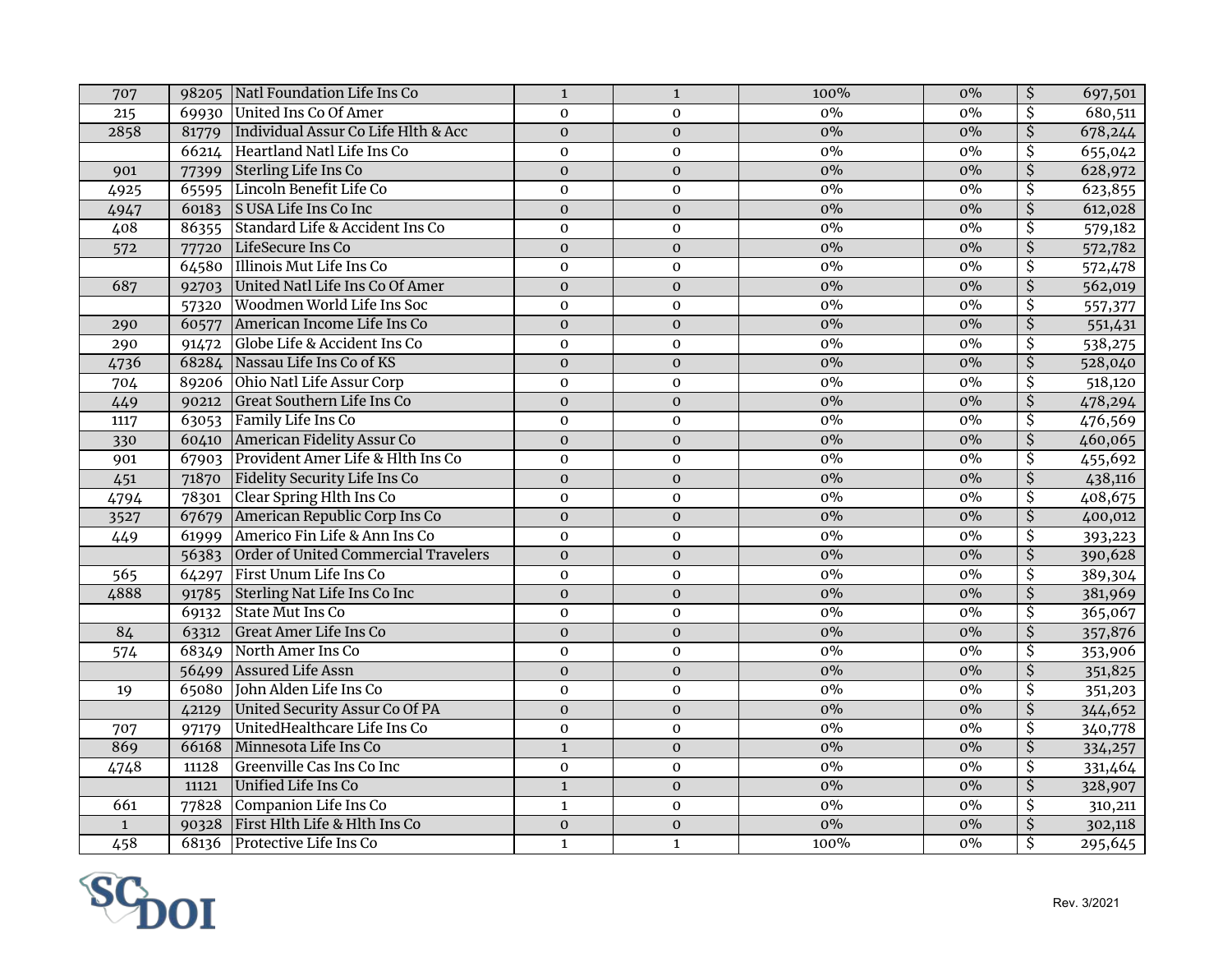| 4965           |       | 62944 Equitable Financial Life Ins Co        | $\mathbf{O}$   | $\mathbf{0}$     | $0\%$ | $0\%$ | \$                       | 293,254 |
|----------------|-------|----------------------------------------------|----------------|------------------|-------|-------|--------------------------|---------|
| 707            |       | 62324 Freedom Life Ins Co Of Amer            | $\mathbf{1}$   | $\mathbf{0}$     | 0%    | $0\%$ | $\overline{\mathcal{S}}$ | 288,906 |
| 408            | 71773 | American Natl Life Ins Co Of TX              | $\mathbf 0$    | $\mathbf{0}$     | $0\%$ | $0\%$ | $\overline{\mathcal{S}}$ | 280,395 |
|                | 71706 | Standard Life & Cas Ins Co                   | $\mathbf 0$    | $\mathbf 0$      | $0\%$ | $0\%$ | $\overline{\mathsf{S}}$  | 277,876 |
| 565            | 68985 | Starmount Life Ins Co                        | $\mathbf{O}$   | $\mathbf{O}$     | $0\%$ | $0\%$ | $\overline{\mathcal{S}}$ | 277,440 |
| 836            | 70483 | Western & Southern Life Ins Co               | $\mathbf{0}$   | $\mathbf{0}$     | $0\%$ | $0\%$ | \$                       | 258,582 |
| 565            | 68209 | Provident Life & Cas Ins Co                  | $\mathbf{O}$   | $\mathbf{0}$     | $0\%$ | $0\%$ | $\overline{\mathcal{S}}$ | 247,328 |
| 525            | 67539 | Pan Amer Life Ins Co                         | $\mathbf{O}$   | $\mathbf{O}$     | $0\%$ | $0\%$ | $\overline{\mathcal{S}}$ | 242,878 |
| 901            | 61727 | Cigna Natl Hlth Ins Co                       | $\mathbf{O}$   | $\mathbf 0$      | $0\%$ | $0\%$ | $\overline{\mathcal{S}}$ | 238,431 |
| 4011           |       | 65536 Genworth Life & Ann Ins Co             | $\mathbf{O}$   | $\mathbf{0}$     | 0%    | $0\%$ | \$                       | 237,269 |
| 1211           |       | 66583 National Guardian Life Ins Co          | $\mathbf{1}$   | $\mathbf{O}$     | $0\%$ | $0\%$ | $\overline{\mathsf{S}}$  | 234,948 |
| 20             |       | 65676 Lincoln Natl Life Ins Co               | $\mathbf{O}$   | $\mathbf{O}$     | $0\%$ | $0\%$ | \$                       | 234,158 |
| 4888           |       | 89184 Sterling Investors Life Ins Co         | $\pmb{0}$      | $\mathbf 0$      | $0\%$ | $0\%$ | $\overline{\mathsf{S}}$  | 220,221 |
| 626            | 78697 | Combined Life Ins Co Of NY                   | $\mathbf{0}$   | $\mathbf{0}$     | $0\%$ | $0\%$ | \$                       | 218,316 |
| 3436           | 68543 | Liberty Bankers Life Ins Co                  | $\mathbf{O}$   | $\mathbf 0$      | $0\%$ | $0\%$ | $\overline{\mathsf{S}}$  | 209,988 |
| 707            | 84549 | UnitedHealthcare Ins Co of Amer              | $\mathbf{O}$   | $\mathbf{0}$     | $0\%$ | $0\%$ | \$                       | 203,073 |
| 549            | 68047 | Professional Ins Co                          | $\mathbf 0$    | $\mathbf{O}$     | $0\%$ | $0\%$ | $\overline{\mathcal{S}}$ | 203,001 |
| 918            |       | 65056 Jackson Natl Life Ins Co               | $\mathbf{1}$   | $\boldsymbol{0}$ | 0%    | 0%    | $\overline{\mathsf{S}}$  | 200,614 |
| 4853           | 71854 | AAA Life Ins Co                              | $\mathbf 0$    | $\mathbf 0$      | $0\%$ | $0\%$ | \$                       | 177,230 |
| 370            | 71730 | Continental Amer Ins Co                      | $\mathbf 0$    | $\mathbf 0$      | $0\%$ | $0\%$ | \$                       | 153,418 |
| 1289           |       | 35963 AF&L Ins Co                            | $\mathbf 0$    | $\mathbf 0$      | $0\%$ | $0\%$ | $\overline{\mathcal{S}}$ | 148,830 |
| 458            | 66370 | Mony Life Ins Co                             | $\mathbf 0$    | $\mathbf 0$      | $0\%$ | $0\%$ | \$                       | 142,864 |
| 619            | 69116 | State Life Ins Co                            | $\mathbf 0$    | $\mathbf 0$      | $0\%$ | $0\%$ | $\overline{\mathcal{S}}$ | 139,465 |
| 690            | 61751 | Central States H & L Co Of Omaha             | $\mathbf 0$    | $\mathbf 0$      | $0\%$ | $0\%$ | $\overline{\mathcal{S}}$ | 135,152 |
| 316            | 66788 | National Security Ins Co                     | $\mathbf 0$    | $\mathbf 0$      | $0\%$ | $0\%$ | $\overline{\mathcal{S}}$ | 130,525 |
| 812            |       | 85766 United Concordia Ins Co                | $\mathbf 0$    | $\boldsymbol{0}$ | 0%    | $0\%$ | \$                       | 128,180 |
| 4909           | 11558 | AssuranceAmerica Ins Co                      | $\mathbf 0$    | $\mathbf 0$      | $0\%$ | $0\%$ | $\overline{\mathcal{S}}$ | 124,274 |
| 50             | 62553 | Country Life Ins Co                          | $\mathbf 0$    | $\mathbf 0$      | $0\%$ | $0\%$ | $\overline{\mathcal{S}}$ | 116,530 |
| 2479           | 81396 | Delta Dental Ins Co                          | $\mathbf 1$    | $\mathbf{1}$     | 100%  | $0\%$ | $\overline{\mathcal{S}}$ | 114,631 |
|                |       | 58068   Independent Order Of Foresters Us Br | $\mathbf 0$    | $\mathbf 0$      | $0\%$ | $0\%$ | $\overline{\mathcal{S}}$ | 113,387 |
| 785            | 38970 | Markel Ins Co                                | $\mathbf 0$    | $\mathbf 0$      | $0\%$ | $0\%$ | \$                       | 112,322 |
|                |       | 58009 Police & Firemens Ins Assn             | $\mathbf 0$    | $\mathbf 0$      | $0\%$ | $0\%$ | \$                       | 110,806 |
| 244            |       | 76236 The Cincinnati Life Ins Co             | $\mathbf 0$    | $\mathbf{O}$     | $0\%$ | $0\%$ | $\overline{\mathcal{S}}$ | 108,086 |
|                | 60216 | Amalgamated Life Ins Co                      | $\mathbf{O}$   | $\mathbf 0$      | $0\%$ | $0\%$ | $\overline{\mathcal{S}}$ | 107,722 |
| 4947           | 68845 | Shenandoah Life Ins Co                       | $\mathbf 0$    | $\mathbf 0$      | $0\%$ | $0\%$ | $\overline{\mathcal{S}}$ | 105,898 |
| $\overline{8}$ | 60186 | Allstate Life Ins Co                         | $\mathbf{O}$   | $\mathbf 0$      | $0\%$ | $0\%$ | \$                       | 100,451 |
| 901            | 62308 | Connecticut Gen Life Ins Co                  | $\overline{0}$ | $\mathbf 0$      | $0\%$ | $0\%$ | $\overline{\mathcal{S}}$ | 96,839  |
| 1295           |       | 80624 American Progressive L&H Ins Of NY     | $\mathbf 0$    | $\mathbf 0$      | $0\%$ | $0\%$ | \$                       | 96,326  |
|                | 56758 | Loyal Christian Benefit Assn                 | $\mathbf 0$    | $\mathbf 0$      | $0\%$ | $0\%$ | $\overline{\mathcal{S}}$ | 96,229  |
| $\overline{4}$ |       | 80594 Riversource Life Ins Co Of NY          | $\mathbf{O}$   | $\mathbf 0$      | $0\%$ | $0\%$ | \$                       | 93,001  |

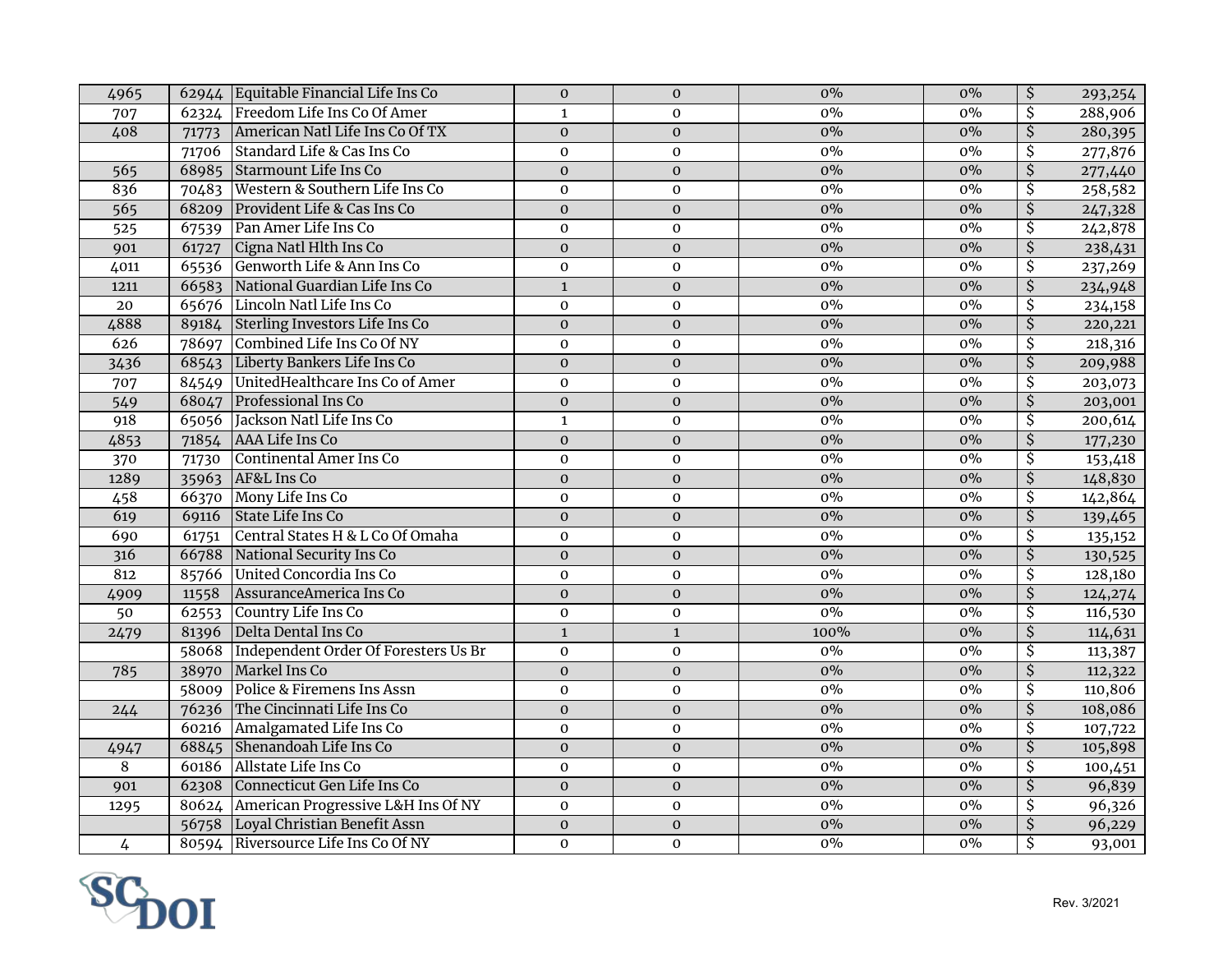| 94250 Banner Life Ins Co<br>$\overline{\mathcal{S}}$<br>$0\%$<br>$\mathbf 0$<br>$\mathbf 0$<br>872<br>89,947<br>61360 Reliastar Life Ins Co Of NY<br>$\overline{\xi}$<br>4832<br>$0\%$<br>$0\%$<br>$\mathbf{0}$<br>81,797<br>$\boldsymbol{0}$<br>Ohio Natl Life Ins Co<br>$\overline{\mathcal{S}}$<br>67172<br>$0\%$<br>$0\%$<br>80,505<br>704<br>$\mathbf{O}$<br>$\mathbf 0$<br>$\overline{\xi}$<br>$0\%$<br>440<br>66265 Monarch Life Ins Co<br>$\mathbf{0}$<br>$0\%$<br>78,750<br>$\boldsymbol{0}$<br>\$<br>Capitol Life Ins Co<br>$0\%$<br>$0\%$<br>3436<br>61581<br>$\mathbf 0$<br>$\mathbf 0$<br>77,170<br>$\overline{\boldsymbol{\mathsf{S}}}$<br><b>Wellfleet Ins Co</b><br>$0\%$<br>$0\%$<br>31<br>$\boldsymbol{0}$<br>$\mathbf 0$<br>75,326<br>32280<br>\$<br>New England Life Ins Co<br>0%<br>$0\%$<br>$\mathbf 0$<br>74,981<br>4932<br>91626<br>$\mathbf 0$<br>$\overline{\xi}$<br><b>TIAA Cref Life Ins Co</b><br>1216<br>$0\%$<br>$0\%$<br>$\mathbf 0$<br>73,006<br>60142<br>$\mathbf{O}$<br><b>Trustmark Ins Co</b><br>\$<br>67,806<br>276<br>61425<br>$0\%$<br>$0\%$<br>$\mathbf{O}$<br>$\mathbf 0$<br>$\overline{\mathsf{S}}$<br>4824<br>Ability Ins Co<br>$\mathbf 0$<br>$0\%$<br>$0\%$<br>66,373<br>71471<br>$\boldsymbol{0}$<br>American Hlth & Life Ins Co<br>\$<br>$0\%$<br>$0\%$<br>62,830<br>4734<br>60518<br>$\mathbf 0$<br>$\mathbf 0$<br>$\overline{\mathsf{S}}$<br>634<br>National Life Ins Co<br>$0\%$<br>66680<br>$\boldsymbol{0}$<br>$\pmb{0}$<br>$0\%$<br>60,088<br>80896 Centre Life Ins Co<br>0%<br>$0\%$<br>\$<br>58,034<br>212<br>$\mathbf{O}$<br>$\pmb{0}$<br>Metropolitan Tower Life Ins Co<br>$0\%$<br>$\overline{\mathsf{S}}$<br>$0\%$<br>56,617<br>$\overline{0}$<br>$\mathbf 0$<br>241<br>97136<br>South Carolina Farm Bur Mut Ins Co<br>\$<br>15164<br>$\mathbf 0$<br>$\pmb{0}$<br>$0\%$<br>$0\%$<br>55,946<br>533<br>$\overline{\mathsf{S}}$<br>581<br>Boston Mut Life Ins Co<br>$\overline{0}$<br>$0\%$<br>61476<br>$\mathbf 0$<br>$0\%$<br>54,272<br>$\overline{\mathcal{S}}$<br>American Public Life Ins Co<br>$0\%$<br>60801<br>$\mathbf 0$<br>$0\%$<br>330<br>$\mathbf 0$<br>54,081<br>$\overline{\boldsymbol{\mathsf{S}}}$<br>Members Hlth Ins Co<br>$0\%$<br>4677<br>$\mathbf 0$<br>$\mathbf 0$<br>$0\%$<br>94587<br>49,045<br>Transamerica Financial Life Ins Co<br>$\overline{\mathcal{S}}$<br>468<br>$0\%$<br>70688<br>$0\%$<br>46,700<br>$\mathbf{O}$<br>$\mathbf 0$<br>$\overline{\xi}$<br>Royal Neighbors Of Amer<br>$0\%$<br>$0\%$<br>46,057<br>57657<br>$\overline{0}$<br>$\boldsymbol{0}$<br>\$<br>Insuremax Ins Co<br>10922<br>$0\%$<br>0%<br>42,518<br>4909<br>$\mathbf{0}$<br>$\mathbf 0$<br>$\overline{\xi}$<br>United Transportation Union Ins Assn<br>56413<br>$\mathbf{0}$<br>$0\%$<br>$0\%$<br>40,699<br>$\boldsymbol{0}$<br>$\overline{\mathcal{S}}$<br>Celtic Ins Co<br>$0\%$<br>$0\%$<br>37,336<br>80799<br>$\mathbf{O}$<br>$\mathbf 0$<br>1295<br>Allianz Life Ins Co Of NY<br>$\overline{\boldsymbol{\mathsf{S}}}$<br>761<br>$0\%$<br>$0\%$<br>$\mathbf 0$<br>$\pmb{0}$<br>34,571<br>64190<br>\$<br>American Natl Ins Co<br>$0\%$<br>408<br>$0\%$<br>$\mathbf{O}$<br>$\mathbf 0$<br>33,214<br>60739<br>66869 Nationwide Life Ins Co<br>$\overline{\mathcal{S}}$<br>$0\%$<br>$0\%$<br>32,836<br>$\mathbf{O}$<br>$\boldsymbol{0}$<br>140<br>\$<br>4616<br>Everence Assn Inc<br>$0\%$<br>$0\%$<br>32,662<br>$\mathbf 0$<br>$\pmb{0}$<br>57991<br>$\overline{\xi}$<br>850<br>67644 Penn Mut Life Ins Co<br>$0\%$<br>$\mathbf{0}$<br>$0\%$<br>31,242<br>$\boldsymbol{0}$<br>Puritan Life Ins Co of Amer<br>$\overline{\mathcal{S}}$<br>$0\%$<br>$0\%$<br>28,121<br>4903<br>71390<br>0<br>$\mathbf 0$<br>$\overline{\xi}$<br>$0\%$<br>Farmers New World Life Ins Co<br>$0\%$<br>212<br>$\mathbf 0$<br>$\pmb{0}$<br>63177<br>27,953<br>\$<br>Federal Ins Co<br>0%<br>626<br>20281<br>$0\%$<br>27,268<br>$\mathbf 0$<br>$\mathbf{0}$<br>$\overline{\xi}$<br>$0\%$<br>$0\%$<br>158<br>United States Fire Ins Co<br>26,920<br>$\mathbf{O}$<br>$\mathbf 0$<br>21113<br>$\overline{\mathsf{S}}$<br><b>HCC Life Ins Co</b><br>3098<br>$0\%$<br>$0\%$<br>26,000<br>$\mathbf{O}$<br>$\mathbf 0$<br>92711<br>69345 Teachers Ins & Ann Assoc Of Amer<br>$\overline{\mathcal{S}}$<br>$0\%$<br>$0\%$<br>$\mathbf{0}$<br>25,249<br>1216<br>$\mathbf{O}$<br>Ameritas Life Ins Corp of NY<br>$0\%$<br>\$<br>$0\%$<br>943<br>60033<br>$\mathbf{O}$<br>$\mathbf 0$<br>24,348<br>$\overline{8}$<br>$\overline{\mathcal{S}}$<br>$0\%$<br>70874 Allstate Life Ins Co Of NY<br>$\overline{0}$<br>$0\%$<br>$\mathbf 0$<br>24,244<br>80659 US Business of Canada Life Assur Co<br>769<br>$0\%$<br>\$<br>$0\%$<br>$\mathbf{O}$<br>$\mathbf 0$<br>24,243<br>$0\%$<br>\$<br>64238 Guaranty Income Life Ins Co<br>$\overline{0}$<br>$\overline{0}$<br>$0\%$<br>21,515<br>4925<br>इ<br><b>SBLI USA Life Ins Co Inc</b><br>4947<br>$\mathbf{O}$<br>$0\%$<br>$0\%$<br>60176<br>$\mathbf{O}$<br>20,331 |  | 65927 Lincoln Heritage Life Ins Co | $\mathbf{0}$ | $\mathbf{0}$ | $0\%$ | $0\%$ | $\overline{\mathcal{S}}$ | 91,680 |
|-------------------------------------------------------------------------------------------------------------------------------------------------------------------------------------------------------------------------------------------------------------------------------------------------------------------------------------------------------------------------------------------------------------------------------------------------------------------------------------------------------------------------------------------------------------------------------------------------------------------------------------------------------------------------------------------------------------------------------------------------------------------------------------------------------------------------------------------------------------------------------------------------------------------------------------------------------------------------------------------------------------------------------------------------------------------------------------------------------------------------------------------------------------------------------------------------------------------------------------------------------------------------------------------------------------------------------------------------------------------------------------------------------------------------------------------------------------------------------------------------------------------------------------------------------------------------------------------------------------------------------------------------------------------------------------------------------------------------------------------------------------------------------------------------------------------------------------------------------------------------------------------------------------------------------------------------------------------------------------------------------------------------------------------------------------------------------------------------------------------------------------------------------------------------------------------------------------------------------------------------------------------------------------------------------------------------------------------------------------------------------------------------------------------------------------------------------------------------------------------------------------------------------------------------------------------------------------------------------------------------------------------------------------------------------------------------------------------------------------------------------------------------------------------------------------------------------------------------------------------------------------------------------------------------------------------------------------------------------------------------------------------------------------------------------------------------------------------------------------------------------------------------------------------------------------------------------------------------------------------------------------------------------------------------------------------------------------------------------------------------------------------------------------------------------------------------------------------------------------------------------------------------------------------------------------------------------------------------------------------------------------------------------------------------------------------------------------------------------------------------------------------------------------------------------------------------------------------------------------------------------------------------------------------------------------------------------------------------------------------------------------------------------------------------------------------------------------------------------------------------------------------------------------------------------------------------------------------------------------------------------------------------------------------------------------------------------------------------------------------------------------------------------------------------------------------------------------------------------------------------------------------------------------------------------------------------------------------------------------------------------------------------------------------------------------------------------------------------------------------------------------------------------------------------------------------------------------------------------------------------------------------------------------------------------------------|--|------------------------------------|--------------|--------------|-------|-------|--------------------------|--------|
|                                                                                                                                                                                                                                                                                                                                                                                                                                                                                                                                                                                                                                                                                                                                                                                                                                                                                                                                                                                                                                                                                                                                                                                                                                                                                                                                                                                                                                                                                                                                                                                                                                                                                                                                                                                                                                                                                                                                                                                                                                                                                                                                                                                                                                                                                                                                                                                                                                                                                                                                                                                                                                                                                                                                                                                                                                                                                                                                                                                                                                                                                                                                                                                                                                                                                                                                                                                                                                                                                                                                                                                                                                                                                                                                                                                                                                                                                                                                                                                                                                                                                                                                                                                                                                                                                                                                                                                                                                                                                                                                                                                                                                                                                                                                                                                                                                                                                                                                           |  |                                    |              |              | 0%    |       |                          |        |
|                                                                                                                                                                                                                                                                                                                                                                                                                                                                                                                                                                                                                                                                                                                                                                                                                                                                                                                                                                                                                                                                                                                                                                                                                                                                                                                                                                                                                                                                                                                                                                                                                                                                                                                                                                                                                                                                                                                                                                                                                                                                                                                                                                                                                                                                                                                                                                                                                                                                                                                                                                                                                                                                                                                                                                                                                                                                                                                                                                                                                                                                                                                                                                                                                                                                                                                                                                                                                                                                                                                                                                                                                                                                                                                                                                                                                                                                                                                                                                                                                                                                                                                                                                                                                                                                                                                                                                                                                                                                                                                                                                                                                                                                                                                                                                                                                                                                                                                                           |  |                                    |              |              |       |       |                          |        |
|                                                                                                                                                                                                                                                                                                                                                                                                                                                                                                                                                                                                                                                                                                                                                                                                                                                                                                                                                                                                                                                                                                                                                                                                                                                                                                                                                                                                                                                                                                                                                                                                                                                                                                                                                                                                                                                                                                                                                                                                                                                                                                                                                                                                                                                                                                                                                                                                                                                                                                                                                                                                                                                                                                                                                                                                                                                                                                                                                                                                                                                                                                                                                                                                                                                                                                                                                                                                                                                                                                                                                                                                                                                                                                                                                                                                                                                                                                                                                                                                                                                                                                                                                                                                                                                                                                                                                                                                                                                                                                                                                                                                                                                                                                                                                                                                                                                                                                                                           |  |                                    |              |              |       |       |                          |        |
|                                                                                                                                                                                                                                                                                                                                                                                                                                                                                                                                                                                                                                                                                                                                                                                                                                                                                                                                                                                                                                                                                                                                                                                                                                                                                                                                                                                                                                                                                                                                                                                                                                                                                                                                                                                                                                                                                                                                                                                                                                                                                                                                                                                                                                                                                                                                                                                                                                                                                                                                                                                                                                                                                                                                                                                                                                                                                                                                                                                                                                                                                                                                                                                                                                                                                                                                                                                                                                                                                                                                                                                                                                                                                                                                                                                                                                                                                                                                                                                                                                                                                                                                                                                                                                                                                                                                                                                                                                                                                                                                                                                                                                                                                                                                                                                                                                                                                                                                           |  |                                    |              |              |       |       |                          |        |
|                                                                                                                                                                                                                                                                                                                                                                                                                                                                                                                                                                                                                                                                                                                                                                                                                                                                                                                                                                                                                                                                                                                                                                                                                                                                                                                                                                                                                                                                                                                                                                                                                                                                                                                                                                                                                                                                                                                                                                                                                                                                                                                                                                                                                                                                                                                                                                                                                                                                                                                                                                                                                                                                                                                                                                                                                                                                                                                                                                                                                                                                                                                                                                                                                                                                                                                                                                                                                                                                                                                                                                                                                                                                                                                                                                                                                                                                                                                                                                                                                                                                                                                                                                                                                                                                                                                                                                                                                                                                                                                                                                                                                                                                                                                                                                                                                                                                                                                                           |  |                                    |              |              |       |       |                          |        |
|                                                                                                                                                                                                                                                                                                                                                                                                                                                                                                                                                                                                                                                                                                                                                                                                                                                                                                                                                                                                                                                                                                                                                                                                                                                                                                                                                                                                                                                                                                                                                                                                                                                                                                                                                                                                                                                                                                                                                                                                                                                                                                                                                                                                                                                                                                                                                                                                                                                                                                                                                                                                                                                                                                                                                                                                                                                                                                                                                                                                                                                                                                                                                                                                                                                                                                                                                                                                                                                                                                                                                                                                                                                                                                                                                                                                                                                                                                                                                                                                                                                                                                                                                                                                                                                                                                                                                                                                                                                                                                                                                                                                                                                                                                                                                                                                                                                                                                                                           |  |                                    |              |              |       |       |                          |        |
|                                                                                                                                                                                                                                                                                                                                                                                                                                                                                                                                                                                                                                                                                                                                                                                                                                                                                                                                                                                                                                                                                                                                                                                                                                                                                                                                                                                                                                                                                                                                                                                                                                                                                                                                                                                                                                                                                                                                                                                                                                                                                                                                                                                                                                                                                                                                                                                                                                                                                                                                                                                                                                                                                                                                                                                                                                                                                                                                                                                                                                                                                                                                                                                                                                                                                                                                                                                                                                                                                                                                                                                                                                                                                                                                                                                                                                                                                                                                                                                                                                                                                                                                                                                                                                                                                                                                                                                                                                                                                                                                                                                                                                                                                                                                                                                                                                                                                                                                           |  |                                    |              |              |       |       |                          |        |
|                                                                                                                                                                                                                                                                                                                                                                                                                                                                                                                                                                                                                                                                                                                                                                                                                                                                                                                                                                                                                                                                                                                                                                                                                                                                                                                                                                                                                                                                                                                                                                                                                                                                                                                                                                                                                                                                                                                                                                                                                                                                                                                                                                                                                                                                                                                                                                                                                                                                                                                                                                                                                                                                                                                                                                                                                                                                                                                                                                                                                                                                                                                                                                                                                                                                                                                                                                                                                                                                                                                                                                                                                                                                                                                                                                                                                                                                                                                                                                                                                                                                                                                                                                                                                                                                                                                                                                                                                                                                                                                                                                                                                                                                                                                                                                                                                                                                                                                                           |  |                                    |              |              |       |       |                          |        |
|                                                                                                                                                                                                                                                                                                                                                                                                                                                                                                                                                                                                                                                                                                                                                                                                                                                                                                                                                                                                                                                                                                                                                                                                                                                                                                                                                                                                                                                                                                                                                                                                                                                                                                                                                                                                                                                                                                                                                                                                                                                                                                                                                                                                                                                                                                                                                                                                                                                                                                                                                                                                                                                                                                                                                                                                                                                                                                                                                                                                                                                                                                                                                                                                                                                                                                                                                                                                                                                                                                                                                                                                                                                                                                                                                                                                                                                                                                                                                                                                                                                                                                                                                                                                                                                                                                                                                                                                                                                                                                                                                                                                                                                                                                                                                                                                                                                                                                                                           |  |                                    |              |              |       |       |                          |        |
|                                                                                                                                                                                                                                                                                                                                                                                                                                                                                                                                                                                                                                                                                                                                                                                                                                                                                                                                                                                                                                                                                                                                                                                                                                                                                                                                                                                                                                                                                                                                                                                                                                                                                                                                                                                                                                                                                                                                                                                                                                                                                                                                                                                                                                                                                                                                                                                                                                                                                                                                                                                                                                                                                                                                                                                                                                                                                                                                                                                                                                                                                                                                                                                                                                                                                                                                                                                                                                                                                                                                                                                                                                                                                                                                                                                                                                                                                                                                                                                                                                                                                                                                                                                                                                                                                                                                                                                                                                                                                                                                                                                                                                                                                                                                                                                                                                                                                                                                           |  |                                    |              |              |       |       |                          |        |
|                                                                                                                                                                                                                                                                                                                                                                                                                                                                                                                                                                                                                                                                                                                                                                                                                                                                                                                                                                                                                                                                                                                                                                                                                                                                                                                                                                                                                                                                                                                                                                                                                                                                                                                                                                                                                                                                                                                                                                                                                                                                                                                                                                                                                                                                                                                                                                                                                                                                                                                                                                                                                                                                                                                                                                                                                                                                                                                                                                                                                                                                                                                                                                                                                                                                                                                                                                                                                                                                                                                                                                                                                                                                                                                                                                                                                                                                                                                                                                                                                                                                                                                                                                                                                                                                                                                                                                                                                                                                                                                                                                                                                                                                                                                                                                                                                                                                                                                                           |  |                                    |              |              |       |       |                          |        |
|                                                                                                                                                                                                                                                                                                                                                                                                                                                                                                                                                                                                                                                                                                                                                                                                                                                                                                                                                                                                                                                                                                                                                                                                                                                                                                                                                                                                                                                                                                                                                                                                                                                                                                                                                                                                                                                                                                                                                                                                                                                                                                                                                                                                                                                                                                                                                                                                                                                                                                                                                                                                                                                                                                                                                                                                                                                                                                                                                                                                                                                                                                                                                                                                                                                                                                                                                                                                                                                                                                                                                                                                                                                                                                                                                                                                                                                                                                                                                                                                                                                                                                                                                                                                                                                                                                                                                                                                                                                                                                                                                                                                                                                                                                                                                                                                                                                                                                                                           |  |                                    |              |              |       |       |                          |        |
|                                                                                                                                                                                                                                                                                                                                                                                                                                                                                                                                                                                                                                                                                                                                                                                                                                                                                                                                                                                                                                                                                                                                                                                                                                                                                                                                                                                                                                                                                                                                                                                                                                                                                                                                                                                                                                                                                                                                                                                                                                                                                                                                                                                                                                                                                                                                                                                                                                                                                                                                                                                                                                                                                                                                                                                                                                                                                                                                                                                                                                                                                                                                                                                                                                                                                                                                                                                                                                                                                                                                                                                                                                                                                                                                                                                                                                                                                                                                                                                                                                                                                                                                                                                                                                                                                                                                                                                                                                                                                                                                                                                                                                                                                                                                                                                                                                                                                                                                           |  |                                    |              |              |       |       |                          |        |
|                                                                                                                                                                                                                                                                                                                                                                                                                                                                                                                                                                                                                                                                                                                                                                                                                                                                                                                                                                                                                                                                                                                                                                                                                                                                                                                                                                                                                                                                                                                                                                                                                                                                                                                                                                                                                                                                                                                                                                                                                                                                                                                                                                                                                                                                                                                                                                                                                                                                                                                                                                                                                                                                                                                                                                                                                                                                                                                                                                                                                                                                                                                                                                                                                                                                                                                                                                                                                                                                                                                                                                                                                                                                                                                                                                                                                                                                                                                                                                                                                                                                                                                                                                                                                                                                                                                                                                                                                                                                                                                                                                                                                                                                                                                                                                                                                                                                                                                                           |  |                                    |              |              |       |       |                          |        |
|                                                                                                                                                                                                                                                                                                                                                                                                                                                                                                                                                                                                                                                                                                                                                                                                                                                                                                                                                                                                                                                                                                                                                                                                                                                                                                                                                                                                                                                                                                                                                                                                                                                                                                                                                                                                                                                                                                                                                                                                                                                                                                                                                                                                                                                                                                                                                                                                                                                                                                                                                                                                                                                                                                                                                                                                                                                                                                                                                                                                                                                                                                                                                                                                                                                                                                                                                                                                                                                                                                                                                                                                                                                                                                                                                                                                                                                                                                                                                                                                                                                                                                                                                                                                                                                                                                                                                                                                                                                                                                                                                                                                                                                                                                                                                                                                                                                                                                                                           |  |                                    |              |              |       |       |                          |        |
|                                                                                                                                                                                                                                                                                                                                                                                                                                                                                                                                                                                                                                                                                                                                                                                                                                                                                                                                                                                                                                                                                                                                                                                                                                                                                                                                                                                                                                                                                                                                                                                                                                                                                                                                                                                                                                                                                                                                                                                                                                                                                                                                                                                                                                                                                                                                                                                                                                                                                                                                                                                                                                                                                                                                                                                                                                                                                                                                                                                                                                                                                                                                                                                                                                                                                                                                                                                                                                                                                                                                                                                                                                                                                                                                                                                                                                                                                                                                                                                                                                                                                                                                                                                                                                                                                                                                                                                                                                                                                                                                                                                                                                                                                                                                                                                                                                                                                                                                           |  |                                    |              |              |       |       |                          |        |
|                                                                                                                                                                                                                                                                                                                                                                                                                                                                                                                                                                                                                                                                                                                                                                                                                                                                                                                                                                                                                                                                                                                                                                                                                                                                                                                                                                                                                                                                                                                                                                                                                                                                                                                                                                                                                                                                                                                                                                                                                                                                                                                                                                                                                                                                                                                                                                                                                                                                                                                                                                                                                                                                                                                                                                                                                                                                                                                                                                                                                                                                                                                                                                                                                                                                                                                                                                                                                                                                                                                                                                                                                                                                                                                                                                                                                                                                                                                                                                                                                                                                                                                                                                                                                                                                                                                                                                                                                                                                                                                                                                                                                                                                                                                                                                                                                                                                                                                                           |  |                                    |              |              |       |       |                          |        |
|                                                                                                                                                                                                                                                                                                                                                                                                                                                                                                                                                                                                                                                                                                                                                                                                                                                                                                                                                                                                                                                                                                                                                                                                                                                                                                                                                                                                                                                                                                                                                                                                                                                                                                                                                                                                                                                                                                                                                                                                                                                                                                                                                                                                                                                                                                                                                                                                                                                                                                                                                                                                                                                                                                                                                                                                                                                                                                                                                                                                                                                                                                                                                                                                                                                                                                                                                                                                                                                                                                                                                                                                                                                                                                                                                                                                                                                                                                                                                                                                                                                                                                                                                                                                                                                                                                                                                                                                                                                                                                                                                                                                                                                                                                                                                                                                                                                                                                                                           |  |                                    |              |              |       |       |                          |        |
|                                                                                                                                                                                                                                                                                                                                                                                                                                                                                                                                                                                                                                                                                                                                                                                                                                                                                                                                                                                                                                                                                                                                                                                                                                                                                                                                                                                                                                                                                                                                                                                                                                                                                                                                                                                                                                                                                                                                                                                                                                                                                                                                                                                                                                                                                                                                                                                                                                                                                                                                                                                                                                                                                                                                                                                                                                                                                                                                                                                                                                                                                                                                                                                                                                                                                                                                                                                                                                                                                                                                                                                                                                                                                                                                                                                                                                                                                                                                                                                                                                                                                                                                                                                                                                                                                                                                                                                                                                                                                                                                                                                                                                                                                                                                                                                                                                                                                                                                           |  |                                    |              |              |       |       |                          |        |
|                                                                                                                                                                                                                                                                                                                                                                                                                                                                                                                                                                                                                                                                                                                                                                                                                                                                                                                                                                                                                                                                                                                                                                                                                                                                                                                                                                                                                                                                                                                                                                                                                                                                                                                                                                                                                                                                                                                                                                                                                                                                                                                                                                                                                                                                                                                                                                                                                                                                                                                                                                                                                                                                                                                                                                                                                                                                                                                                                                                                                                                                                                                                                                                                                                                                                                                                                                                                                                                                                                                                                                                                                                                                                                                                                                                                                                                                                                                                                                                                                                                                                                                                                                                                                                                                                                                                                                                                                                                                                                                                                                                                                                                                                                                                                                                                                                                                                                                                           |  |                                    |              |              |       |       |                          |        |
|                                                                                                                                                                                                                                                                                                                                                                                                                                                                                                                                                                                                                                                                                                                                                                                                                                                                                                                                                                                                                                                                                                                                                                                                                                                                                                                                                                                                                                                                                                                                                                                                                                                                                                                                                                                                                                                                                                                                                                                                                                                                                                                                                                                                                                                                                                                                                                                                                                                                                                                                                                                                                                                                                                                                                                                                                                                                                                                                                                                                                                                                                                                                                                                                                                                                                                                                                                                                                                                                                                                                                                                                                                                                                                                                                                                                                                                                                                                                                                                                                                                                                                                                                                                                                                                                                                                                                                                                                                                                                                                                                                                                                                                                                                                                                                                                                                                                                                                                           |  |                                    |              |              |       |       |                          |        |
|                                                                                                                                                                                                                                                                                                                                                                                                                                                                                                                                                                                                                                                                                                                                                                                                                                                                                                                                                                                                                                                                                                                                                                                                                                                                                                                                                                                                                                                                                                                                                                                                                                                                                                                                                                                                                                                                                                                                                                                                                                                                                                                                                                                                                                                                                                                                                                                                                                                                                                                                                                                                                                                                                                                                                                                                                                                                                                                                                                                                                                                                                                                                                                                                                                                                                                                                                                                                                                                                                                                                                                                                                                                                                                                                                                                                                                                                                                                                                                                                                                                                                                                                                                                                                                                                                                                                                                                                                                                                                                                                                                                                                                                                                                                                                                                                                                                                                                                                           |  |                                    |              |              |       |       |                          |        |
|                                                                                                                                                                                                                                                                                                                                                                                                                                                                                                                                                                                                                                                                                                                                                                                                                                                                                                                                                                                                                                                                                                                                                                                                                                                                                                                                                                                                                                                                                                                                                                                                                                                                                                                                                                                                                                                                                                                                                                                                                                                                                                                                                                                                                                                                                                                                                                                                                                                                                                                                                                                                                                                                                                                                                                                                                                                                                                                                                                                                                                                                                                                                                                                                                                                                                                                                                                                                                                                                                                                                                                                                                                                                                                                                                                                                                                                                                                                                                                                                                                                                                                                                                                                                                                                                                                                                                                                                                                                                                                                                                                                                                                                                                                                                                                                                                                                                                                                                           |  |                                    |              |              |       |       |                          |        |
|                                                                                                                                                                                                                                                                                                                                                                                                                                                                                                                                                                                                                                                                                                                                                                                                                                                                                                                                                                                                                                                                                                                                                                                                                                                                                                                                                                                                                                                                                                                                                                                                                                                                                                                                                                                                                                                                                                                                                                                                                                                                                                                                                                                                                                                                                                                                                                                                                                                                                                                                                                                                                                                                                                                                                                                                                                                                                                                                                                                                                                                                                                                                                                                                                                                                                                                                                                                                                                                                                                                                                                                                                                                                                                                                                                                                                                                                                                                                                                                                                                                                                                                                                                                                                                                                                                                                                                                                                                                                                                                                                                                                                                                                                                                                                                                                                                                                                                                                           |  |                                    |              |              |       |       |                          |        |
|                                                                                                                                                                                                                                                                                                                                                                                                                                                                                                                                                                                                                                                                                                                                                                                                                                                                                                                                                                                                                                                                                                                                                                                                                                                                                                                                                                                                                                                                                                                                                                                                                                                                                                                                                                                                                                                                                                                                                                                                                                                                                                                                                                                                                                                                                                                                                                                                                                                                                                                                                                                                                                                                                                                                                                                                                                                                                                                                                                                                                                                                                                                                                                                                                                                                                                                                                                                                                                                                                                                                                                                                                                                                                                                                                                                                                                                                                                                                                                                                                                                                                                                                                                                                                                                                                                                                                                                                                                                                                                                                                                                                                                                                                                                                                                                                                                                                                                                                           |  |                                    |              |              |       |       |                          |        |
|                                                                                                                                                                                                                                                                                                                                                                                                                                                                                                                                                                                                                                                                                                                                                                                                                                                                                                                                                                                                                                                                                                                                                                                                                                                                                                                                                                                                                                                                                                                                                                                                                                                                                                                                                                                                                                                                                                                                                                                                                                                                                                                                                                                                                                                                                                                                                                                                                                                                                                                                                                                                                                                                                                                                                                                                                                                                                                                                                                                                                                                                                                                                                                                                                                                                                                                                                                                                                                                                                                                                                                                                                                                                                                                                                                                                                                                                                                                                                                                                                                                                                                                                                                                                                                                                                                                                                                                                                                                                                                                                                                                                                                                                                                                                                                                                                                                                                                                                           |  |                                    |              |              |       |       |                          |        |
|                                                                                                                                                                                                                                                                                                                                                                                                                                                                                                                                                                                                                                                                                                                                                                                                                                                                                                                                                                                                                                                                                                                                                                                                                                                                                                                                                                                                                                                                                                                                                                                                                                                                                                                                                                                                                                                                                                                                                                                                                                                                                                                                                                                                                                                                                                                                                                                                                                                                                                                                                                                                                                                                                                                                                                                                                                                                                                                                                                                                                                                                                                                                                                                                                                                                                                                                                                                                                                                                                                                                                                                                                                                                                                                                                                                                                                                                                                                                                                                                                                                                                                                                                                                                                                                                                                                                                                                                                                                                                                                                                                                                                                                                                                                                                                                                                                                                                                                                           |  |                                    |              |              |       |       |                          |        |
|                                                                                                                                                                                                                                                                                                                                                                                                                                                                                                                                                                                                                                                                                                                                                                                                                                                                                                                                                                                                                                                                                                                                                                                                                                                                                                                                                                                                                                                                                                                                                                                                                                                                                                                                                                                                                                                                                                                                                                                                                                                                                                                                                                                                                                                                                                                                                                                                                                                                                                                                                                                                                                                                                                                                                                                                                                                                                                                                                                                                                                                                                                                                                                                                                                                                                                                                                                                                                                                                                                                                                                                                                                                                                                                                                                                                                                                                                                                                                                                                                                                                                                                                                                                                                                                                                                                                                                                                                                                                                                                                                                                                                                                                                                                                                                                                                                                                                                                                           |  |                                    |              |              |       |       |                          |        |
|                                                                                                                                                                                                                                                                                                                                                                                                                                                                                                                                                                                                                                                                                                                                                                                                                                                                                                                                                                                                                                                                                                                                                                                                                                                                                                                                                                                                                                                                                                                                                                                                                                                                                                                                                                                                                                                                                                                                                                                                                                                                                                                                                                                                                                                                                                                                                                                                                                                                                                                                                                                                                                                                                                                                                                                                                                                                                                                                                                                                                                                                                                                                                                                                                                                                                                                                                                                                                                                                                                                                                                                                                                                                                                                                                                                                                                                                                                                                                                                                                                                                                                                                                                                                                                                                                                                                                                                                                                                                                                                                                                                                                                                                                                                                                                                                                                                                                                                                           |  |                                    |              |              |       |       |                          |        |
|                                                                                                                                                                                                                                                                                                                                                                                                                                                                                                                                                                                                                                                                                                                                                                                                                                                                                                                                                                                                                                                                                                                                                                                                                                                                                                                                                                                                                                                                                                                                                                                                                                                                                                                                                                                                                                                                                                                                                                                                                                                                                                                                                                                                                                                                                                                                                                                                                                                                                                                                                                                                                                                                                                                                                                                                                                                                                                                                                                                                                                                                                                                                                                                                                                                                                                                                                                                                                                                                                                                                                                                                                                                                                                                                                                                                                                                                                                                                                                                                                                                                                                                                                                                                                                                                                                                                                                                                                                                                                                                                                                                                                                                                                                                                                                                                                                                                                                                                           |  |                                    |              |              |       |       |                          |        |
|                                                                                                                                                                                                                                                                                                                                                                                                                                                                                                                                                                                                                                                                                                                                                                                                                                                                                                                                                                                                                                                                                                                                                                                                                                                                                                                                                                                                                                                                                                                                                                                                                                                                                                                                                                                                                                                                                                                                                                                                                                                                                                                                                                                                                                                                                                                                                                                                                                                                                                                                                                                                                                                                                                                                                                                                                                                                                                                                                                                                                                                                                                                                                                                                                                                                                                                                                                                                                                                                                                                                                                                                                                                                                                                                                                                                                                                                                                                                                                                                                                                                                                                                                                                                                                                                                                                                                                                                                                                                                                                                                                                                                                                                                                                                                                                                                                                                                                                                           |  |                                    |              |              |       |       |                          |        |
|                                                                                                                                                                                                                                                                                                                                                                                                                                                                                                                                                                                                                                                                                                                                                                                                                                                                                                                                                                                                                                                                                                                                                                                                                                                                                                                                                                                                                                                                                                                                                                                                                                                                                                                                                                                                                                                                                                                                                                                                                                                                                                                                                                                                                                                                                                                                                                                                                                                                                                                                                                                                                                                                                                                                                                                                                                                                                                                                                                                                                                                                                                                                                                                                                                                                                                                                                                                                                                                                                                                                                                                                                                                                                                                                                                                                                                                                                                                                                                                                                                                                                                                                                                                                                                                                                                                                                                                                                                                                                                                                                                                                                                                                                                                                                                                                                                                                                                                                           |  |                                    |              |              |       |       |                          |        |
|                                                                                                                                                                                                                                                                                                                                                                                                                                                                                                                                                                                                                                                                                                                                                                                                                                                                                                                                                                                                                                                                                                                                                                                                                                                                                                                                                                                                                                                                                                                                                                                                                                                                                                                                                                                                                                                                                                                                                                                                                                                                                                                                                                                                                                                                                                                                                                                                                                                                                                                                                                                                                                                                                                                                                                                                                                                                                                                                                                                                                                                                                                                                                                                                                                                                                                                                                                                                                                                                                                                                                                                                                                                                                                                                                                                                                                                                                                                                                                                                                                                                                                                                                                                                                                                                                                                                                                                                                                                                                                                                                                                                                                                                                                                                                                                                                                                                                                                                           |  |                                    |              |              |       |       |                          |        |
|                                                                                                                                                                                                                                                                                                                                                                                                                                                                                                                                                                                                                                                                                                                                                                                                                                                                                                                                                                                                                                                                                                                                                                                                                                                                                                                                                                                                                                                                                                                                                                                                                                                                                                                                                                                                                                                                                                                                                                                                                                                                                                                                                                                                                                                                                                                                                                                                                                                                                                                                                                                                                                                                                                                                                                                                                                                                                                                                                                                                                                                                                                                                                                                                                                                                                                                                                                                                                                                                                                                                                                                                                                                                                                                                                                                                                                                                                                                                                                                                                                                                                                                                                                                                                                                                                                                                                                                                                                                                                                                                                                                                                                                                                                                                                                                                                                                                                                                                           |  |                                    |              |              |       |       |                          |        |
|                                                                                                                                                                                                                                                                                                                                                                                                                                                                                                                                                                                                                                                                                                                                                                                                                                                                                                                                                                                                                                                                                                                                                                                                                                                                                                                                                                                                                                                                                                                                                                                                                                                                                                                                                                                                                                                                                                                                                                                                                                                                                                                                                                                                                                                                                                                                                                                                                                                                                                                                                                                                                                                                                                                                                                                                                                                                                                                                                                                                                                                                                                                                                                                                                                                                                                                                                                                                                                                                                                                                                                                                                                                                                                                                                                                                                                                                                                                                                                                                                                                                                                                                                                                                                                                                                                                                                                                                                                                                                                                                                                                                                                                                                                                                                                                                                                                                                                                                           |  |                                    |              |              |       |       |                          |        |
|                                                                                                                                                                                                                                                                                                                                                                                                                                                                                                                                                                                                                                                                                                                                                                                                                                                                                                                                                                                                                                                                                                                                                                                                                                                                                                                                                                                                                                                                                                                                                                                                                                                                                                                                                                                                                                                                                                                                                                                                                                                                                                                                                                                                                                                                                                                                                                                                                                                                                                                                                                                                                                                                                                                                                                                                                                                                                                                                                                                                                                                                                                                                                                                                                                                                                                                                                                                                                                                                                                                                                                                                                                                                                                                                                                                                                                                                                                                                                                                                                                                                                                                                                                                                                                                                                                                                                                                                                                                                                                                                                                                                                                                                                                                                                                                                                                                                                                                                           |  |                                    |              |              |       |       |                          |        |
|                                                                                                                                                                                                                                                                                                                                                                                                                                                                                                                                                                                                                                                                                                                                                                                                                                                                                                                                                                                                                                                                                                                                                                                                                                                                                                                                                                                                                                                                                                                                                                                                                                                                                                                                                                                                                                                                                                                                                                                                                                                                                                                                                                                                                                                                                                                                                                                                                                                                                                                                                                                                                                                                                                                                                                                                                                                                                                                                                                                                                                                                                                                                                                                                                                                                                                                                                                                                                                                                                                                                                                                                                                                                                                                                                                                                                                                                                                                                                                                                                                                                                                                                                                                                                                                                                                                                                                                                                                                                                                                                                                                                                                                                                                                                                                                                                                                                                                                                           |  |                                    |              |              |       |       |                          |        |
|                                                                                                                                                                                                                                                                                                                                                                                                                                                                                                                                                                                                                                                                                                                                                                                                                                                                                                                                                                                                                                                                                                                                                                                                                                                                                                                                                                                                                                                                                                                                                                                                                                                                                                                                                                                                                                                                                                                                                                                                                                                                                                                                                                                                                                                                                                                                                                                                                                                                                                                                                                                                                                                                                                                                                                                                                                                                                                                                                                                                                                                                                                                                                                                                                                                                                                                                                                                                                                                                                                                                                                                                                                                                                                                                                                                                                                                                                                                                                                                                                                                                                                                                                                                                                                                                                                                                                                                                                                                                                                                                                                                                                                                                                                                                                                                                                                                                                                                                           |  |                                    |              |              |       |       |                          |        |
|                                                                                                                                                                                                                                                                                                                                                                                                                                                                                                                                                                                                                                                                                                                                                                                                                                                                                                                                                                                                                                                                                                                                                                                                                                                                                                                                                                                                                                                                                                                                                                                                                                                                                                                                                                                                                                                                                                                                                                                                                                                                                                                                                                                                                                                                                                                                                                                                                                                                                                                                                                                                                                                                                                                                                                                                                                                                                                                                                                                                                                                                                                                                                                                                                                                                                                                                                                                                                                                                                                                                                                                                                                                                                                                                                                                                                                                                                                                                                                                                                                                                                                                                                                                                                                                                                                                                                                                                                                                                                                                                                                                                                                                                                                                                                                                                                                                                                                                                           |  |                                    |              |              |       |       |                          |        |

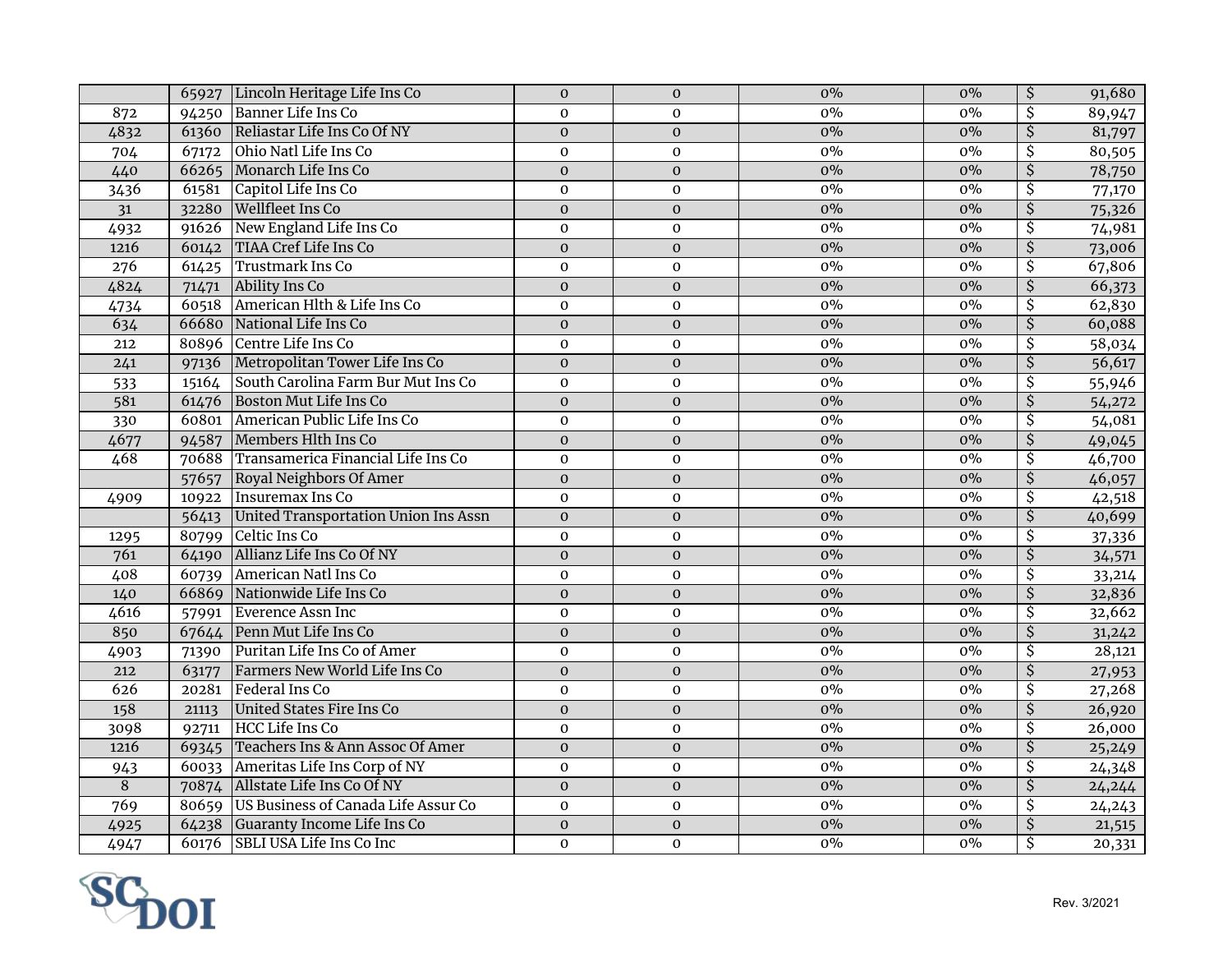| 2858             |       | 99724 LifeShield Natl Ins Co               | $\mathbf 1$    | $\boldsymbol{0}$ | $0\%$ | $0\%$ | $\overline{\mathcal{S}}$ | 19,133 |
|------------------|-------|--------------------------------------------|----------------|------------------|-------|-------|--------------------------|--------|
|                  |       | 62928 EMC Natl Life Co                     | $\Omega$       | $\Omega$         | 0%    | $0\%$ | $\overline{\mathsf{S}}$  | 18,780 |
| 12               |       | 19445 National Union Fire Ins Co Of Pitts  | $\mathbf{0}$   | $\boldsymbol{0}$ | $0\%$ | $0\%$ | $\overline{\mathcal{S}}$ | 15,354 |
| 626              |       | 22667 Ace Amer Ins Co                      | $\mathbf 0$    | $\mathbf 0$      | $0\%$ | $0\%$ | $\overline{\mathcal{S}}$ | 14,315 |
| 450              |       | 69078 Standard Security Life Ins Co Of NY  | $\mathbf 0$    | $\boldsymbol{0}$ | $0\%$ | $0\%$ | $\overline{\mathcal{S}}$ | 12,079 |
| $\mathbf{1}$     | 81973 | Coventry Hlth & Life Ins Co                | $\mathbf 0$    | $\mathbf{O}$     | $0\%$ | $0\%$ | $\overline{\mathcal{S}}$ | 11,551 |
| 153              |       | 67628 Pekin Life Ins Co                    | $\mathbf{0}$   | $\mathbf{O}$     | $0\%$ | $0\%$ | $\overline{\mathcal{S}}$ | 10,691 |
| 350              |       | 62596 Union Fidelity Life Ins Co           | $\mathbf 0$    | $\pmb{0}$        | $0\%$ | $0\%$ | $\overline{\mathcal{S}}$ | 10,557 |
| 1348             |       | 89009 Standard Life Ins Co Of NY           | $\mathbf 0$    | $\boldsymbol{0}$ | $0\%$ | $0\%$ | $\overline{\xi}$         | 9,790  |
| $\overline{91}$  |       | 70815 Hartford Life & Accident Ins Co      | $\mathbf{1}$   | $\mathbf 0$      | $0\%$ | 0%    | \$                       | 8,907  |
| $\mathbf{1}$     |       | 95109 Aetna Hlth Inc PA Corp               | $\mathbf{O}$   | $\boldsymbol{0}$ | $0\%$ | $0\%$ | $\overline{\mathsf{S}}$  | 7,368  |
| $\overline{574}$ | 61859 | Christian Fidelity Life Ins Co             | $\mathbf{0}$   | $\mathbf{O}$     | $0\%$ | $0\%$ | \$                       | 7,336  |
|                  |       | 56006 Travelers Protective Assn Of Amer    | $\mathbf 0$    | $\boldsymbol{0}$ | $0\%$ | $0\%$ | $\overline{\mathcal{S}}$ | 7,108  |
| 315              | 91693 | IA Amer Life Ins Co                        | $\mathbf{O}$   | $\mathbf{O}$     | $0\%$ | 0%    | \$                       | 6,931  |
| 826              |       | 65498 Life Ins Co Of N Amer                | $\mathbf 0$    | $\mathbf{O}$     | $0\%$ | $0\%$ | $\overline{\mathsf{S}}$  | 6,826  |
|                  |       | 56456 United States Letter Carriers Mut Be | $\mathbf 0$    | $\mathbf 0$      | $0\%$ | $0\%$ | \$                       | 6,788  |
| 781              |       | 69744 Union Labor Life Ins Co              | $\overline{0}$ | $\boldsymbol{0}$ | $0\%$ | $0\%$ | $\overline{\mathsf{S}}$  | 6,441  |
| $\overline{261}$ | 16537 | Omaha Supplemental Ins Co                  | $\mathbf 0$    | $\mathbf 0$      | 0%    | $0\%$ | $\overline{\mathcal{S}}$ | 6,317  |
| 408              | 63657 | Garden State Life Ins Co                   | $\mathbf{0}$   | $\mathbf 0$      | $0\%$ | $0\%$ | $\overline{\mathsf{S}}$  | 6,048  |
| 69               | 20796 | 21st Century Premier Ins Co                | $\mathbf 0$    | $\mathbf 0$      | $0\%$ | $0\%$ | $\overline{\mathcal{S}}$ | 5,366  |
|                  | 61212 | <b>Baltimore Life Ins Co</b>               | $\mathbf{0}$   | $\mathbf{O}$     | $0\%$ | $0\%$ | $\overline{\mathsf{S}}$  | 5,267  |
| 12               | 70106 | United States Life Ins Co in the Cit       | $\mathbf{0}$   | $\mathbf{O}$     | $0\%$ | $0\%$ | $\overline{\mathcal{S}}$ | 4,790  |
| 31               | 97764 | Idealife Ins Co                            | $\mathbf 0$    | $\mathbf{O}$     | $0\%$ | $0\%$ | $\overline{\xi}$         | 4,666  |
| 876              | 94358 | USAble Life                                | $\mathbf 0$    | $\mathbf{O}$     | $0\%$ | $0\%$ | $\overline{\mathcal{S}}$ | 4,429  |
| 19               | 60275 | American Bankers Life Assur Co Of FL       | $\overline{0}$ | $\mathbf 0$      | $0\%$ | $0\%$ | $\overline{\xi}$         | 4,056  |
| 12               | 19380 | American Home Assur Co                     | $\mathbf{0}$   | $\mathbf{O}$     | $0\%$ | $0\%$ | $\overline{\mathcal{S}}$ | 3,851  |
| 111              | 19917 | Liberty Ins Underwriters Inc               | $\mathbf{0}$   | $\mathbf 0$      | $0\%$ | $0\%$ | $\overline{\mathsf{S}}$  | 3,842  |
|                  | 58181 | Supreme Council The Royal Arcanum          | $\mathbf{O}$   | $\mathbf{O}$     | $0\%$ | $0\%$ | $\overline{\mathcal{S}}$ | 3,239  |
| 904              | 86375 | John Hancock Life Ins Co of NY             | $\overline{0}$ | $\mathbf{O}$     | $0\%$ | $0\%$ | $\overline{\mathsf{S}}$  | 3,211  |
| 535              | 62103 | Columbian Mut Life Ins Co                  | $\mathbf{0}$   | $\mathbf{O}$     | $0\%$ | $0\%$ | $\overline{\mathcal{S}}$ | 3,189  |
| 3891             | 84824 | Commonwealth Ann & Life Ins Co             | $\mathbf{0}$   | $\mathbf{O}$     | $0\%$ | $0\%$ | $\overline{\xi}$         | 3,023  |
|                  | 68772 | Security Mut Life Ins Co Of NY             | $\mathbf 0$    | $\boldsymbol{0}$ | $0\%$ | $0\%$ | $\overline{\mathcal{S}}$ | 2,722  |
|                  | 57487 | Catholic Order Of Foresters                | $\overline{0}$ | $\mathbf 0$      | $0\%$ | $0\%$ | $\overline{\mathsf{S}}$  | 2,608  |
| 450              | 65781 | Madison Natl Life Ins Co Inc               | $\mathbf{0}$   | $\boldsymbol{0}$ | $0\%$ | $0\%$ | $\overline{\mathcal{S}}$ | 2,508  |
|                  | 63290 | Fidelity Life Assn A Legal Reserve L       | $\mathbf{0}$   | $\mathbf 0$      | 0%    | $0\%$ | $\overline{\mathsf{S}}$  | 2,479  |
| 588              | 67199 | Old Amer Ins Co                            | $\mathbf{0}$   | $\boldsymbol{0}$ | $0\%$ | $0\%$ | \$                       | 2,404  |
| 619              | 60895 | American United Life Ins Co                | $\mathbf 0$    | $\boldsymbol{0}$ | $0\%$ | $0\%$ | $\overline{\mathsf{S}}$  | 2,308  |
| 233              |       | 61506 Resource Life Ins Co                 | $\mathbf 0$    | $\boldsymbol{0}$ | $0\%$ | $0\%$ | \$                       | 2,227  |
| 4832             |       | 86509 Voya Retirement Ins & Ann Co         | $\mathbf{O}$   | $\mathbf 0$      | $0\%$ | $0\%$ | $\overline{\mathcal{S}}$ | 2,223  |
| 4855             |       | 68608 Symetra Life Ins Co                  | $\mathbf{O}$   | $\mathbf{0}$     | $0\%$ | $0\%$ | \$                       | 2,148  |

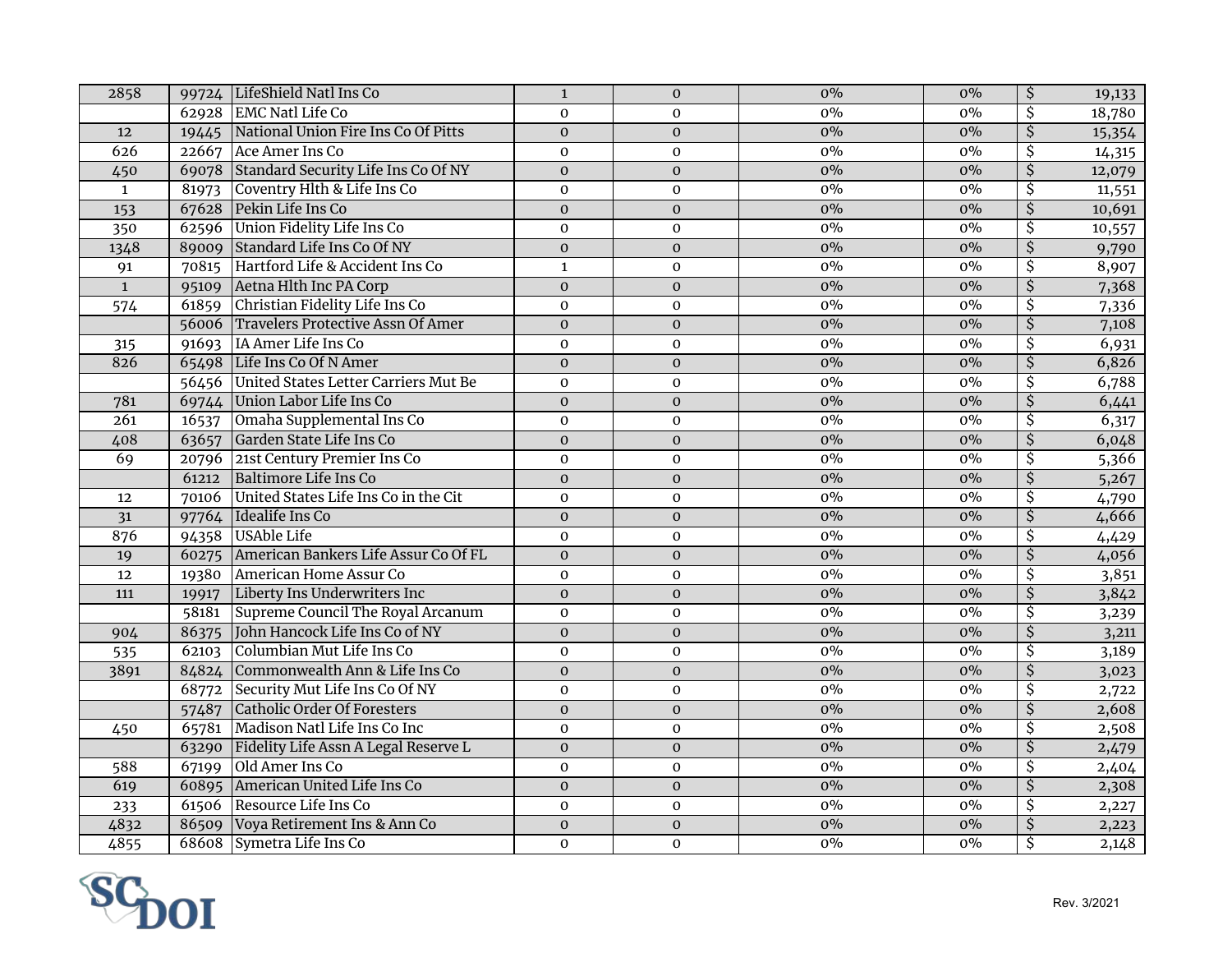| 80942 Venerable Ins & Ann Co<br>$0\%$<br>\$<br>$0\%$<br>1,718<br>$\mathbf 0$<br>$\mathbf 0$<br>4734<br>61689 Athene Ann & Life Co<br>$\overline{\mathsf{S}}$<br>$0\%$<br>$0\%$<br>4734<br>$\mathbf{1}$<br>$\mathbf 0$<br>67105 Reliastar Life Ins Co<br>$\overline{\mathcal{S}}$<br>4832<br>$\mathbf 0$<br>$0\%$<br>$0\%$<br>$\mathbf{0}$<br>$\overline{\mathcal{S}}$<br>70769 Erie Family Life Ins Co<br>$0\%$<br>213<br>$\mathbf 0$<br>$0\%$<br>1,485<br>$\mathbf 0$<br>Nassau Life Ins Co<br>$0\%$<br>\$<br>4736<br>67814<br>$0\%$<br>1,416<br>0<br>$\mathbf 0$<br>$0\%$<br>$\overline{\mathcal{S}}$<br>Commercial Travelers Life Ins Co<br>$0\%$<br>1211<br>$\mathbf 0$<br>$\mathbf 0$<br>81426<br>949<br>Primerica Life Ins Co<br>$0\%$<br>$\overline{\mathcal{S}}$<br>$0\%$<br>0<br>$\mathbf 0$<br>942<br>4750<br>65919<br>\$<br>Government Employees Ins Co<br>$0\%$<br>$0\%$<br>905<br>31<br>22063<br>$\mathbf{O}$<br>$\mathbf{0}$<br>United Farm Family Life Ins Co<br>\$<br>851<br>542<br>$0\%$<br>$0\%$<br>69892<br>$\mathbf 0$<br>$\mathbf 0$<br>$\overline{\mathsf{S}}$<br>Talcott Resolution Life & Ann Ins Co<br>803<br>4926<br>$\mathbf 0$<br>$\mathbf{O}$<br>$0\%$<br>$0\%$<br>71153<br>American Bankers Ins Co Of FL<br>\$<br>$0\%$<br>$0\%$<br>$\mathbf 0$<br>750<br>19<br>10111<br>$\mathbf 0$<br>$0\%$<br>$\overline{\mathsf{S}}$<br>218<br>American Cas Co Of Reading PA<br>$\overline{\mathbf{0}}$<br>$0\%$<br>699<br>$\mathbf 0$<br>20427<br>63088 Farm Bureau Life Ins Co<br>\$<br>$0\%$<br>$0\%$<br>600<br>$\mathbf 0$<br>513<br>$\mathbf{O}$<br>88072 Talcott Resolution Life Ins Co<br>$\overline{\mathsf{S}}$<br>$0\%$<br>$0\%$<br>548<br>4926<br>$\mathbf{O}$<br>$\mathbf{0}$<br>\$<br>84522 Auto Club Life Ins Co<br>$0\%$<br>$\pmb{0}$<br>$0\%$<br>$\overline{512}$<br>55<br>$\mathbf 0$<br>69310 Surety Life Ins Co<br>$\zeta$<br>$\mathbf 0$<br>$0\%$<br>$0\%$<br>460<br>$\mathbf 0$<br>64513 Horace Mann Life Ins Co<br>\$<br>$0\%$<br>$0\%$<br>0<br>$\mathbf{O}$<br>427<br>300<br>$\overline{\mathcal{S}}$<br>66397 Mutual Savings Life Ins Co<br>$0\%$<br>$0\%$<br>398<br>$\mathbf 0$<br>$\boldsymbol{0}$<br>215<br>Life Ins Co Of Boston & NY<br>\$<br>$0\%$<br>$\overline{581}$<br>$0\%$<br>365<br>78140<br>$\mathbf 0$<br>$\boldsymbol{0}$<br>65757 Shelter Life Ins Co<br>$\overline{\mathcal{S}}$<br>$0\%$<br>$0\%$<br>361<br>123<br>$\mathbf{0}$<br>$\mathbf{0}$<br>\$<br>69485 Security Natl Life Ins Co<br>$0\%$<br>$0\%$<br>342<br>454<br>0<br>$\mathbf 0$<br>$\overline{\mathsf{S}}$<br>64904   Investors Heritage Life Ins Co<br>$0\%$<br>$0\%$<br>$\mathbf{0}$<br>309<br>$\mathbf{0}$<br><b>Triton Ins Co</b><br>\$<br>$0\%$<br>41211<br>$0\%$<br>308<br>4734<br>$\mathbf 0$<br>$\mathbf 0$<br>$\overline{\mathsf{S}}$<br>65641 Medico Life & Hlth Ins Co<br>$0\%$<br>$0\%$<br>288<br>$\mathbf 0$<br>$\mathbf 0$<br>3527<br>458<br>88536 Protective Life & Annuity Ins Co<br>$0\%$<br>$0\%$<br>\$<br>$\mathbf 0$<br>$\mathbf 0$<br>274<br>68381 Reliance Standard Life Ins Co<br>$0\%$<br>$\overline{\mathsf{S}}$<br>$0\%$<br>3098<br>$\mathbf 0$<br>$\mathbf 0$<br>263<br>\$<br>97691 Life Of The South Ins Co<br>$0\%$<br>4718<br>$\pmb{0}$<br>$\mathbf 0$<br>$0\%$<br>247<br>$\overline{\mathsf{S}}$<br>836<br>65242 Lafayette Life Ins Co<br>$\mathbf 0$<br>$0\%$<br>$0\%$<br>$\mathbf 0$<br>233<br>National Cas Co<br>\$<br>$0\%$<br>140<br>$0\%$<br>11991<br>$\pmb{0}$<br>$\pmb{0}$<br>220<br>$\overline{\mathsf{S}}$<br>Central Security Life Ins Co<br>$0\%$<br>$0\%$<br>526<br>$\mathbf 0$<br>$\mathbf 0$<br>161<br>61735<br>66230 William Penn Life Ins Co Of NY<br>\$<br>$0\%$<br>$0\%$<br>872<br>$\mathbf 0$<br>$\mathbf 0$<br>135<br>$\overline{\mathcal{S}}$<br>$0\%$<br>56030 Catholic Financial Life<br>$0\%$<br>$\mathbf{0}$<br>$\mathbf 0$<br>105<br>\$<br>97241 Settlers Life Ins Co<br>$0\%$<br>$0\%$<br>0<br>$\mathbf 0$<br>1211<br>105<br>99937 Columbus Life Ins Co<br>$\overline{\mathsf{S}}$<br>836<br>$0\%$<br>$0\%$<br>$\mathbf 0$<br>$\mathbf{O}$<br>101<br>67393 Ozark Natl Life Ins Co<br>\$<br>$0\%$<br>$0\%$<br>4941<br>$\mathbf 0$<br>$\mathbf 0$<br>100<br>\$<br>68357 Reliable Life Ins Co<br>$0\%$<br>$0\%$<br>96<br>215<br>$\mathbf 0$<br>$\mathbf{O}$<br>66044 Midland Natl Life Ins Co<br>\$<br>$0\%$<br>$0\%$<br>431<br>0<br>$\mathbf 0$<br>90<br>81<br>65528 Life Ins Co Of The Southwest<br>$0\%$<br>$\overline{\mathsf{S}}$<br>634<br>$\overline{0}$<br>$\overline{0}$<br>$0\%$<br>$\overline{\mathsf{S}}$<br>588<br>Grange Life Ins Co<br>$\mathbf 0$<br>$0\%$<br>$0\%$<br>71218<br>$\mathbf{O}$ | 588 | 65129 Kansas City Life Ins Co | $\mathbf 0$ | $\mathbf 0$ | $0\%$ | $0\%$ | $\overline{\mathcal{S}}$ | 1,970 |
|-----------------------------------------------------------------------------------------------------------------------------------------------------------------------------------------------------------------------------------------------------------------------------------------------------------------------------------------------------------------------------------------------------------------------------------------------------------------------------------------------------------------------------------------------------------------------------------------------------------------------------------------------------------------------------------------------------------------------------------------------------------------------------------------------------------------------------------------------------------------------------------------------------------------------------------------------------------------------------------------------------------------------------------------------------------------------------------------------------------------------------------------------------------------------------------------------------------------------------------------------------------------------------------------------------------------------------------------------------------------------------------------------------------------------------------------------------------------------------------------------------------------------------------------------------------------------------------------------------------------------------------------------------------------------------------------------------------------------------------------------------------------------------------------------------------------------------------------------------------------------------------------------------------------------------------------------------------------------------------------------------------------------------------------------------------------------------------------------------------------------------------------------------------------------------------------------------------------------------------------------------------------------------------------------------------------------------------------------------------------------------------------------------------------------------------------------------------------------------------------------------------------------------------------------------------------------------------------------------------------------------------------------------------------------------------------------------------------------------------------------------------------------------------------------------------------------------------------------------------------------------------------------------------------------------------------------------------------------------------------------------------------------------------------------------------------------------------------------------------------------------------------------------------------------------------------------------------------------------------------------------------------------------------------------------------------------------------------------------------------------------------------------------------------------------------------------------------------------------------------------------------------------------------------------------------------------------------------------------------------------------------------------------------------------------------------------------------------------------------------------------------------------------------------------------------------------------------------------------------------------------------------------------------------------------------------------------------------------------------------------------------------------------------------------------------------------------------------------------------------------------------------------------------------------------------------------------------------------------------------------------------------------------------------------------------------------------------------------------------------------------------------------------------------------------------------------------------------------------------------------------------------------------------------------------------------------------------------------|-----|-------------------------------|-------------|-------------|-------|-------|--------------------------|-------|
| 1,650                                                                                                                                                                                                                                                                                                                                                                                                                                                                                                                                                                                                                                                                                                                                                                                                                                                                                                                                                                                                                                                                                                                                                                                                                                                                                                                                                                                                                                                                                                                                                                                                                                                                                                                                                                                                                                                                                                                                                                                                                                                                                                                                                                                                                                                                                                                                                                                                                                                                                                                                                                                                                                                                                                                                                                                                                                                                                                                                                                                                                                                                                                                                                                                                                                                                                                                                                                                                                                                                                                                                                                                                                                                                                                                                                                                                                                                                                                                                                                                                                                                                                                                                                                                                                                                                                                                                                                                                                                                                                                                                                                                         |     |                               |             |             |       |       |                          |       |
| 1,594<br>77                                                                                                                                                                                                                                                                                                                                                                                                                                                                                                                                                                                                                                                                                                                                                                                                                                                                                                                                                                                                                                                                                                                                                                                                                                                                                                                                                                                                                                                                                                                                                                                                                                                                                                                                                                                                                                                                                                                                                                                                                                                                                                                                                                                                                                                                                                                                                                                                                                                                                                                                                                                                                                                                                                                                                                                                                                                                                                                                                                                                                                                                                                                                                                                                                                                                                                                                                                                                                                                                                                                                                                                                                                                                                                                                                                                                                                                                                                                                                                                                                                                                                                                                                                                                                                                                                                                                                                                                                                                                                                                                                                                   |     |                               |             |             |       |       |                          |       |
|                                                                                                                                                                                                                                                                                                                                                                                                                                                                                                                                                                                                                                                                                                                                                                                                                                                                                                                                                                                                                                                                                                                                                                                                                                                                                                                                                                                                                                                                                                                                                                                                                                                                                                                                                                                                                                                                                                                                                                                                                                                                                                                                                                                                                                                                                                                                                                                                                                                                                                                                                                                                                                                                                                                                                                                                                                                                                                                                                                                                                                                                                                                                                                                                                                                                                                                                                                                                                                                                                                                                                                                                                                                                                                                                                                                                                                                                                                                                                                                                                                                                                                                                                                                                                                                                                                                                                                                                                                                                                                                                                                                               |     |                               |             |             |       |       |                          |       |
|                                                                                                                                                                                                                                                                                                                                                                                                                                                                                                                                                                                                                                                                                                                                                                                                                                                                                                                                                                                                                                                                                                                                                                                                                                                                                                                                                                                                                                                                                                                                                                                                                                                                                                                                                                                                                                                                                                                                                                                                                                                                                                                                                                                                                                                                                                                                                                                                                                                                                                                                                                                                                                                                                                                                                                                                                                                                                                                                                                                                                                                                                                                                                                                                                                                                                                                                                                                                                                                                                                                                                                                                                                                                                                                                                                                                                                                                                                                                                                                                                                                                                                                                                                                                                                                                                                                                                                                                                                                                                                                                                                                               |     |                               |             |             |       |       |                          |       |
|                                                                                                                                                                                                                                                                                                                                                                                                                                                                                                                                                                                                                                                                                                                                                                                                                                                                                                                                                                                                                                                                                                                                                                                                                                                                                                                                                                                                                                                                                                                                                                                                                                                                                                                                                                                                                                                                                                                                                                                                                                                                                                                                                                                                                                                                                                                                                                                                                                                                                                                                                                                                                                                                                                                                                                                                                                                                                                                                                                                                                                                                                                                                                                                                                                                                                                                                                                                                                                                                                                                                                                                                                                                                                                                                                                                                                                                                                                                                                                                                                                                                                                                                                                                                                                                                                                                                                                                                                                                                                                                                                                                               |     |                               |             |             |       |       |                          |       |
|                                                                                                                                                                                                                                                                                                                                                                                                                                                                                                                                                                                                                                                                                                                                                                                                                                                                                                                                                                                                                                                                                                                                                                                                                                                                                                                                                                                                                                                                                                                                                                                                                                                                                                                                                                                                                                                                                                                                                                                                                                                                                                                                                                                                                                                                                                                                                                                                                                                                                                                                                                                                                                                                                                                                                                                                                                                                                                                                                                                                                                                                                                                                                                                                                                                                                                                                                                                                                                                                                                                                                                                                                                                                                                                                                                                                                                                                                                                                                                                                                                                                                                                                                                                                                                                                                                                                                                                                                                                                                                                                                                                               |     |                               |             |             |       |       |                          |       |
|                                                                                                                                                                                                                                                                                                                                                                                                                                                                                                                                                                                                                                                                                                                                                                                                                                                                                                                                                                                                                                                                                                                                                                                                                                                                                                                                                                                                                                                                                                                                                                                                                                                                                                                                                                                                                                                                                                                                                                                                                                                                                                                                                                                                                                                                                                                                                                                                                                                                                                                                                                                                                                                                                                                                                                                                                                                                                                                                                                                                                                                                                                                                                                                                                                                                                                                                                                                                                                                                                                                                                                                                                                                                                                                                                                                                                                                                                                                                                                                                                                                                                                                                                                                                                                                                                                                                                                                                                                                                                                                                                                                               |     |                               |             |             |       |       |                          |       |
|                                                                                                                                                                                                                                                                                                                                                                                                                                                                                                                                                                                                                                                                                                                                                                                                                                                                                                                                                                                                                                                                                                                                                                                                                                                                                                                                                                                                                                                                                                                                                                                                                                                                                                                                                                                                                                                                                                                                                                                                                                                                                                                                                                                                                                                                                                                                                                                                                                                                                                                                                                                                                                                                                                                                                                                                                                                                                                                                                                                                                                                                                                                                                                                                                                                                                                                                                                                                                                                                                                                                                                                                                                                                                                                                                                                                                                                                                                                                                                                                                                                                                                                                                                                                                                                                                                                                                                                                                                                                                                                                                                                               |     |                               |             |             |       |       |                          |       |
|                                                                                                                                                                                                                                                                                                                                                                                                                                                                                                                                                                                                                                                                                                                                                                                                                                                                                                                                                                                                                                                                                                                                                                                                                                                                                                                                                                                                                                                                                                                                                                                                                                                                                                                                                                                                                                                                                                                                                                                                                                                                                                                                                                                                                                                                                                                                                                                                                                                                                                                                                                                                                                                                                                                                                                                                                                                                                                                                                                                                                                                                                                                                                                                                                                                                                                                                                                                                                                                                                                                                                                                                                                                                                                                                                                                                                                                                                                                                                                                                                                                                                                                                                                                                                                                                                                                                                                                                                                                                                                                                                                                               |     |                               |             |             |       |       |                          |       |
|                                                                                                                                                                                                                                                                                                                                                                                                                                                                                                                                                                                                                                                                                                                                                                                                                                                                                                                                                                                                                                                                                                                                                                                                                                                                                                                                                                                                                                                                                                                                                                                                                                                                                                                                                                                                                                                                                                                                                                                                                                                                                                                                                                                                                                                                                                                                                                                                                                                                                                                                                                                                                                                                                                                                                                                                                                                                                                                                                                                                                                                                                                                                                                                                                                                                                                                                                                                                                                                                                                                                                                                                                                                                                                                                                                                                                                                                                                                                                                                                                                                                                                                                                                                                                                                                                                                                                                                                                                                                                                                                                                                               |     |                               |             |             |       |       |                          |       |
|                                                                                                                                                                                                                                                                                                                                                                                                                                                                                                                                                                                                                                                                                                                                                                                                                                                                                                                                                                                                                                                                                                                                                                                                                                                                                                                                                                                                                                                                                                                                                                                                                                                                                                                                                                                                                                                                                                                                                                                                                                                                                                                                                                                                                                                                                                                                                                                                                                                                                                                                                                                                                                                                                                                                                                                                                                                                                                                                                                                                                                                                                                                                                                                                                                                                                                                                                                                                                                                                                                                                                                                                                                                                                                                                                                                                                                                                                                                                                                                                                                                                                                                                                                                                                                                                                                                                                                                                                                                                                                                                                                                               |     |                               |             |             |       |       |                          |       |
|                                                                                                                                                                                                                                                                                                                                                                                                                                                                                                                                                                                                                                                                                                                                                                                                                                                                                                                                                                                                                                                                                                                                                                                                                                                                                                                                                                                                                                                                                                                                                                                                                                                                                                                                                                                                                                                                                                                                                                                                                                                                                                                                                                                                                                                                                                                                                                                                                                                                                                                                                                                                                                                                                                                                                                                                                                                                                                                                                                                                                                                                                                                                                                                                                                                                                                                                                                                                                                                                                                                                                                                                                                                                                                                                                                                                                                                                                                                                                                                                                                                                                                                                                                                                                                                                                                                                                                                                                                                                                                                                                                                               |     |                               |             |             |       |       |                          |       |
|                                                                                                                                                                                                                                                                                                                                                                                                                                                                                                                                                                                                                                                                                                                                                                                                                                                                                                                                                                                                                                                                                                                                                                                                                                                                                                                                                                                                                                                                                                                                                                                                                                                                                                                                                                                                                                                                                                                                                                                                                                                                                                                                                                                                                                                                                                                                                                                                                                                                                                                                                                                                                                                                                                                                                                                                                                                                                                                                                                                                                                                                                                                                                                                                                                                                                                                                                                                                                                                                                                                                                                                                                                                                                                                                                                                                                                                                                                                                                                                                                                                                                                                                                                                                                                                                                                                                                                                                                                                                                                                                                                                               |     |                               |             |             |       |       |                          |       |
|                                                                                                                                                                                                                                                                                                                                                                                                                                                                                                                                                                                                                                                                                                                                                                                                                                                                                                                                                                                                                                                                                                                                                                                                                                                                                                                                                                                                                                                                                                                                                                                                                                                                                                                                                                                                                                                                                                                                                                                                                                                                                                                                                                                                                                                                                                                                                                                                                                                                                                                                                                                                                                                                                                                                                                                                                                                                                                                                                                                                                                                                                                                                                                                                                                                                                                                                                                                                                                                                                                                                                                                                                                                                                                                                                                                                                                                                                                                                                                                                                                                                                                                                                                                                                                                                                                                                                                                                                                                                                                                                                                                               |     |                               |             |             |       |       |                          |       |
|                                                                                                                                                                                                                                                                                                                                                                                                                                                                                                                                                                                                                                                                                                                                                                                                                                                                                                                                                                                                                                                                                                                                                                                                                                                                                                                                                                                                                                                                                                                                                                                                                                                                                                                                                                                                                                                                                                                                                                                                                                                                                                                                                                                                                                                                                                                                                                                                                                                                                                                                                                                                                                                                                                                                                                                                                                                                                                                                                                                                                                                                                                                                                                                                                                                                                                                                                                                                                                                                                                                                                                                                                                                                                                                                                                                                                                                                                                                                                                                                                                                                                                                                                                                                                                                                                                                                                                                                                                                                                                                                                                                               |     |                               |             |             |       |       |                          |       |
|                                                                                                                                                                                                                                                                                                                                                                                                                                                                                                                                                                                                                                                                                                                                                                                                                                                                                                                                                                                                                                                                                                                                                                                                                                                                                                                                                                                                                                                                                                                                                                                                                                                                                                                                                                                                                                                                                                                                                                                                                                                                                                                                                                                                                                                                                                                                                                                                                                                                                                                                                                                                                                                                                                                                                                                                                                                                                                                                                                                                                                                                                                                                                                                                                                                                                                                                                                                                                                                                                                                                                                                                                                                                                                                                                                                                                                                                                                                                                                                                                                                                                                                                                                                                                                                                                                                                                                                                                                                                                                                                                                                               |     |                               |             |             |       |       |                          |       |
|                                                                                                                                                                                                                                                                                                                                                                                                                                                                                                                                                                                                                                                                                                                                                                                                                                                                                                                                                                                                                                                                                                                                                                                                                                                                                                                                                                                                                                                                                                                                                                                                                                                                                                                                                                                                                                                                                                                                                                                                                                                                                                                                                                                                                                                                                                                                                                                                                                                                                                                                                                                                                                                                                                                                                                                                                                                                                                                                                                                                                                                                                                                                                                                                                                                                                                                                                                                                                                                                                                                                                                                                                                                                                                                                                                                                                                                                                                                                                                                                                                                                                                                                                                                                                                                                                                                                                                                                                                                                                                                                                                                               |     |                               |             |             |       |       |                          |       |
|                                                                                                                                                                                                                                                                                                                                                                                                                                                                                                                                                                                                                                                                                                                                                                                                                                                                                                                                                                                                                                                                                                                                                                                                                                                                                                                                                                                                                                                                                                                                                                                                                                                                                                                                                                                                                                                                                                                                                                                                                                                                                                                                                                                                                                                                                                                                                                                                                                                                                                                                                                                                                                                                                                                                                                                                                                                                                                                                                                                                                                                                                                                                                                                                                                                                                                                                                                                                                                                                                                                                                                                                                                                                                                                                                                                                                                                                                                                                                                                                                                                                                                                                                                                                                                                                                                                                                                                                                                                                                                                                                                                               |     |                               |             |             |       |       |                          |       |
|                                                                                                                                                                                                                                                                                                                                                                                                                                                                                                                                                                                                                                                                                                                                                                                                                                                                                                                                                                                                                                                                                                                                                                                                                                                                                                                                                                                                                                                                                                                                                                                                                                                                                                                                                                                                                                                                                                                                                                                                                                                                                                                                                                                                                                                                                                                                                                                                                                                                                                                                                                                                                                                                                                                                                                                                                                                                                                                                                                                                                                                                                                                                                                                                                                                                                                                                                                                                                                                                                                                                                                                                                                                                                                                                                                                                                                                                                                                                                                                                                                                                                                                                                                                                                                                                                                                                                                                                                                                                                                                                                                                               |     |                               |             |             |       |       |                          |       |
|                                                                                                                                                                                                                                                                                                                                                                                                                                                                                                                                                                                                                                                                                                                                                                                                                                                                                                                                                                                                                                                                                                                                                                                                                                                                                                                                                                                                                                                                                                                                                                                                                                                                                                                                                                                                                                                                                                                                                                                                                                                                                                                                                                                                                                                                                                                                                                                                                                                                                                                                                                                                                                                                                                                                                                                                                                                                                                                                                                                                                                                                                                                                                                                                                                                                                                                                                                                                                                                                                                                                                                                                                                                                                                                                                                                                                                                                                                                                                                                                                                                                                                                                                                                                                                                                                                                                                                                                                                                                                                                                                                                               |     |                               |             |             |       |       |                          |       |
|                                                                                                                                                                                                                                                                                                                                                                                                                                                                                                                                                                                                                                                                                                                                                                                                                                                                                                                                                                                                                                                                                                                                                                                                                                                                                                                                                                                                                                                                                                                                                                                                                                                                                                                                                                                                                                                                                                                                                                                                                                                                                                                                                                                                                                                                                                                                                                                                                                                                                                                                                                                                                                                                                                                                                                                                                                                                                                                                                                                                                                                                                                                                                                                                                                                                                                                                                                                                                                                                                                                                                                                                                                                                                                                                                                                                                                                                                                                                                                                                                                                                                                                                                                                                                                                                                                                                                                                                                                                                                                                                                                                               |     |                               |             |             |       |       |                          |       |
|                                                                                                                                                                                                                                                                                                                                                                                                                                                                                                                                                                                                                                                                                                                                                                                                                                                                                                                                                                                                                                                                                                                                                                                                                                                                                                                                                                                                                                                                                                                                                                                                                                                                                                                                                                                                                                                                                                                                                                                                                                                                                                                                                                                                                                                                                                                                                                                                                                                                                                                                                                                                                                                                                                                                                                                                                                                                                                                                                                                                                                                                                                                                                                                                                                                                                                                                                                                                                                                                                                                                                                                                                                                                                                                                                                                                                                                                                                                                                                                                                                                                                                                                                                                                                                                                                                                                                                                                                                                                                                                                                                                               |     |                               |             |             |       |       |                          |       |
|                                                                                                                                                                                                                                                                                                                                                                                                                                                                                                                                                                                                                                                                                                                                                                                                                                                                                                                                                                                                                                                                                                                                                                                                                                                                                                                                                                                                                                                                                                                                                                                                                                                                                                                                                                                                                                                                                                                                                                                                                                                                                                                                                                                                                                                                                                                                                                                                                                                                                                                                                                                                                                                                                                                                                                                                                                                                                                                                                                                                                                                                                                                                                                                                                                                                                                                                                                                                                                                                                                                                                                                                                                                                                                                                                                                                                                                                                                                                                                                                                                                                                                                                                                                                                                                                                                                                                                                                                                                                                                                                                                                               |     |                               |             |             |       |       |                          |       |
|                                                                                                                                                                                                                                                                                                                                                                                                                                                                                                                                                                                                                                                                                                                                                                                                                                                                                                                                                                                                                                                                                                                                                                                                                                                                                                                                                                                                                                                                                                                                                                                                                                                                                                                                                                                                                                                                                                                                                                                                                                                                                                                                                                                                                                                                                                                                                                                                                                                                                                                                                                                                                                                                                                                                                                                                                                                                                                                                                                                                                                                                                                                                                                                                                                                                                                                                                                                                                                                                                                                                                                                                                                                                                                                                                                                                                                                                                                                                                                                                                                                                                                                                                                                                                                                                                                                                                                                                                                                                                                                                                                                               |     |                               |             |             |       |       |                          |       |
|                                                                                                                                                                                                                                                                                                                                                                                                                                                                                                                                                                                                                                                                                                                                                                                                                                                                                                                                                                                                                                                                                                                                                                                                                                                                                                                                                                                                                                                                                                                                                                                                                                                                                                                                                                                                                                                                                                                                                                                                                                                                                                                                                                                                                                                                                                                                                                                                                                                                                                                                                                                                                                                                                                                                                                                                                                                                                                                                                                                                                                                                                                                                                                                                                                                                                                                                                                                                                                                                                                                                                                                                                                                                                                                                                                                                                                                                                                                                                                                                                                                                                                                                                                                                                                                                                                                                                                                                                                                                                                                                                                                               |     |                               |             |             |       |       |                          |       |
|                                                                                                                                                                                                                                                                                                                                                                                                                                                                                                                                                                                                                                                                                                                                                                                                                                                                                                                                                                                                                                                                                                                                                                                                                                                                                                                                                                                                                                                                                                                                                                                                                                                                                                                                                                                                                                                                                                                                                                                                                                                                                                                                                                                                                                                                                                                                                                                                                                                                                                                                                                                                                                                                                                                                                                                                                                                                                                                                                                                                                                                                                                                                                                                                                                                                                                                                                                                                                                                                                                                                                                                                                                                                                                                                                                                                                                                                                                                                                                                                                                                                                                                                                                                                                                                                                                                                                                                                                                                                                                                                                                                               |     |                               |             |             |       |       |                          |       |
|                                                                                                                                                                                                                                                                                                                                                                                                                                                                                                                                                                                                                                                                                                                                                                                                                                                                                                                                                                                                                                                                                                                                                                                                                                                                                                                                                                                                                                                                                                                                                                                                                                                                                                                                                                                                                                                                                                                                                                                                                                                                                                                                                                                                                                                                                                                                                                                                                                                                                                                                                                                                                                                                                                                                                                                                                                                                                                                                                                                                                                                                                                                                                                                                                                                                                                                                                                                                                                                                                                                                                                                                                                                                                                                                                                                                                                                                                                                                                                                                                                                                                                                                                                                                                                                                                                                                                                                                                                                                                                                                                                                               |     |                               |             |             |       |       |                          |       |
|                                                                                                                                                                                                                                                                                                                                                                                                                                                                                                                                                                                                                                                                                                                                                                                                                                                                                                                                                                                                                                                                                                                                                                                                                                                                                                                                                                                                                                                                                                                                                                                                                                                                                                                                                                                                                                                                                                                                                                                                                                                                                                                                                                                                                                                                                                                                                                                                                                                                                                                                                                                                                                                                                                                                                                                                                                                                                                                                                                                                                                                                                                                                                                                                                                                                                                                                                                                                                                                                                                                                                                                                                                                                                                                                                                                                                                                                                                                                                                                                                                                                                                                                                                                                                                                                                                                                                                                                                                                                                                                                                                                               |     |                               |             |             |       |       |                          |       |
|                                                                                                                                                                                                                                                                                                                                                                                                                                                                                                                                                                                                                                                                                                                                                                                                                                                                                                                                                                                                                                                                                                                                                                                                                                                                                                                                                                                                                                                                                                                                                                                                                                                                                                                                                                                                                                                                                                                                                                                                                                                                                                                                                                                                                                                                                                                                                                                                                                                                                                                                                                                                                                                                                                                                                                                                                                                                                                                                                                                                                                                                                                                                                                                                                                                                                                                                                                                                                                                                                                                                                                                                                                                                                                                                                                                                                                                                                                                                                                                                                                                                                                                                                                                                                                                                                                                                                                                                                                                                                                                                                                                               |     |                               |             |             |       |       |                          |       |
|                                                                                                                                                                                                                                                                                                                                                                                                                                                                                                                                                                                                                                                                                                                                                                                                                                                                                                                                                                                                                                                                                                                                                                                                                                                                                                                                                                                                                                                                                                                                                                                                                                                                                                                                                                                                                                                                                                                                                                                                                                                                                                                                                                                                                                                                                                                                                                                                                                                                                                                                                                                                                                                                                                                                                                                                                                                                                                                                                                                                                                                                                                                                                                                                                                                                                                                                                                                                                                                                                                                                                                                                                                                                                                                                                                                                                                                                                                                                                                                                                                                                                                                                                                                                                                                                                                                                                                                                                                                                                                                                                                                               |     |                               |             |             |       |       |                          |       |
|                                                                                                                                                                                                                                                                                                                                                                                                                                                                                                                                                                                                                                                                                                                                                                                                                                                                                                                                                                                                                                                                                                                                                                                                                                                                                                                                                                                                                                                                                                                                                                                                                                                                                                                                                                                                                                                                                                                                                                                                                                                                                                                                                                                                                                                                                                                                                                                                                                                                                                                                                                                                                                                                                                                                                                                                                                                                                                                                                                                                                                                                                                                                                                                                                                                                                                                                                                                                                                                                                                                                                                                                                                                                                                                                                                                                                                                                                                                                                                                                                                                                                                                                                                                                                                                                                                                                                                                                                                                                                                                                                                                               |     |                               |             |             |       |       |                          |       |
|                                                                                                                                                                                                                                                                                                                                                                                                                                                                                                                                                                                                                                                                                                                                                                                                                                                                                                                                                                                                                                                                                                                                                                                                                                                                                                                                                                                                                                                                                                                                                                                                                                                                                                                                                                                                                                                                                                                                                                                                                                                                                                                                                                                                                                                                                                                                                                                                                                                                                                                                                                                                                                                                                                                                                                                                                                                                                                                                                                                                                                                                                                                                                                                                                                                                                                                                                                                                                                                                                                                                                                                                                                                                                                                                                                                                                                                                                                                                                                                                                                                                                                                                                                                                                                                                                                                                                                                                                                                                                                                                                                                               |     |                               |             |             |       |       |                          |       |
|                                                                                                                                                                                                                                                                                                                                                                                                                                                                                                                                                                                                                                                                                                                                                                                                                                                                                                                                                                                                                                                                                                                                                                                                                                                                                                                                                                                                                                                                                                                                                                                                                                                                                                                                                                                                                                                                                                                                                                                                                                                                                                                                                                                                                                                                                                                                                                                                                                                                                                                                                                                                                                                                                                                                                                                                                                                                                                                                                                                                                                                                                                                                                                                                                                                                                                                                                                                                                                                                                                                                                                                                                                                                                                                                                                                                                                                                                                                                                                                                                                                                                                                                                                                                                                                                                                                                                                                                                                                                                                                                                                                               |     |                               |             |             |       |       |                          |       |
|                                                                                                                                                                                                                                                                                                                                                                                                                                                                                                                                                                                                                                                                                                                                                                                                                                                                                                                                                                                                                                                                                                                                                                                                                                                                                                                                                                                                                                                                                                                                                                                                                                                                                                                                                                                                                                                                                                                                                                                                                                                                                                                                                                                                                                                                                                                                                                                                                                                                                                                                                                                                                                                                                                                                                                                                                                                                                                                                                                                                                                                                                                                                                                                                                                                                                                                                                                                                                                                                                                                                                                                                                                                                                                                                                                                                                                                                                                                                                                                                                                                                                                                                                                                                                                                                                                                                                                                                                                                                                                                                                                                               |     |                               |             |             |       |       |                          |       |
|                                                                                                                                                                                                                                                                                                                                                                                                                                                                                                                                                                                                                                                                                                                                                                                                                                                                                                                                                                                                                                                                                                                                                                                                                                                                                                                                                                                                                                                                                                                                                                                                                                                                                                                                                                                                                                                                                                                                                                                                                                                                                                                                                                                                                                                                                                                                                                                                                                                                                                                                                                                                                                                                                                                                                                                                                                                                                                                                                                                                                                                                                                                                                                                                                                                                                                                                                                                                                                                                                                                                                                                                                                                                                                                                                                                                                                                                                                                                                                                                                                                                                                                                                                                                                                                                                                                                                                                                                                                                                                                                                                                               |     |                               |             |             |       |       |                          |       |
|                                                                                                                                                                                                                                                                                                                                                                                                                                                                                                                                                                                                                                                                                                                                                                                                                                                                                                                                                                                                                                                                                                                                                                                                                                                                                                                                                                                                                                                                                                                                                                                                                                                                                                                                                                                                                                                                                                                                                                                                                                                                                                                                                                                                                                                                                                                                                                                                                                                                                                                                                                                                                                                                                                                                                                                                                                                                                                                                                                                                                                                                                                                                                                                                                                                                                                                                                                                                                                                                                                                                                                                                                                                                                                                                                                                                                                                                                                                                                                                                                                                                                                                                                                                                                                                                                                                                                                                                                                                                                                                                                                                               |     |                               |             |             |       |       |                          |       |
|                                                                                                                                                                                                                                                                                                                                                                                                                                                                                                                                                                                                                                                                                                                                                                                                                                                                                                                                                                                                                                                                                                                                                                                                                                                                                                                                                                                                                                                                                                                                                                                                                                                                                                                                                                                                                                                                                                                                                                                                                                                                                                                                                                                                                                                                                                                                                                                                                                                                                                                                                                                                                                                                                                                                                                                                                                                                                                                                                                                                                                                                                                                                                                                                                                                                                                                                                                                                                                                                                                                                                                                                                                                                                                                                                                                                                                                                                                                                                                                                                                                                                                                                                                                                                                                                                                                                                                                                                                                                                                                                                                                               |     |                               |             |             |       |       |                          |       |
|                                                                                                                                                                                                                                                                                                                                                                                                                                                                                                                                                                                                                                                                                                                                                                                                                                                                                                                                                                                                                                                                                                                                                                                                                                                                                                                                                                                                                                                                                                                                                                                                                                                                                                                                                                                                                                                                                                                                                                                                                                                                                                                                                                                                                                                                                                                                                                                                                                                                                                                                                                                                                                                                                                                                                                                                                                                                                                                                                                                                                                                                                                                                                                                                                                                                                                                                                                                                                                                                                                                                                                                                                                                                                                                                                                                                                                                                                                                                                                                                                                                                                                                                                                                                                                                                                                                                                                                                                                                                                                                                                                                               |     |                               |             |             |       |       |                          |       |
|                                                                                                                                                                                                                                                                                                                                                                                                                                                                                                                                                                                                                                                                                                                                                                                                                                                                                                                                                                                                                                                                                                                                                                                                                                                                                                                                                                                                                                                                                                                                                                                                                                                                                                                                                                                                                                                                                                                                                                                                                                                                                                                                                                                                                                                                                                                                                                                                                                                                                                                                                                                                                                                                                                                                                                                                                                                                                                                                                                                                                                                                                                                                                                                                                                                                                                                                                                                                                                                                                                                                                                                                                                                                                                                                                                                                                                                                                                                                                                                                                                                                                                                                                                                                                                                                                                                                                                                                                                                                                                                                                                                               |     |                               |             |             |       |       |                          |       |